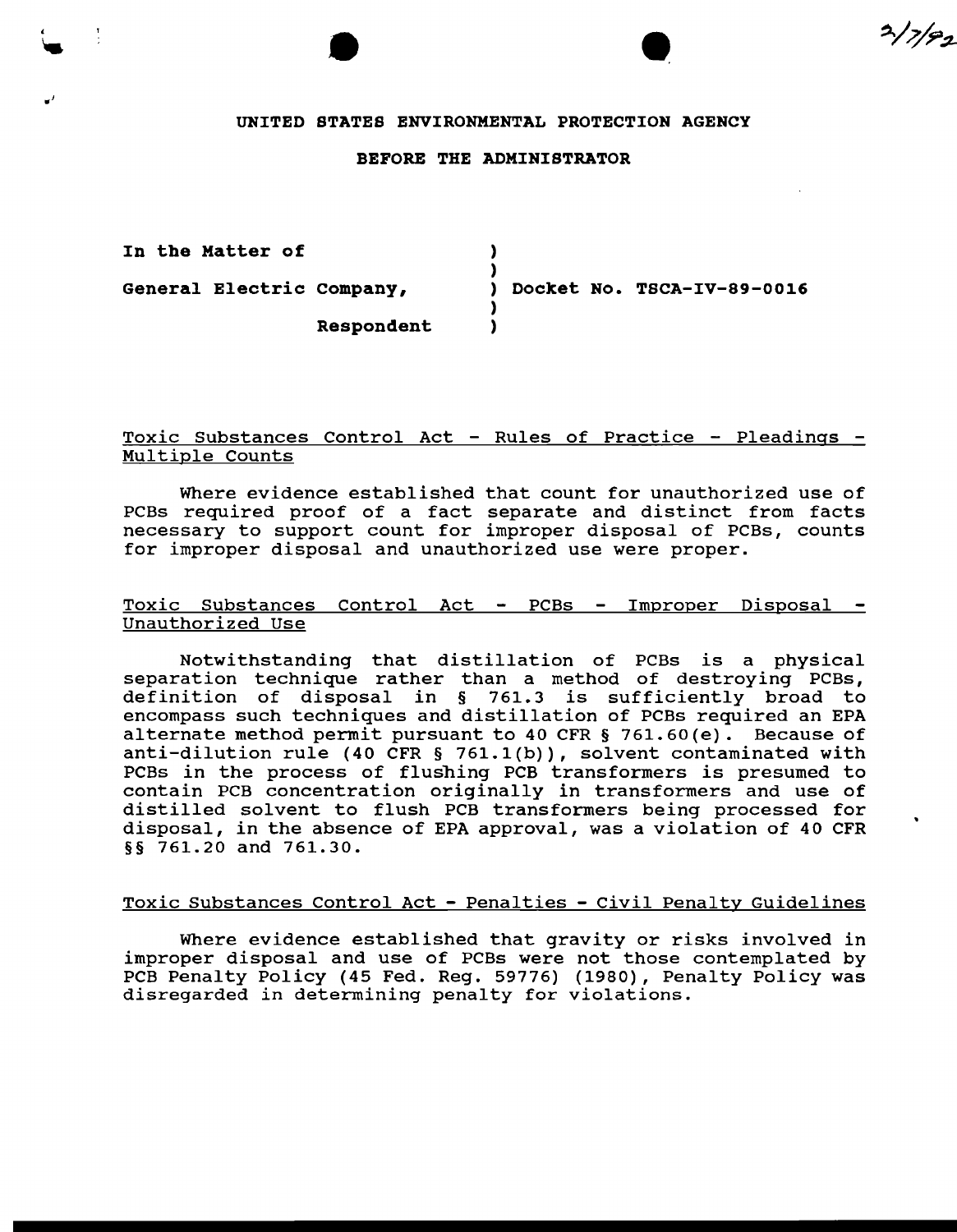Appearances for Respondent: Appearance for Complainant: William P. Thornton, Jr., Esq. General Electric Company Schenectady, NY Charles H. Tisdale, Jr., Esq. Stanley H. Abramson, Esq. Cara s. Jablon, Esq. James c. snyder, Jr., Esq. King & Spalding Washington, DC Atlanta, GA Nancy L. Tommelleo, Esq. U.S. EPA, Region IV Atlanta, GA

#### INITIAL DECISION

This is a civil penalty proceeding under section 16(a) of the Toxic Substances Control Act (15 U.S.C. § 2615(a)). The proceeding was commenced on May 12, 1989, by the issuance of a complaint by the Director, Air, Pesticides and Taxies Management Division, u.s. EPA, Region IV, charging Respondent, General Electric Company (GE), with violations of the Act and applicable regulations, i.e., the "PCB Rule" ( 40 CFR Part 761) . Specifically, GE was charged in Count I of the complaint with the improper disposal of 10,126 gallons of PCB material in violation of 40 CFR § 761.60(a). Count II charged GE with having processed for use a total of 10,126 gallons of solvent containing PCBs without a permit in violation of 40 CFR §§ 761.20(a) and 761.30. These disposal and use violations were alleged to have occurred during the period March 16, 1987 through August 12, 1987. It was proposed to assess GE a penalty of \$125,000 for the violation alleged in Count I and a penalty of \$100,000 for the violation alleged in Count II.

2

•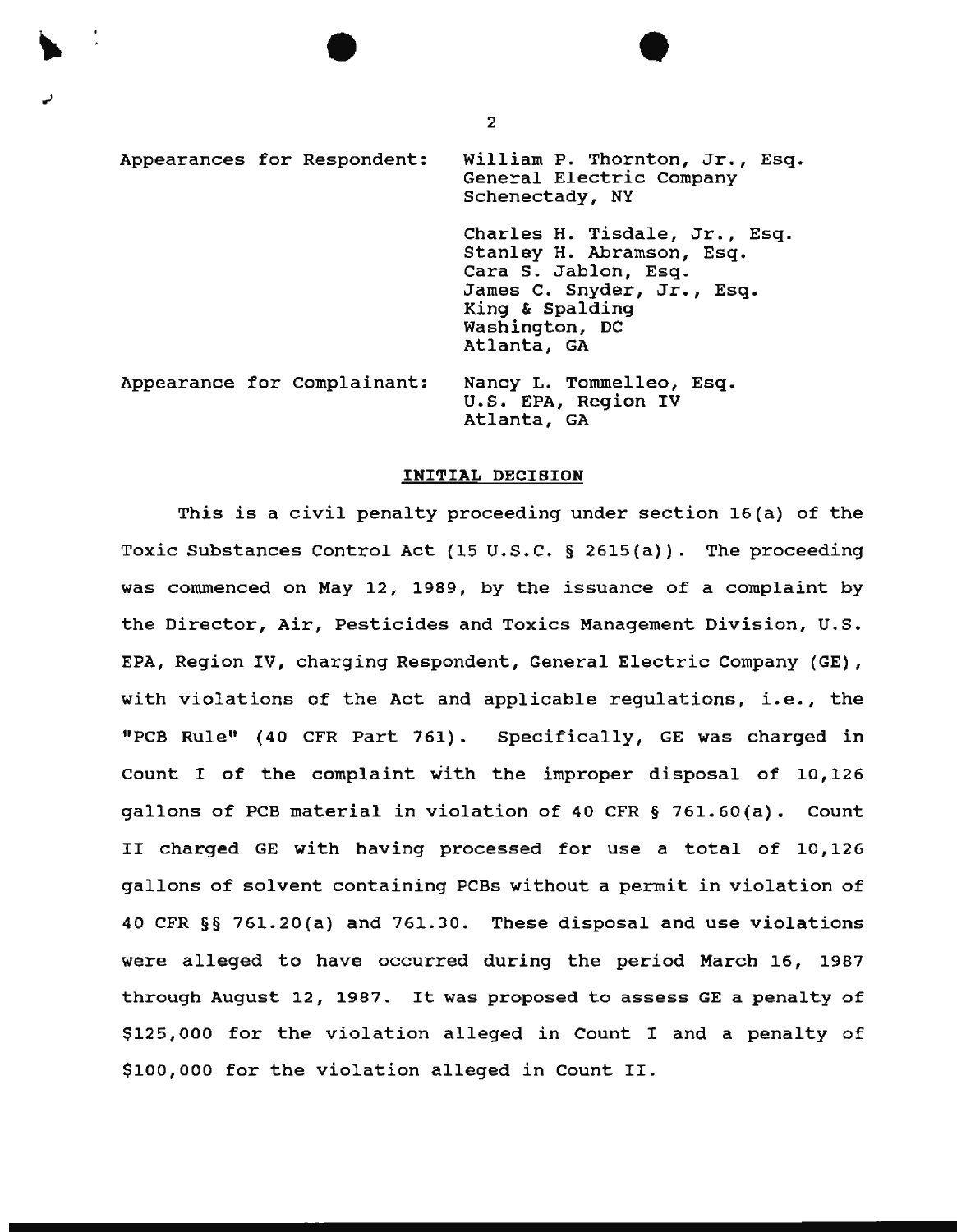GE answered, denying the alleged violations, and requested a hearing.

During the extended pre-hearing period, several motions were decided, including the parties' respective motions for. an accelerated decision.<sup>1</sup>/ A hearing on this matter was held at EPA Headquarters during the period March 19-22, 1991.

Based on the entire record, including the briefs and proposed findings and conclusions of the parties,  $\frac{y}{x}$  I make the following:

## FINDINGS OF FACT

- 1. GE operates a service shop or center in Chamblee, Georgia. The shop repairs and rebuilds electrical equipment and, in addition, prepares PCB transformers and PCB items for disposal for its customers.
- 2. Prior to March of 1987, GE's Chamblee Shop used the oil-flush method of preparing PCB transformers for disposal, i.e., the transformers were drained, the transformers were then refilled with a solvent in which PCBs are readily soluble and allowed to soak for 18 hours.<sup>3</sup>/ After the soak period, the

•

*Y* The motions for accelerated decisions were denied by an order, dated August 30, 1990. GE is a party to six other proceedings involving the unpermitted operation of its solvent<br>distillation system. GE's motion for consolidation of these GE's motion for consolidation of these proceedings was granted in part by an order, dated December 13, 1990.

*Y* Proposed findings of the parties not adopted are either rejected or considered unnecessary to the decision.

 $\frac{3}{2}$  Oldham, Tr. 3-12. Mr. William Oldham, PCB facility supervisor at the Chamblee Shop during the period August 1986  $(continued... )$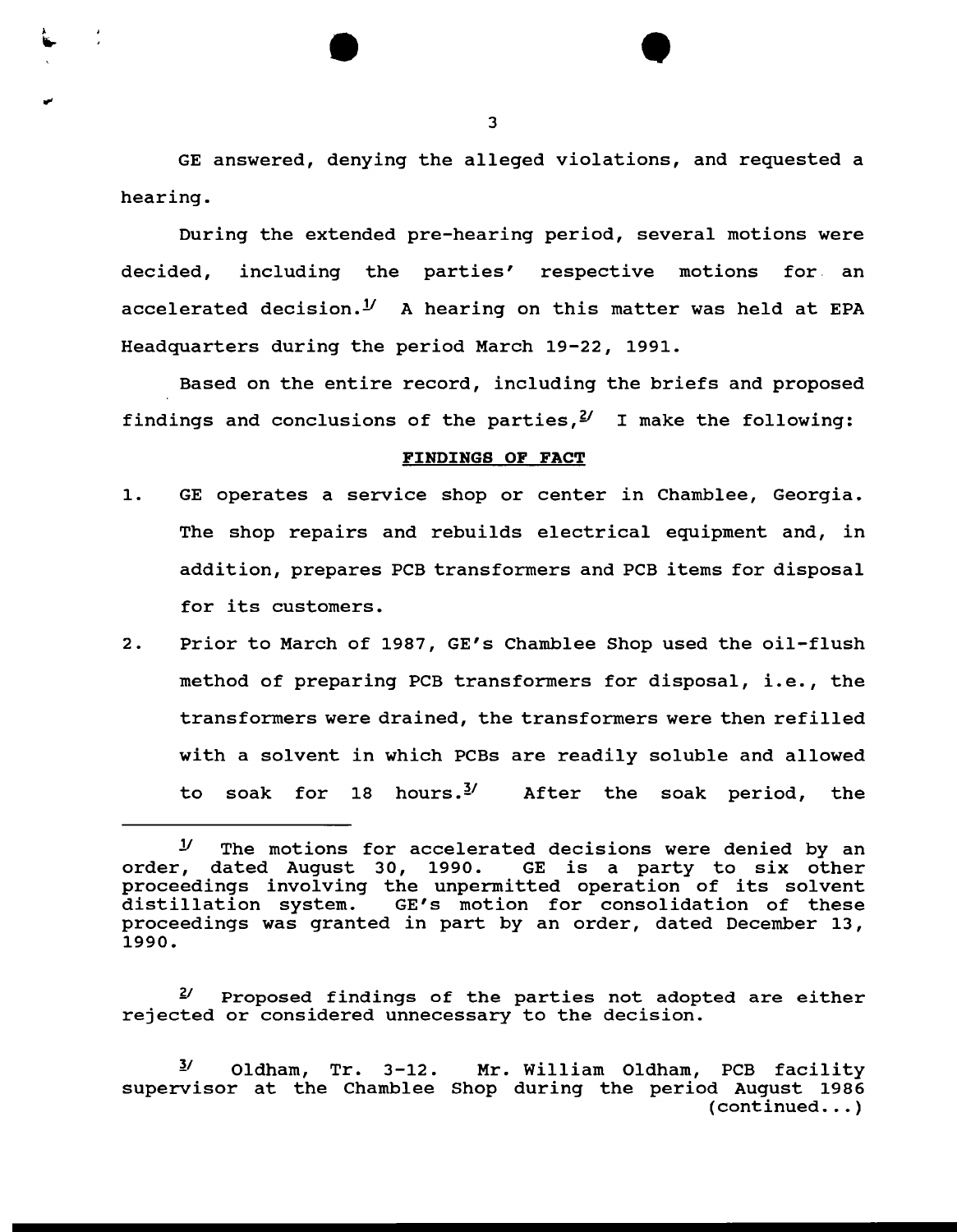transformers were again drained. The transformer carcasses were then sent to an approved chemical waste landfill, while the PCB liquids were incinerated in an incinerator complying with 40 CFR § 761.70. See 40 CFR § 761.60(b)(1)(i)(B).

•

- 3. In the fall of 1986, GE purchased seven freon distillation units from Quadrex HPS, Inc., Gainesville, Florida. One of the units was installed at GE's Chamblee, Georgia facility and is the subject of the instant action, while the other six units were installed at various GE facilities in Chicago, Cincinnati, Cleveland, Philadelphia, Portland, Oregon and Houston, Texas and are the subject of the proceedings referred to supra at note 1.
- 4. The freon distillation unit at the Chamblee facility became operational on March 16, 1987. The distillation system as described by Mr. Oldham, consists chiefly of four components: a 1, 500-gallon "clean" freon tank, a 1, 500-gallon tank for PCB-contaminated freon, the "still" vessel or container and a PCB still bottom or holding tank of 134-gallon capacity (Tr. 3-20, 21; Schematic Diagram, GE Exh 38). The various tanks and the still are connected by associated piping and valves.
- 5. Mr. Oldham described operation of the system. The first step was to drain the PCB dielectric fluid from a transformer. This would be accomplished by attaching a hose to the drain

4

÷

<sup>&</sup>quot;J./ ( ••• continued) through February of 1988, described the flush as "10 seed mineral oil or something" (Tr. 3-13, 40).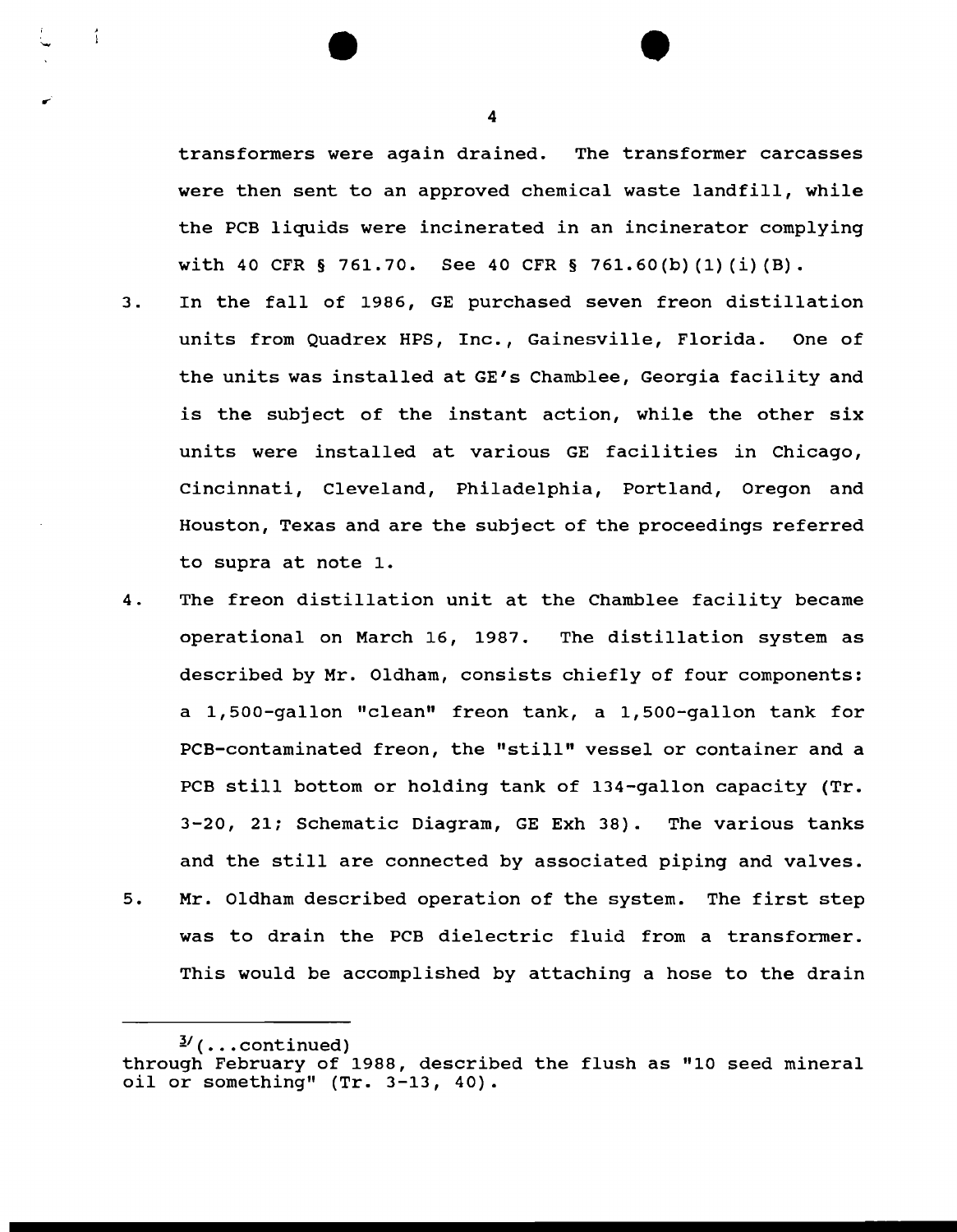valve located at the base of the transformer (Tr. 3-22, 23). The cover plate of the transformer would then be removed to allow air to enter and facilitate draining and the fluid would be pumped into a bulk storage tank. This PCB fluid is transported via bulk tank-trucks to a TSCA-approved incinerator (Tr. 3-42). The drain valve is secured and the cover hatch of the transformer is replaced by a cover plate having a small hole in the center. A fill nozzle from the clean freon tank is inserted in the hole and the unit is then filled with freon. Mr. Oldham described the nozzle as having an automatic shutoff control and as being similar to nozzles on gasoline pumps.

- 6. After the unit is filled with freon, the original cover hatch is reinstalled and the 18-hour soak period commences. An automatic timer is used to start the time period. Upon completion of the soak period, the process of draining the transformer is repeated and the PCB-contaminated freon is pumped to the PCB-contaminated freon tank (Tr. 3-24).
- 7. Mr. Oldham explained that, in order to start the still, a control is turned on and a fill valve selected which would drain PCB-contaminated freon into the still. A still alarm or setting prevents the still from being overfilled (Tr. 3-25, 26). The still has heating coils in the bottom and cooling or condensing coils at the top and works on the principle that the boiling point of freon is much lower than the boiling

5

•

•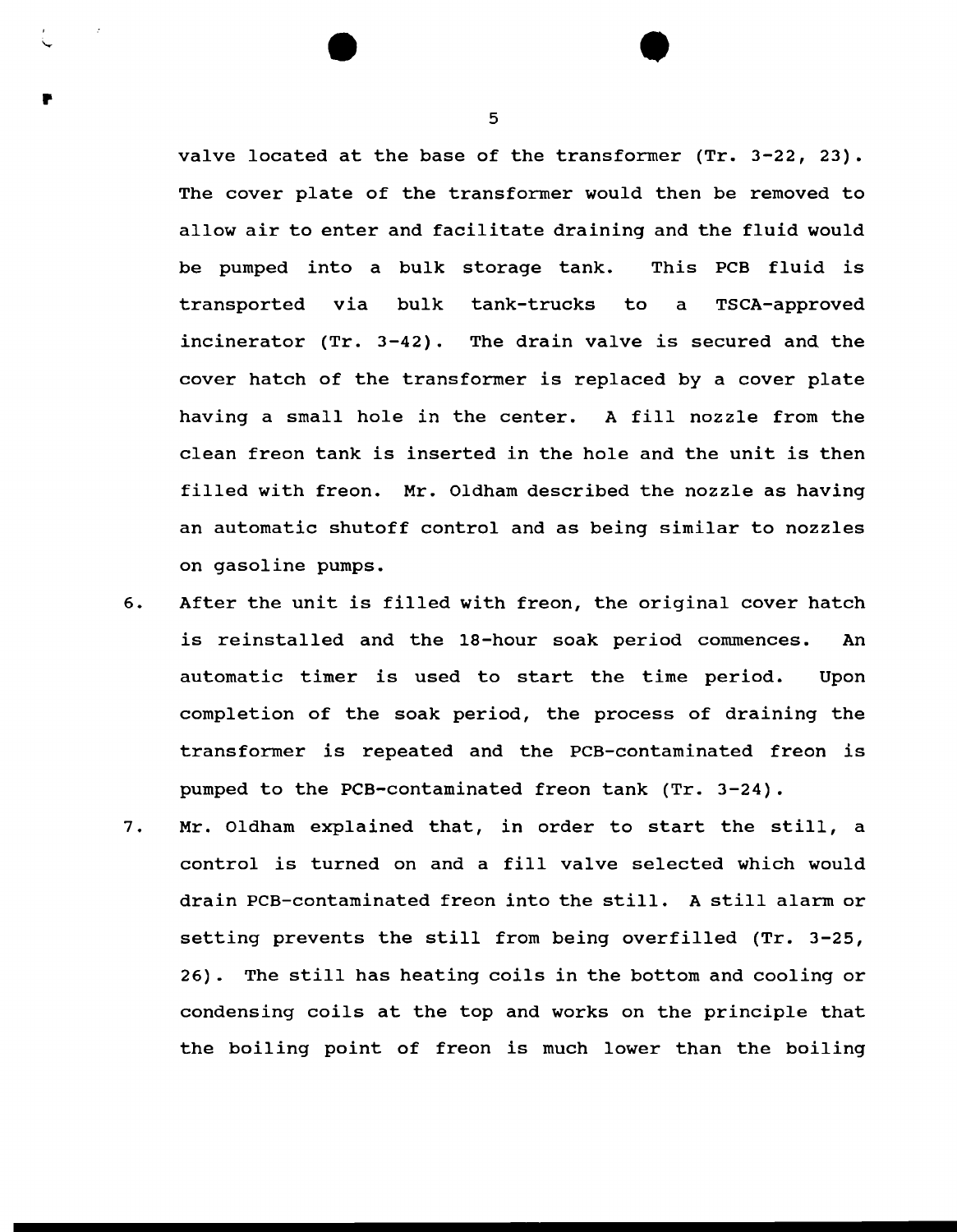point of PCBs. $^{4}$  The mixture is heated to the boiling point of freon, the gaseous freon is cooled and returned to the liquid state in the condensing coils, collected in collection trays and transferred to the clean freon tank. Mr. Oldham estimated the capacity of the still as from 25 to 30 gallons and opined that it would take seven or eight hours to distill or process a batch of 600 to 700 gallons of fluid (Tr. 3-27, 28). The still can be operated on either an automatic, continuous feed or a manual feed basis (Tr. 3-29, 30).

- 8. Mr. Oldham testified that GE's primary reason for purchasing the solvent distillation system was to minimize the production of PCB wastes in the process of decommissioning PCB units (Tr. 3-33, 34). He pointed out that for each gallon of PCB dielectric fluid, which is removed from a PCB transformer, another gallon of PCB liquid is created when the transformer is flushed and that this liquid must be stored and transported for disposal (Tr. 3-34, 42). He stated that the freon flush system reduces the volume of waste by "close to" 50 percent and that this reduction in volume reduced the risks in handling, draining, storing and then transporting these liquids for incineration at TSCA-approved facilities.
- 9. GE commenced operation of the solvent distillation system at its Chamblee facility on March 16, 1987, and shut the system

6

•

 $4'$  Mr. Salahuddin Razi, Manager, Manufacturing Engineering at GE's Apparatus Service Center in Chicago, testified that the boiling point of freon is 117.6°F (47°C), while the boiling point of PCBs ranges from 275°C to 420°C (Tr. 4-44, 47).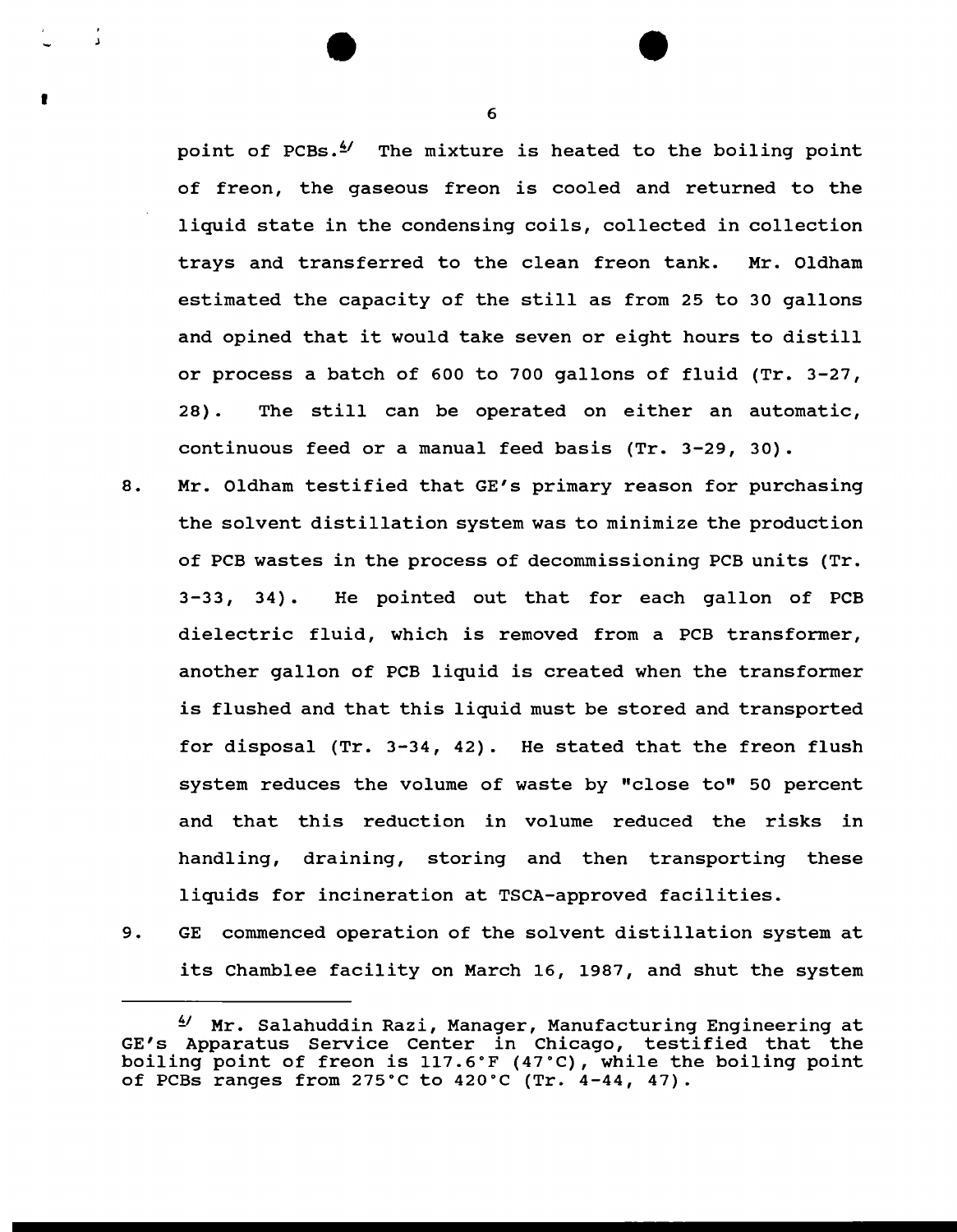down on August 13, 1987 (Tr. 3-42, 43). Although he stated that he did not have any records of the exact times the system was turned off and on during this period, Mr. Oldham estimated that the system was operated approximately 12 times and that they flushed approximately 50 transformers involving 970 gallons of fluid.

- 10. On August 21, 1987, Consumer Safety Officer, Mr. William B. Ainslie, conducted a TSCA section 6 inspection of GE's Chamblee facility (Tr. 2-6; Inspection Report, C's Exh 8). The inspection was conducted in response to a report that GE was operating a freon distillation unit without an EPA permit. Mr. Ainslie presented his credentials to and was accompanied on the inspection by Mr. Bruce Matthias, Manager of the facility. The Chamblee Shop operates seven days a week, 24 hours a day and is a PCB equipment decommissioning facility rather than a reclassification facility. Mr. Ainslie explained that decommissioning means preparing [PCB] equipment for disposal by draining liquids and rinsing the carcasses so that the carcasses would qualify for disposal in a chemical waste landfill (Tr. 2-10). Reclassification, on the other hand, is the process of lowering the concentration of PCBs in a particular piece of equipment and keeping the equipment in use.
- 11. Mr. Ainslie took a photograph of a portion of the interior of the Chamblee Shop (C's Exh 10). The photo shows what appears to be a clean, well-maintained shop having a concrete floor

7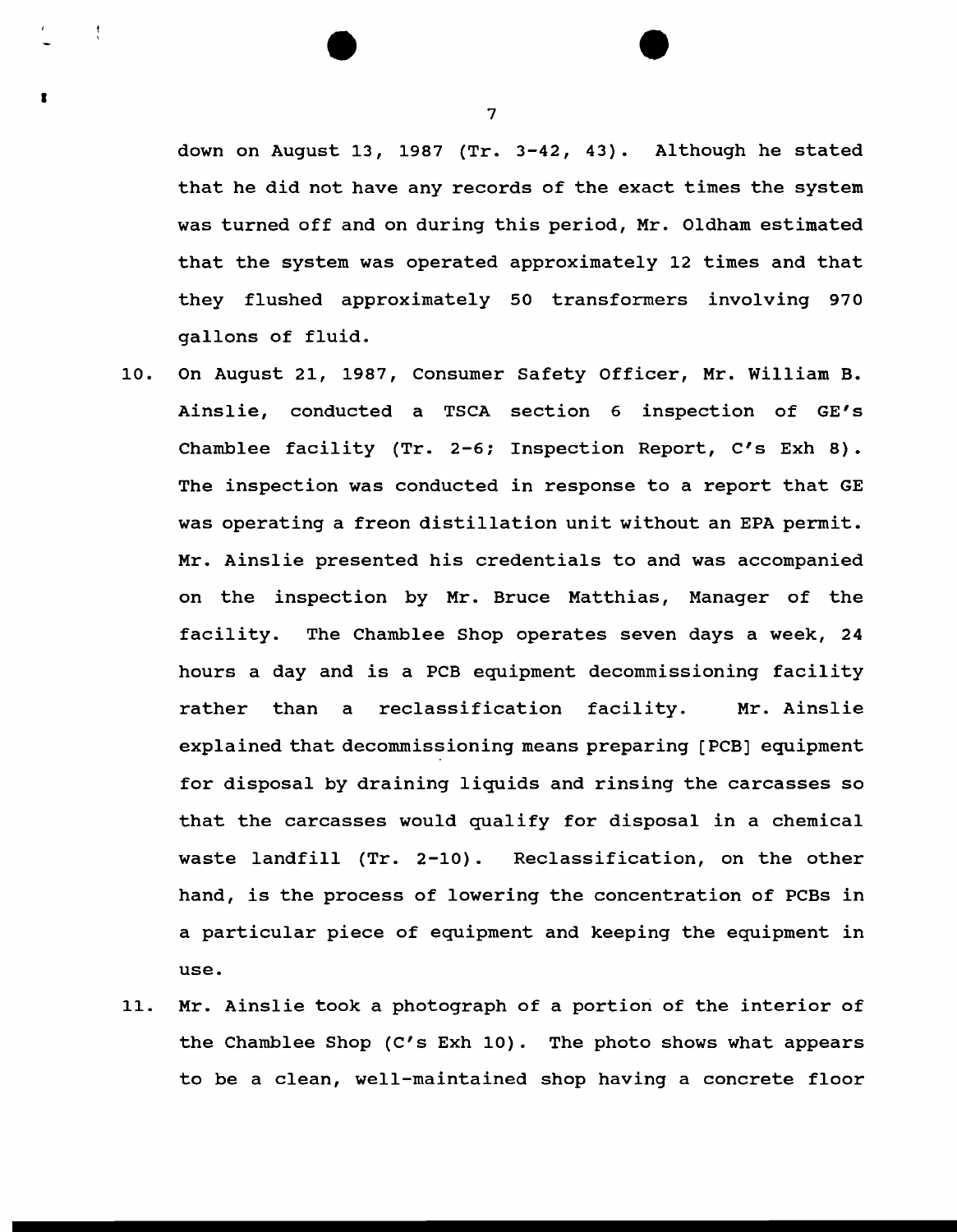and two parallel concrete berms extending the length of the floor in the foreground, which Mr. Ainslie described as concrete pads (Tr. 2-13) . Decommissioned equipment [transformers] is shown on the left, a PCB-storage area appears in the center, behind the concrete pads. The storage area contains drums, which Mr. Ainslie testified contained rags and PCB disposal materials. Two cylindrical drums are lying horizontally on a raised area at the far right and the freon distillation unit appears in the upper center of the photo (Tr. 2-14). Mr. Ainslie testified that the far side of one of the cylindrical tanks was marked "askarel." To the left of the freon unit are two large blue, upright tanks, which Mr. Oldham identified as bulk oil tanks for the storage of PCB dielectric fluid drained from transformers (Tr. 3-38). The control panel for the distillation unit is visible to the left of the tanks for clean and contaminated freon. View of the still bottom tank is obstructed by the concrete dyke in which the tanks and the distillation unit were located. The distillation system was not operating at the time of Mr. Ainslie's inspection. Mr. Ainslie was informed that transformer carcasses were sent to a chemical waste landfill for disposal and that all PCB liquids were incinerated at a TSCA-approved incinerator. He found no violations of recordkeeping, marking or storage requirements.

12. When Mr. Ainslie asked for records concerning operation of the solvent distillation system, he was provided a single tally

8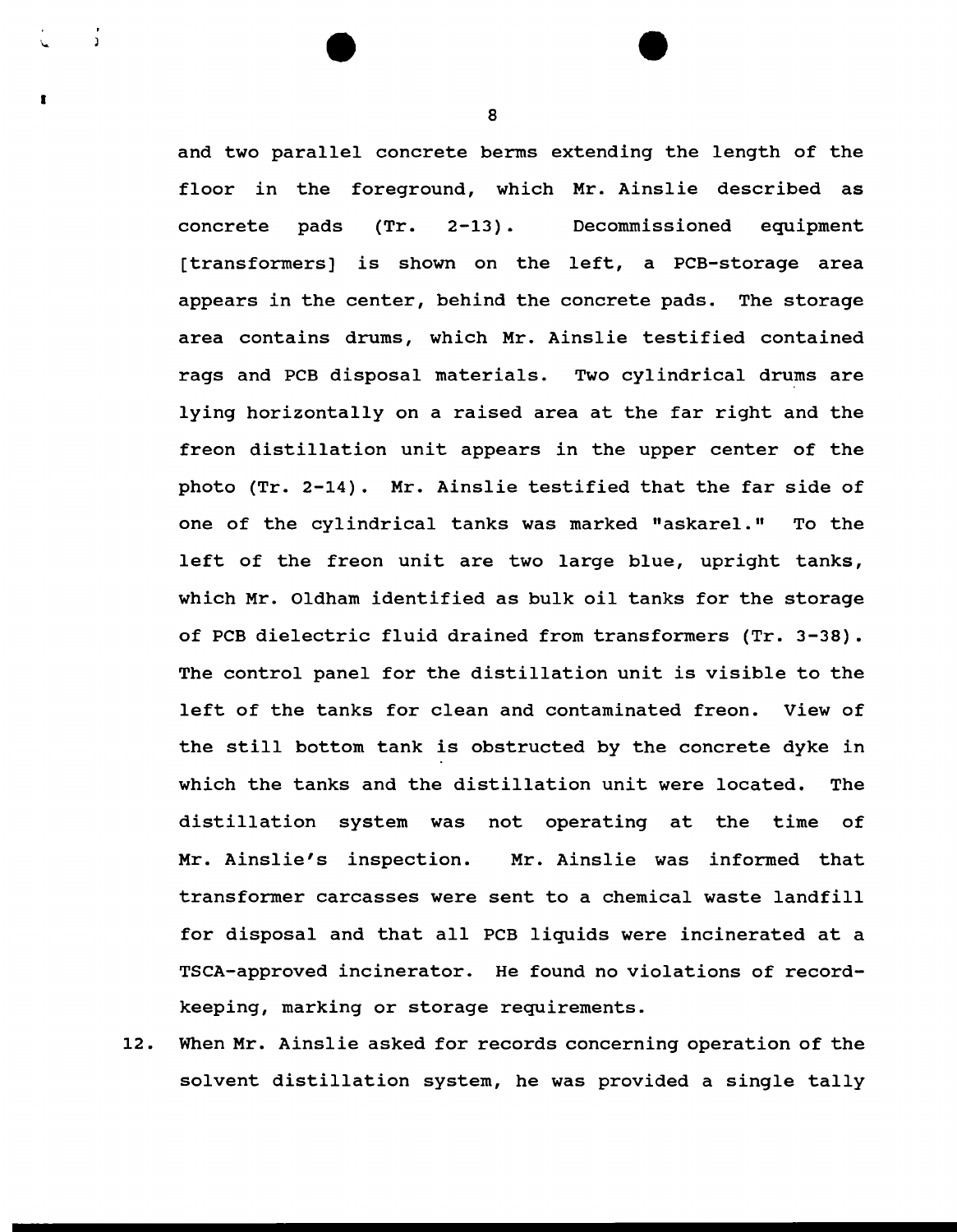sheet showing material processed (Tr. 2-15, 16). The tally sheet reflects that the freon distillation system commenced operation on March 16, 1987, that operation of the system ended on August 12, 1987, and that a total of 52 transformers and 10,126 gallons were processed (C's Exh 11). The tally sheet was prepared and signed by Mr. Oldham. He testified, however, that in retrieving this information from inventory logs there was an instance where he listed the weight of the transformer (625) rather than the number of gallons of dielectric fluid in the transformer (700 gallons) (Tr. 3-43- 46) . Additionally, he asserted that the two cylindrical horizontal tanks, one of 500-gallon capacity and the other of 330-gallon capacity which had been received from customers, were listed as having been flushed with 600 gallons of freon, when the tanks were actually flushed with mineral oil. With these corrections, he concluded that the actual number of gallons processed by the freon flush system was 9, 601 gallons. 13. Although Mr. Oldham is well-versed in the PCB regulations and

conducts training seminars for GE employees as to compliance with the regulations (Tr. 3-6-8), he testified that he had no information as to whether a permit was required for operation of the solvent-recovery system (Tr. 3-58). He stated that no one had informed him that a permit was required and that "we" [at the Chamblee Shop] were operating under the premise that a permit was not required. He indicated, however, that shop management decided to take the freon distillation unit out of

9

j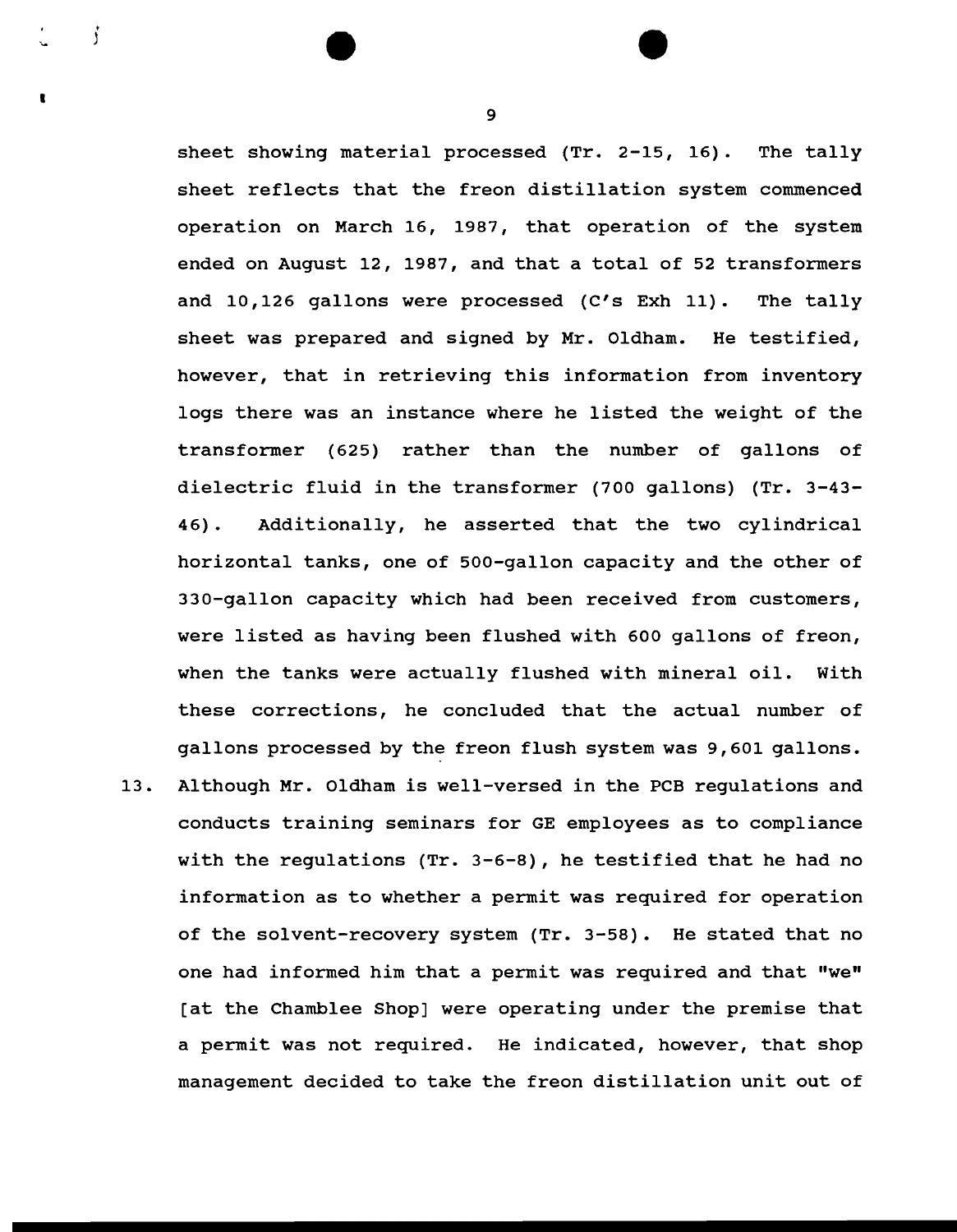service after a customer, who was touring the facility, inquired whether they had a permit {Tr. 3-57).

- 14. In July of 1985, EPA granted Quadrex HPS, Inc. authority to use its sol vent extraction method to remove PCBs from the interior of drained mineral oil transformers, heat transfer, and hydraulic fluid systems {letter, dated July 5, 1985, GE Exh 2). The approval was based upon the conclusion that the Quadrex extraction solvent method did not present an unreasonable risk of injury to public health or the environment and upon the ability of the Quadrex method to remove PCBs to a level below two parts per million with no detectable PCB emissions to air or releases to water. A two ppm limit was chosen because it was EPA's designated detection limit for PCB's in oil. The Quadrex systems were to be mobile units mounted on trucks. Quadrex was advised to inform its customers that transformers treated by its method and returned to service could not be reclassified unless the dielectric fluid was tested following a minimum of three months of inservice use, which is defined as use under electrically loaded conditions during which the temperature of the dielectric fluid was raised to a minimum of  $50^{\circ}$ C. See 40 CFR §  $761.30(a)$   $(2)$   $(v)$ .
- 15. Enclosed with the letter referred to in finding 14 was the approval authorization which reflected that PCBs were removed from drained transformers, heat transfer and hydraulic systems using trichloro, trifluoro-ethane {Freon 113) and that PCBs

10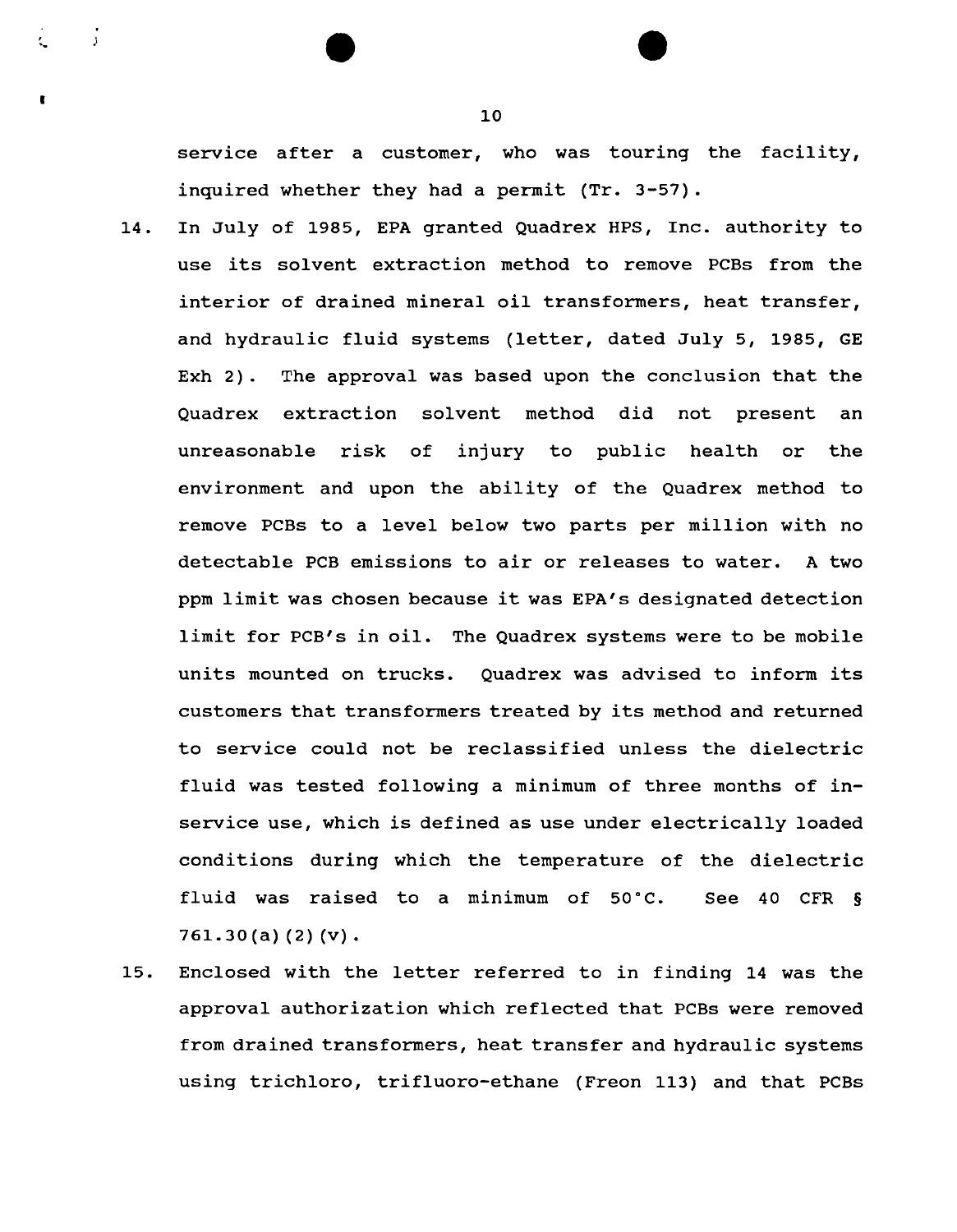were removed from the solvent by means of filters and a distillation system. The Quadrex decontamination unit was described as a completely enclosed mobile process which was designed to prevent release of PCBs to the environment. Approval of the system was conditioned on, inter alia, PCB concentrations in the PCB/freon oil or fluid mixture not exceeding 920 ppm in transformers and 3100 ppm in heat transfer and hydraulic systems. Concentrated still bottoms and filtration canisters were to be disposed of at an EPAapproved site.

16. In April of 1986, GE submitted to EPA an application to do R&D work on residual PCBs in askarel transformer carcasses (letter, dated April 22, 1986, GE Exh 4). The application contemplated, inter alia, that ten transformer carcasses would be decontaminated (flush-drained) using R113 (trichloro; trifluoro-ethane) (freon) as the flush or solvent, that the transformers would be disassembled and components cleaned by means of an ultrasonic degreaser and that contaminated freon would be recovered by means of a small still. The primary purpose of the work was to evaluate PCB levels on solid surfaces of askarel transformer components which could not be disposed of by combustion. The work was to be performed at GE's Apparatus Service Shop in Cleveland and was to be completed by February 1, 1987. EPA requested additional information as to the operation of the system by letter, dated May 20, 1986, which was apparently supplied, and approved the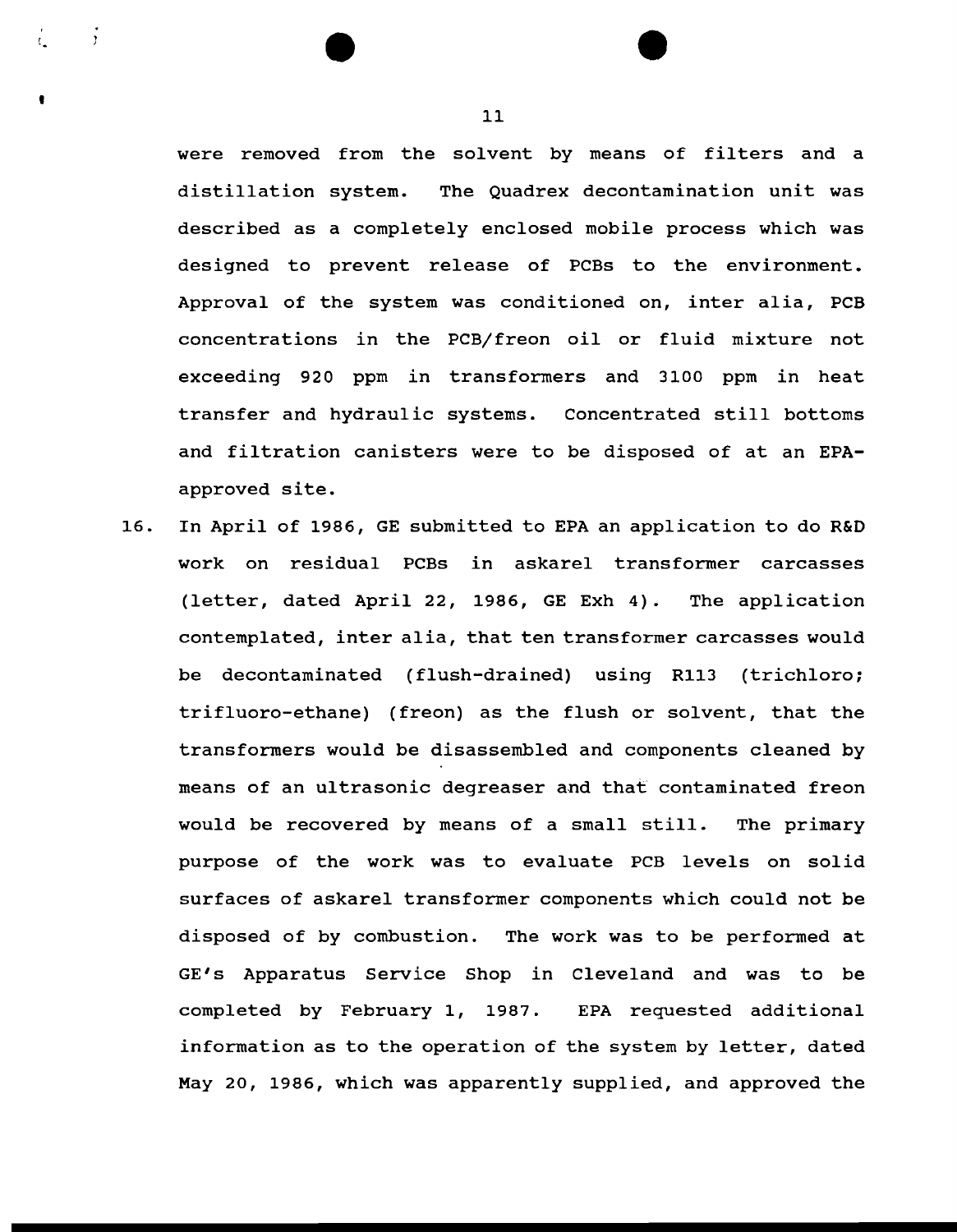application by letter, dated September 25, 1986 (GE Exhs 5 & 6). The letter granted approval for research and development on an alternate disposal method for PCBs in askarel transformers, relying in part on 40 CFR § 761.60 (e) as authority.

- 17. During the period March 1985 to June 1988, Mr. Joseph DaVia worked in the Chemical Regulation Branch, PCB Disposal Section, in the Office of Toxic Substances, EPA (Tr. 1-232- 33). His primary responsibilities consisted of reviewing and evaluating applications [for PCB disposal] which were alternatives to incineration. Mr. DaVia reviewed the GE R&D application referred to in the preceding finding and drafted the letters, which requested additional information and approved the application. On November 19, 1986, Mr. DaVia attended a meeting at GE's Cleveland Apparatus Shop where he was briefed as to progress of the work under the R&D approval and viewed the tear-down or processing of a drained and flushed transformer. In the course of this view, Mr. DaVia was informed that in one part of the shop GE was using the Quadrex system to flush and subsequently recover or separate PCBs from the flush solvent (Tr. 1-236-37). He was unaware of this operation being performed and stated that it was "certainly outside" of the R&D approval.
- 18. By a letter, dated April 15, 1987, GE was informed that EPA was aware, through the visit referred to in the preceding finding, that GE was, or is, performing some type of PCB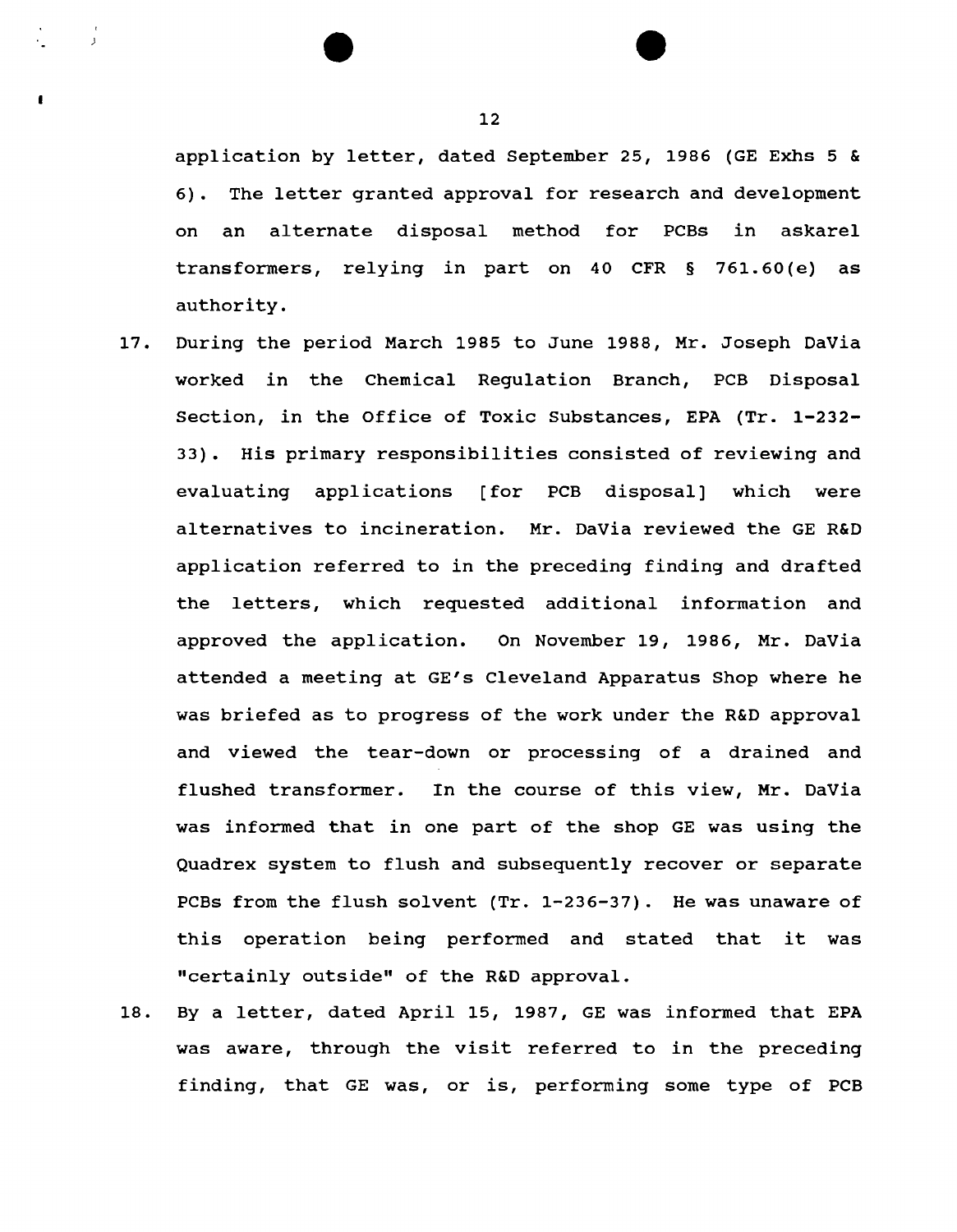transformer flush/solvent recovery operation using the Quadrex HPS, Incorporated solvent extraction process. This letter was drafted by Mr. DaVia and pointed out that the flush/solvent recovery operation was apparently used to prepare PCB transformers for ultimate disposal in a chemical waste landfill conforming to 40 CFR § 761.75. The letter stated that the Quadrex PCB solvent extraction process was approved on July 5, 1985, by EPA for operation by Quadrex personnel only as an alternate method of PCB disposal pursuant to 40 CFR § 761.60(e). The letter explained that, in accordance with 40 CFR § 761.60(b) (1) (B), PCB transformers may be disposed of in a § 761.75 chemical waste landfill, provided the transformer was drained of all free-flowing dielectric fluid, filled with solvent, allowed to stand or soak for at least 18 hours and again thoroughly drained. GE was informed that PCB liquids were required to be disposed of in accordance with the PCB disposal regulation and that should GE flush PCB transformers with solvent and dispose of the solvent as though it contained the original concentration of PCBs present in the transformer, this would be an authorized activity. Should GE, however, recover the solvent by physically separating PCBs from the solvent for reuse in subsequent transformer flushing operations, a permit would be required for GE to continue this activity. GE was requested to submit a complete description of the GE PCB transformer flush/solvent recovery operation and the present status of the process. GE was further informed

13

•

t.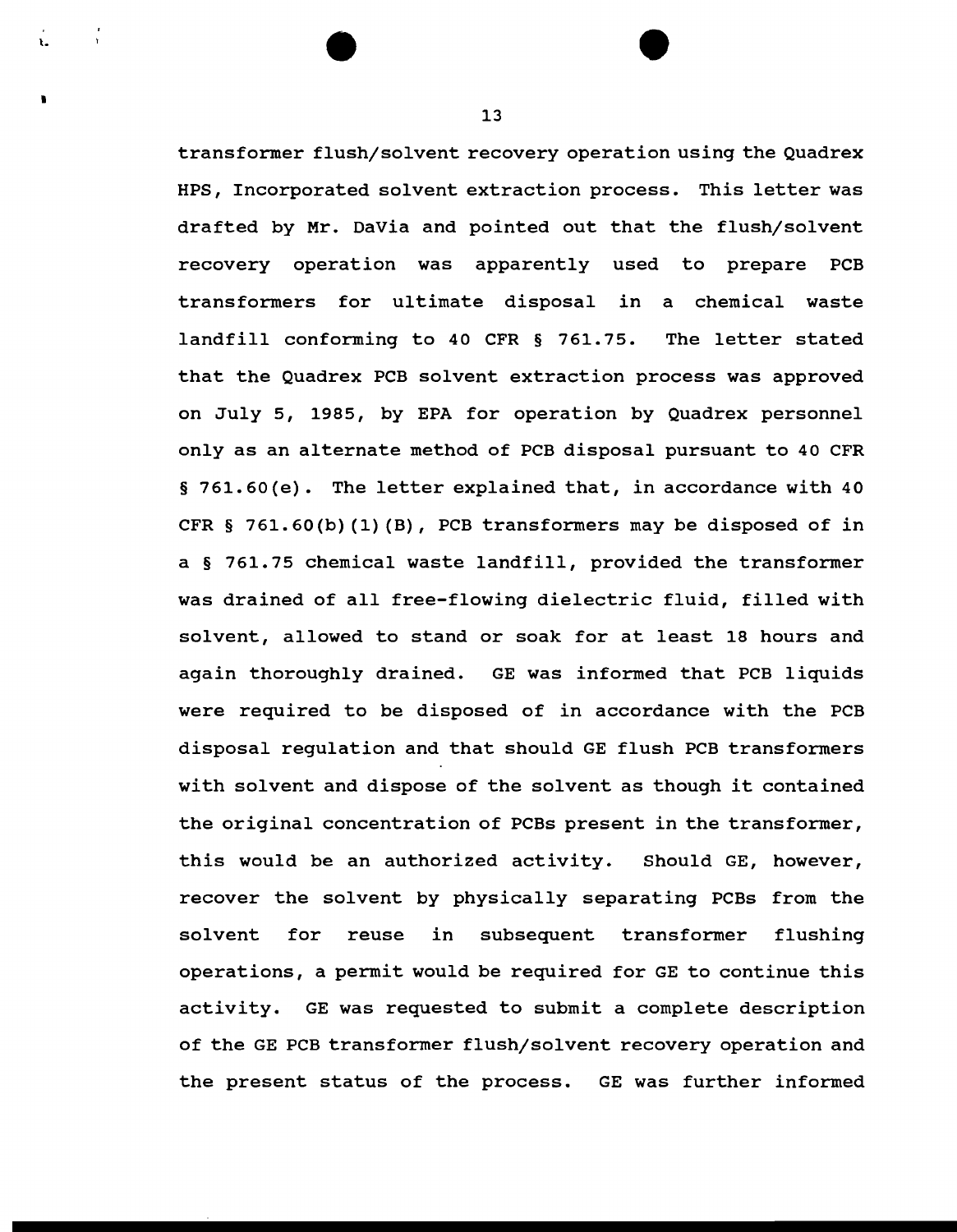that it was not being singled out for special scrutiny inasmuch as there were presently pending in EPA Headquarters three permit applications to operate solvent flush recovery systems and it was EPA's position that these systems must be permitted as disposal processes.

- 19. GE responded to EPA's request for information as to the operation of its solvent recovery system by a letter, dated July 9, 1987, signed by the counsel of its Apparatus Service Department, William P. Thornton, Jr. (GE Exh 11). The letter stated that the flush system used at the Cleveland Service Shop for filling drained PCB transformers with freon for the 18-hour soak period specified by 40 CFR § 761.60 (b) (1) (B) involves the evaporation, redistillation and reuse of the freon material. The letter redistilled freon further stated that the been tested and that the PCB concentration, if any, was below detection limits. Impurities, which were drawn-off, were assertedly handled in accordance with regulations and disposed of in a PCB incinerator. EPA's position that physical separation of PCBs from other material is an alternate destruction method required to be permitted under 40 CFR § 761.60(e) was stated to be well known.
- 20. Mr. Thornton stated, however, that before the freon flush system was placed in operation in Cleveland, he had discussed the matter with EPA personnel in Region V and that, as a result of that discussion, there was an agreement that

14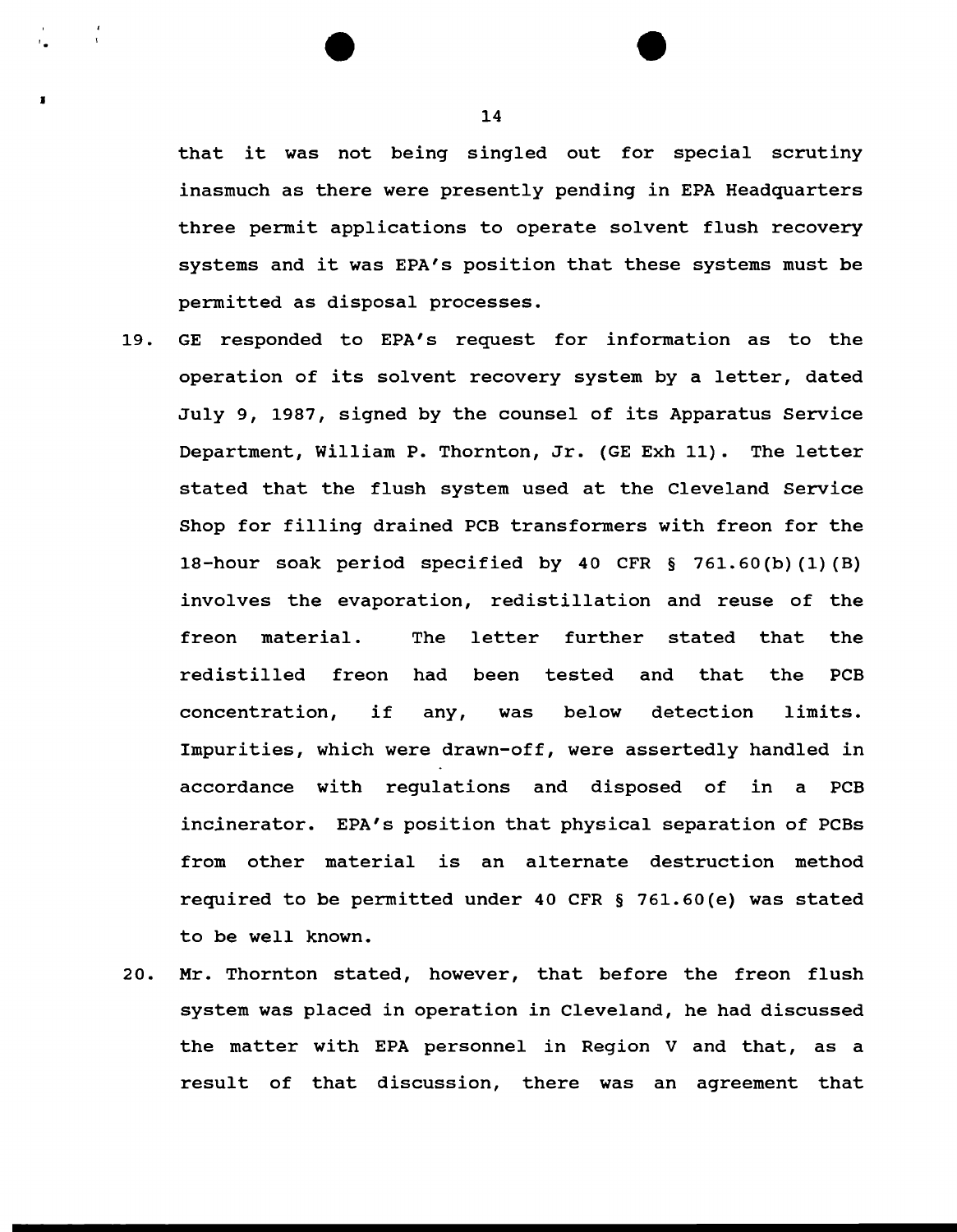physical separation was an alternate disposal method only when used as an alternate to incineration or other approved disposal methods. If the separation process was not used as an alternate to disposal, it need not be permitted under 40 CFR § 761.60(e). Specifically, if the redistilled freon were stored and marked as PCBs, appropriate record-keeping identified it as PCBs and, if the material were ultimately disposed of in an [approved] incinerator, compliance with the letter and spirit of the regulation would have been achieved. The letter recited the beneficial aspects of the freon flush recovery system in the reduction of the quantity, costs and risks of handling, storing, transporting and disposing of PCB liquids. It was pointed out that the freon flush process is no more hazardous than any oil flushing system, at least when all of the material, including the freon is incinerated. While stating that GE had no problem with obtaining a permit, GE emphasized the benefits of the reuse of distilled freon and the prior discussions with Region v and requested reconsideration of EPA's position so that the system could continue to be used while its permit application was filed and considered.

21. EPA responded to the GE letter referred to in finding 19 by letter, apparently dated October 1, 1987 (GE Exh 12). GE was informed that its description of the PCB transformer flush/solvent recovery system indicated that EPA approval of the solvent recovery segment of the system was required

15

 $^{\circ}$   $\bullet$ 

•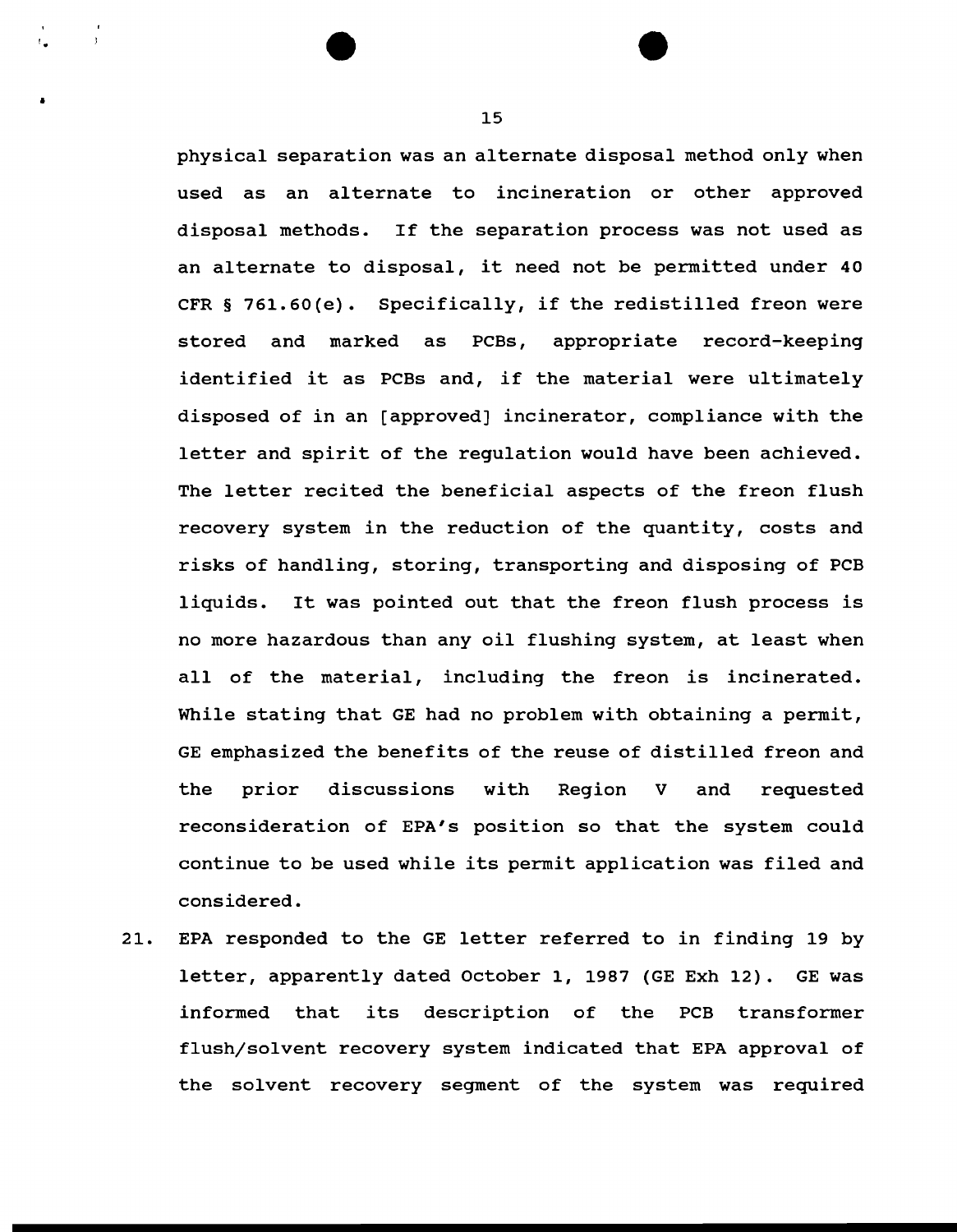pursuant to 40 CFR § 761.60(e). The EPA letter referred to the prior letter of April 15, 1987, and emphasized that 40 CFR § 761.60(b) (1) (B) provides that PCB liquids, i.e., dielectric fluid and flush solvents, which are removed from PCB transformers shall be disposed of in accordance with para. (a) of this section, that is, in a § 761.70 incinerator or equivalent. GE was informed that if it wished to recover freon solvent containing PCBs for reuse in subsequent flushing operations, this disposal process required approval from EPA in accordance with § 761.60(e). This letter stated that EPA's position in this regard was long-standing and that five companies presently have approval from EPA to operate solvent recovery-type systems. GE was further informed that a permit application and test plan were required to be submitted in order for an alternate method of disposal to be considered. Various guidelines and quality assurance procedures for this purpose were enclosed.

22. On April 14, 1988, GE submitted a formal application and demonstration test plan for nationwide approval to treat Freon 113 containing PCBs (GE Exhs 14 and 15). The application, as amended, was ultimately approved by the Agency on November 14, 1989 (GE Exh 13). The approval letter stated that GE was permitted to physically separate PCBs at concentrations not exceeding 126,000 ppm from Freon 113, subject to listed conditions of approval. Findings included with and supporting the approval, Appendix II, para. 2, state that the GE solvent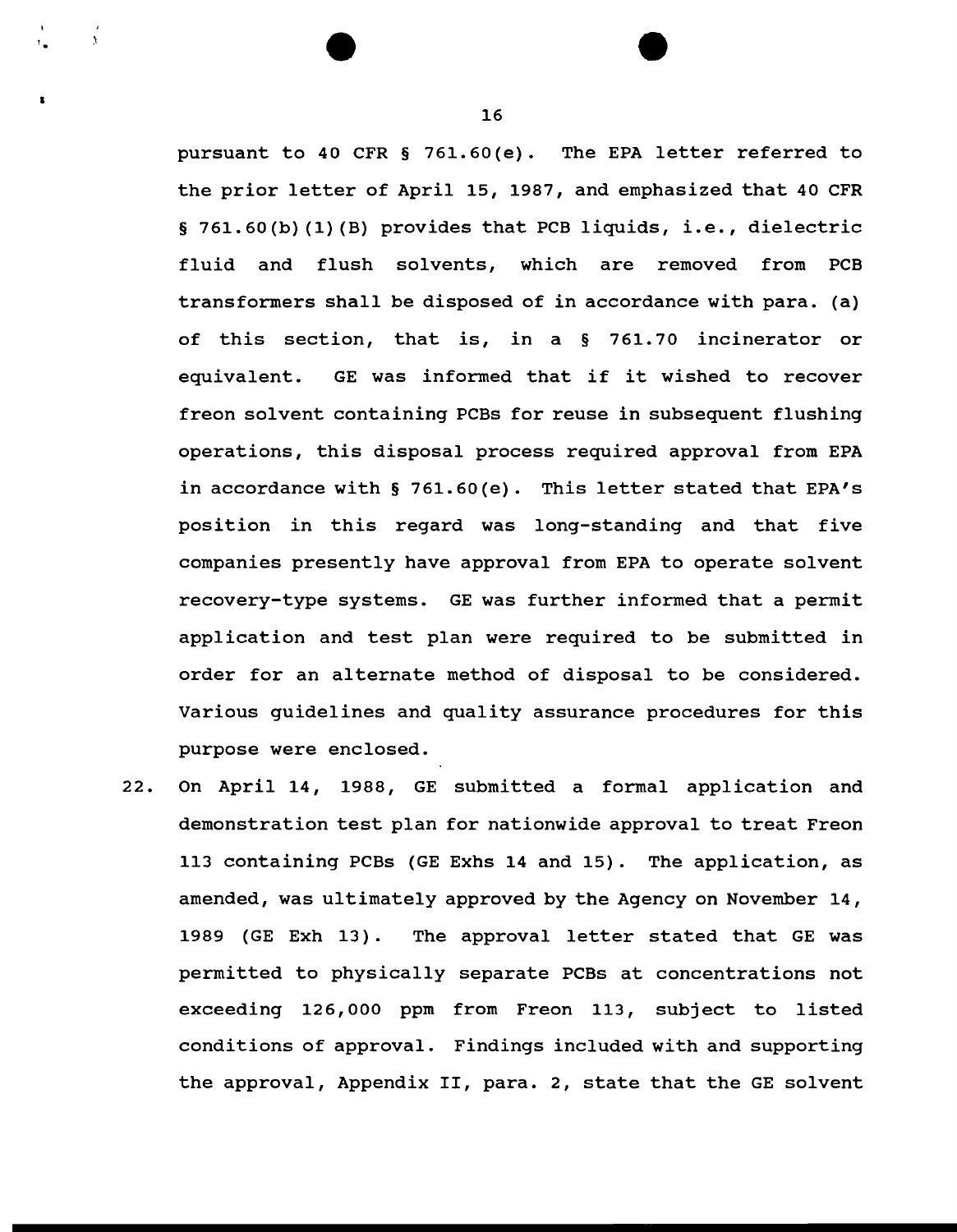distillation system is a completely enclosed process that is designed to prevent any release of PCBs to air, water or to surfaces. Other findings are to the effect that the GE Solvent Distillation System is a closed system, and does not emit harmful materials into the air, water, soils, or other surfaces (Id. para. 11).

23. As part of the process of approving the GE application referred to in finding 16, GE was required to demonstrate the operation of its still and that the laboratory utilized to analyze samples was capable of producing repeatable and reproducible test results. GE was granted approval to conduct such a demonstration, including a pre-demonstration test, by letter, dated June 15, 1989 (GE Exh 17). The predemonstration test was authorized in order to facilitate the demonstration and was to be limited to 400 gallons at a PCB concentration of about 100,000 ppm.<sup>5/</sup> Mr. Razi, identified supra note 4, was part of a GE team assembled to perform the tests at the Apparatus Service Center in Chicago (Tr. 4-5, 13, 14). The pre-demonstration test was conducted on June 16, 1989, and was limited to 100 gallons of solution having a PCB

17

 $2^{\int$  Regarding the pre-demonstration test, the letter authorizing the demonstration stated in part:

The pre-demo testing will occur the week of June 12, 1989, and all products will be separated out and stored according to the regulations as PCB wastes until EPA personnel have verified through sampling and analysis that the materials has been reduced to less than 2 parts per million PCB and can be subsequently considered unregulated.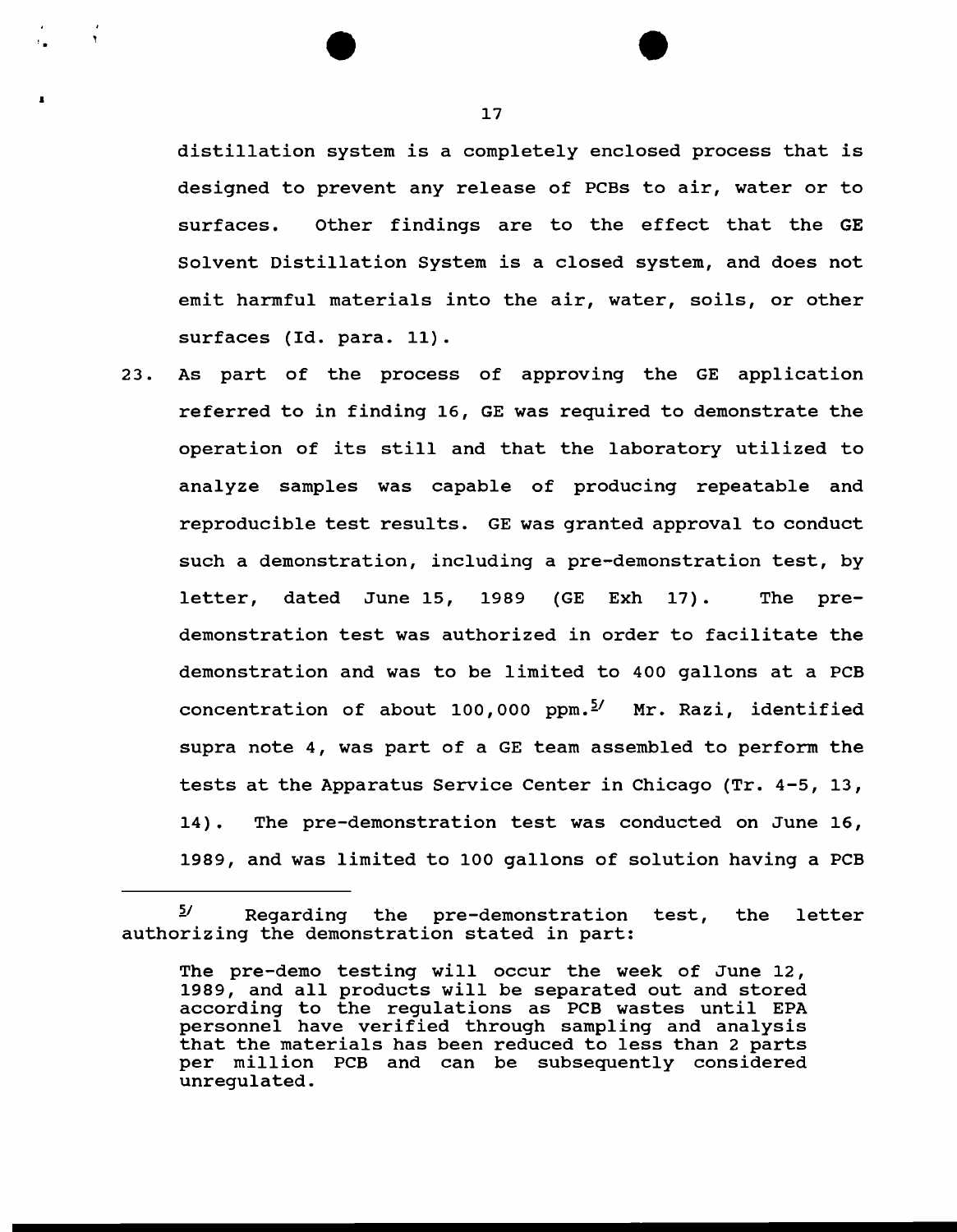concentration of 55,000 ppm  $(Tr. 4-23; GE Exh 18, Tab B at 5)$ . During the distilling process, samples were drawn on an hourly basis from what Mr. Razi referred to as the "water separator" or "cold trap," which is connected to the still and, which in turn, is connected by a pipe to the clean freon tank (Tr. 4- 25). These composite samples, and their duplicates, were analyzed by gas chromatography, resulting in an average of 1.8 ppm PCB (Tr. 4-26, 27; GE Exh 18, Tab C).

- 24. The demonstration was conducted during the period June 19 through June 23, 1989, and involved six separate still runs of approximately 400 gallons each (Tr. 4-17-22; Demonstration Test Report, GE Exh 18, Tab C). The last three runs were occasioned by the need for a "second pass" to reduce PCB concentrations to below two  $(Tr. \t 4-29-33)$ . PCB concentrations in the contaminated freon ranged from approximately 108,000 to approximately 130,000 ppm. According to Mr. Razi, these high "spiked" values were selected, because EPA insisted that the highest value processed in the demonstration would be the limit for subsequent processing (Tr. 4-39-41). Again samples were drawn hourly from the "cold trap" during the distilling process.
- 25. Mr. Razi affirmed Mr. Oldham's description (finding 7) of the operation of the still (Tr. 4-18) . Although he was not personally familiar with the operation of the distillation system at the Chamblee Shop, Mr. Razi testified that there was no substantial change in the operation of the still pre-permit

18

' .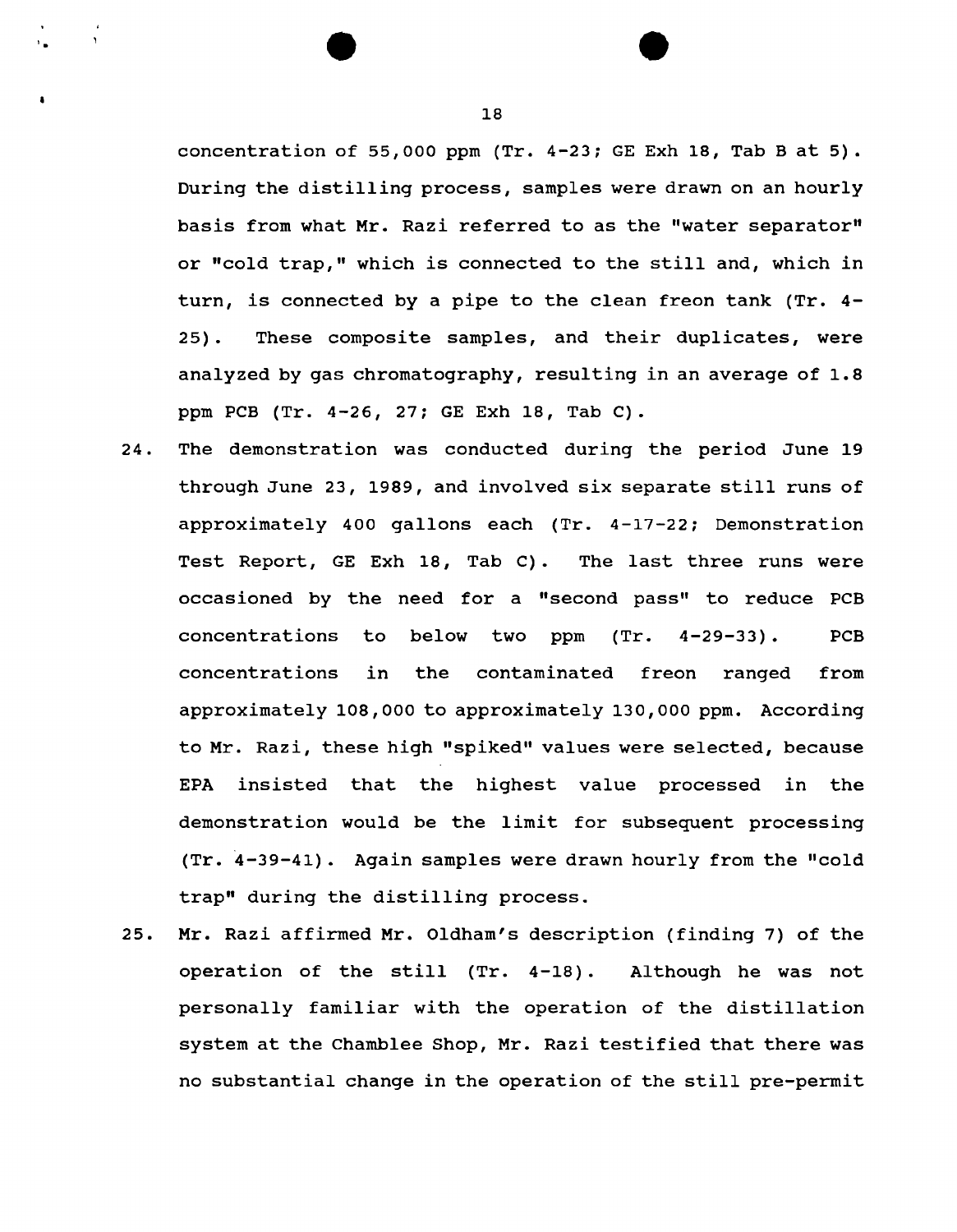and post-permit (Tr. 4-42, 52, 53, 55). The Demonstration Test Report states that during the demonstration the temperature of the heating coils was reduced to 190"F from 225"F and the still bottom dump temperature was reduced to 165"F from 180"F (Id. at 2). Mr. Razi described these changes as minor, asserting that the former change was made so that the boiling of the freon would be less rigorous [vigorous] and that the latter change was made simply to prolong the life of the dump valve, which had a maximum operating temperature in the 185" to 190" range (Tr. 4-44-46, 52). He considered these changes were incremental improvements in the process rather than major changes.

26. On August 16, 1983, EPA issued TSCA Compliance Program Policy No. 6-PCB-2, hereinafter Policy No. 6-PCB-2 (GE Exh 1). Policy No. 6-PCB-2 addressed the question of whether physical separation of PCBs from liquids and solids required EPA approval and answered the question in the affirmative "\* \* if the use or disposal of these liquids and solids avoids, or is an alternative to the disposal requirements that would have applied to the original material before separation" (Id. at 1). Policy No. 6-PCB-2 went on to state that an approval is required for physical separation activities that can be construed to be a part of, or an initiation of a disposal activity. An approval is not, however, required for physical separation activities which process PCBs during authorized

19

'.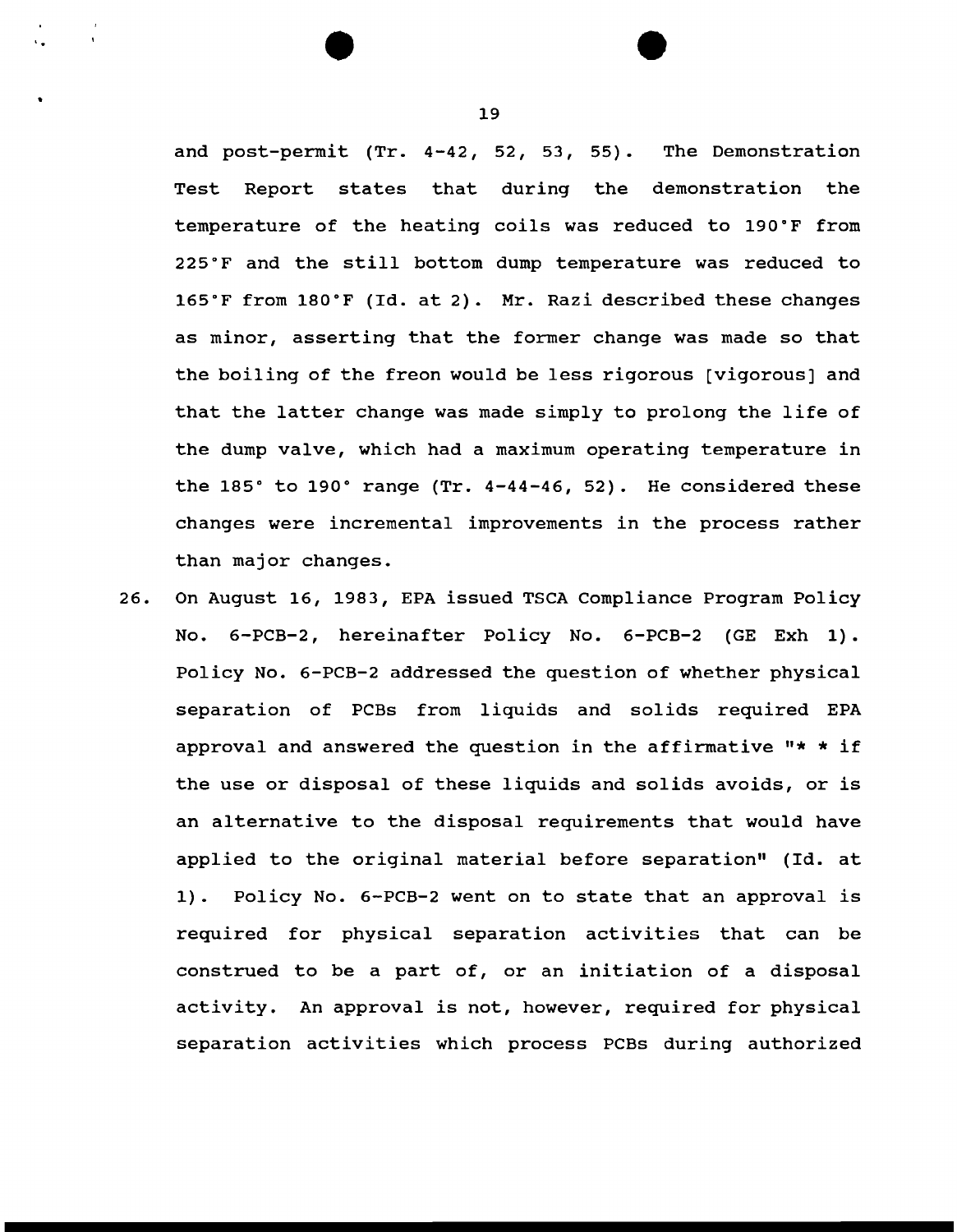servicing activities and reuse the processed materials in equipment authorized for continued use under the PCB rules.

- 27. In discussing the rationale for the conclusions in the previous finding, Policy No. 6-PCB-2 acknowledged that EPA, in 1979, had interpreted "disposal" to mean only activities which alter or destroy PCB molecules, while activities which physically separate or concentrate PCBs from liquids or solids were judged not to constitute "disposal" and did not, therefore, require an approval. Examples of such techniques which physically separate PCB from liquids were listed as filtration, distillation and solvent extraction.
- 28. In 1982, after some experience with the mentioned policy, EPA assertedly realized that this approach had the potential for creating a major avenue for avoiding PCB disposal requirements. EPA reviewed the PCB regulations regarding physical separation and assertedly found that the rules clearly do not exempt PCB processing activities (including physical separation techniques) from the disposal requirements. It was pointed out that, while activities which process or distribute PCBs for purposes of disposal are not subject to processing and distribution in commerce bans, such activities are subject to disposal regulations. For this assertion, § 761.20(c) (2) was cited, which essentially provides that PCBs and PCB Items, having concentrations of 50 ppm or greater, may be processed and distributed in commerce in compliance with the requirements of this Part for purposes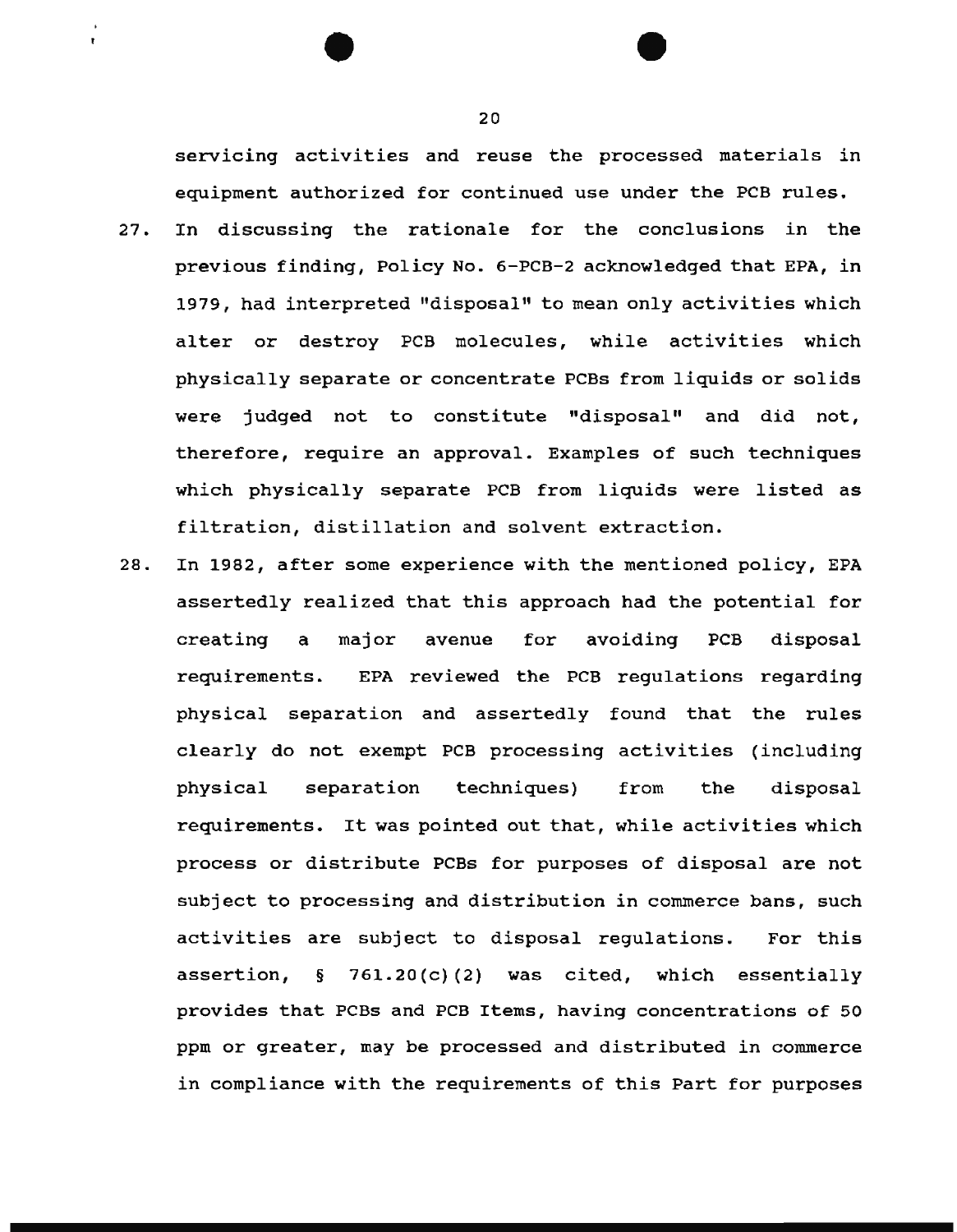of disposal in accordance with § 761.60. It was therefore concluded that, unless an activity is authorized by the disposal regulations, specific approval for such an activity must be obtained from the Regional Administrator or the Assistant Administrator for Pesticides and Toxic Substances in accordance with § 761.60(e).

29. Policy No. 6-PCB-2 stated, however, that a permit was not required to service electrical equipment for the purpose of reducing PCB concentrations. The Policy noted physical separation techniques can be used to service PCB-containing electrical equipment as long as the processed materials are ultimately returned to electrical equipment in accordance with § 761.30{a). An example of that type of activity was filtering PCBs from the transformers and returning the fluid to the transformer. It was pointed out that, because the processed liquids and solids are returned or reused in regulated equipment, EPA controlled the ultimate disposition of all processed materials and no disposal requirements are circumvented. $\frac{\delta}{2}$ 

 $6/$  Program Policy No. 6-PCB-2 further stated at 2 & 3:

In contrast, a permit is not required to service electrical equipment for purposes of reducing PCB<br>concentrations. Physical separation techniques can be Physical separation techniques can be used to service PCB-containing electrical equipment as long as the processed materials are ultimately retained to electrical equipment regulated under the PCB rule. This type of servicing is authorized under 40 CFR § 761.30(a). Filtering PCBs from the dielectric fluid of Filtering PCBs from the dielectric fluid of transformers and returning that fluid to the transformer is an example of this type of activity. Because the  $(continued... )$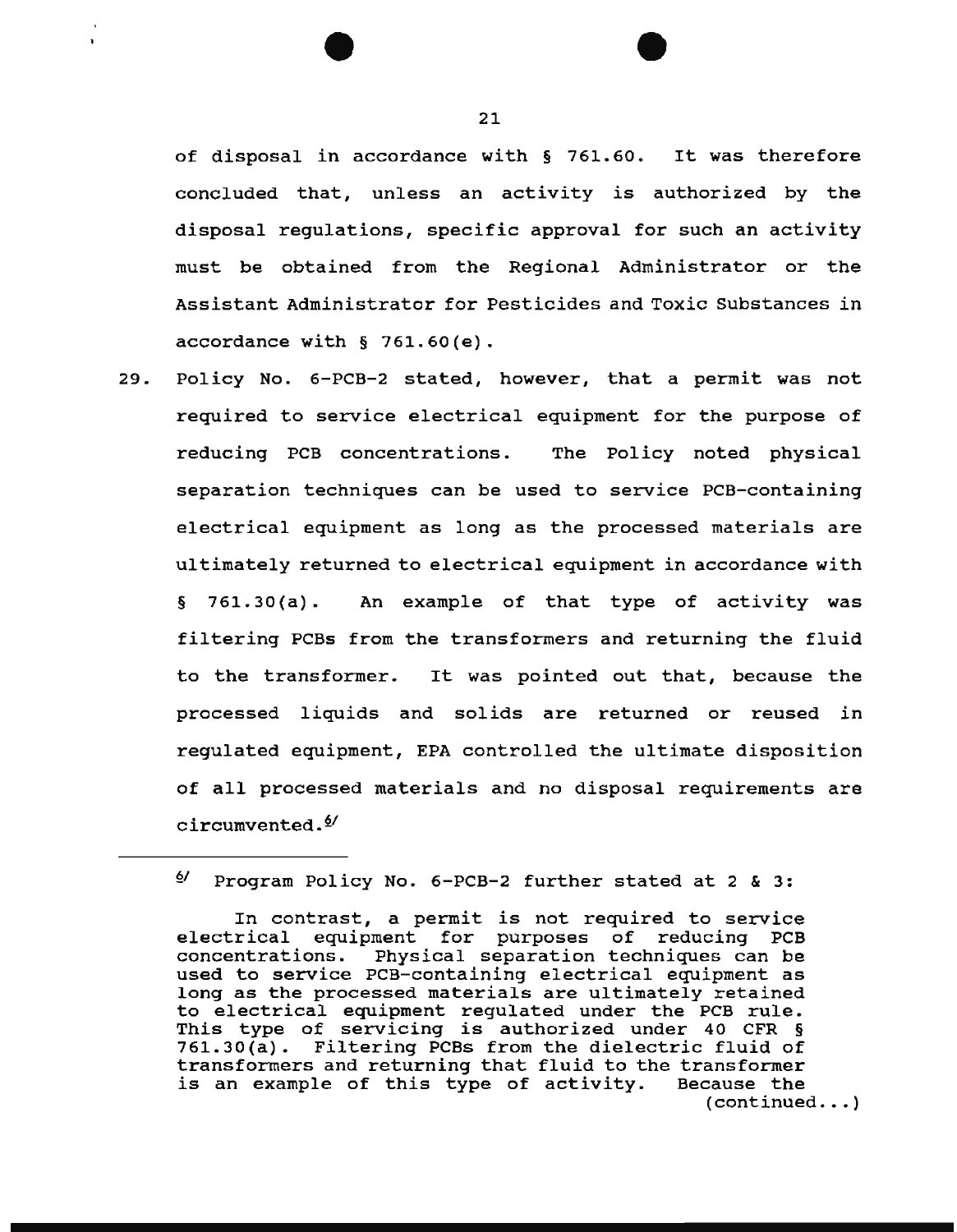30. By a letter, dated July 5, 1984, signed by Mr. Roy Clark, Chief of the Pesticides and Toxic Substances Branch, EPA, Region IV, addressed to Mr. John Haines, General Manager of American Industrial Waste, Inc. (AIW), EPA acknowledged receipt of a notice of intent to experiment with PCB [removal] through a distillation process (GE Exh 24). AIW was informed that the described distillation work was considered not to be activity which requires EPA waivers or approvals for the reason that physical separation of PCBs from other liquids or solids were not destruction or disposal activities required to be authorized in accordance with 40 CFR § 761. [60]. This advice was repudiated in a letter to AIW, dated August 14, 1985, which enclosed a copy of Policy No. 6-PCB-2, and stated in part, that through a comprehensive review and evaluation of

,.

<sup>&</sup>lt;sup><u><sup>6</sup></sub>/(...continued)</u></sup>

processed liquids and solids are returned or reused in requlated equipment, EPA controls the ultimate equipment, EPA disposition of all the processed materials and no disposal requirements are circumvented.

Without an EPA disposal approval, processed liquids and solids that formerly contained PCBs must be treated as if they still contain PCBs and may not be distributed in commerce without an exemption under section 6(e)(3)(B)<br>of the Toxic Substances Control Act (TSCA). Therefore, of the Toxic Substances Control Act (TSCA). it is possible to physically separate PCBs from liquids and solids without EPA approval as long as these liquids and solids are treated (used, stored, disposed of, etc.) and solids are treated (used, stored, disposed of, etc.)<br>as if they still contain their original PCB as if they still contain their original PCB<br>concentration. The PCB residue which results from physical separation activities, as well as any materials not eventually reused in regulated electrical equipment, must be disposed of in a manner which complies with section 761.60. In the event the separation method results in dilution of the PCBs, the original PCB concentration determines the required disposal method.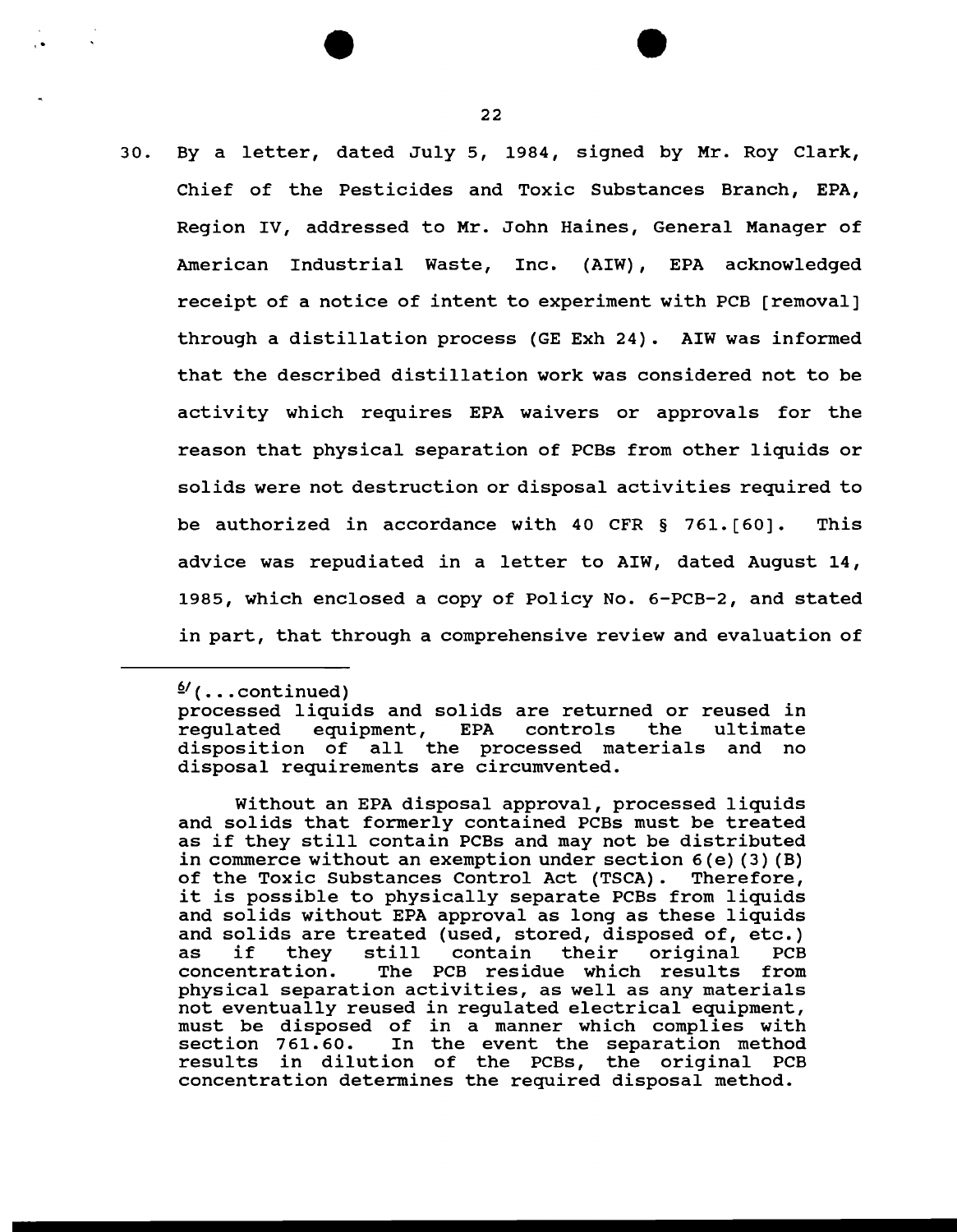PCB removal and disposal processes, it has been determined that the solvent separation and distillation processes used by AIW are indeed activities requiring EPA approval (GE Exh 25) . This letter was denominated a "Notice of Non-compliance" (NON) .

31. AIW became a division of Ensco Environmental Services, which in turn is a wholly owned subsidiary of Ensco Inc. By letter, dated September 12, 1985, the president of Ensco Environmental Services (EES) replied to the NON referred to in finding 30, requesting reconsideration of the conclusion it was in violation of 40 CFR § 761.60(e) (GE Exh 26). The EES process was described as using clean solvent (trichlorofloromethane, containing less than 10 ppm PCBs) to flush drained PCB transformers in 761.60(b) (1) (i) (B). order to Dirty solvent is removed from the comply with 40 CFR § transformers and directly pumped to the solvent distillation system. This system was stated to extract clean solvent containing less than 10 ppm PCBs and produce a still bottom that contains 99.99 percent of the PCBs removed from the transformers by the flushing process. The still bottoms were sent to Ensco's PCB incinerator at El Dorado, Arkansas for destruction. Extracted clean solvent was used to flush additional transformers. Approximately ten percent of the solvent in the dirty solvent was assertedly lost to the still bottoms in each distillation cycle.

23

..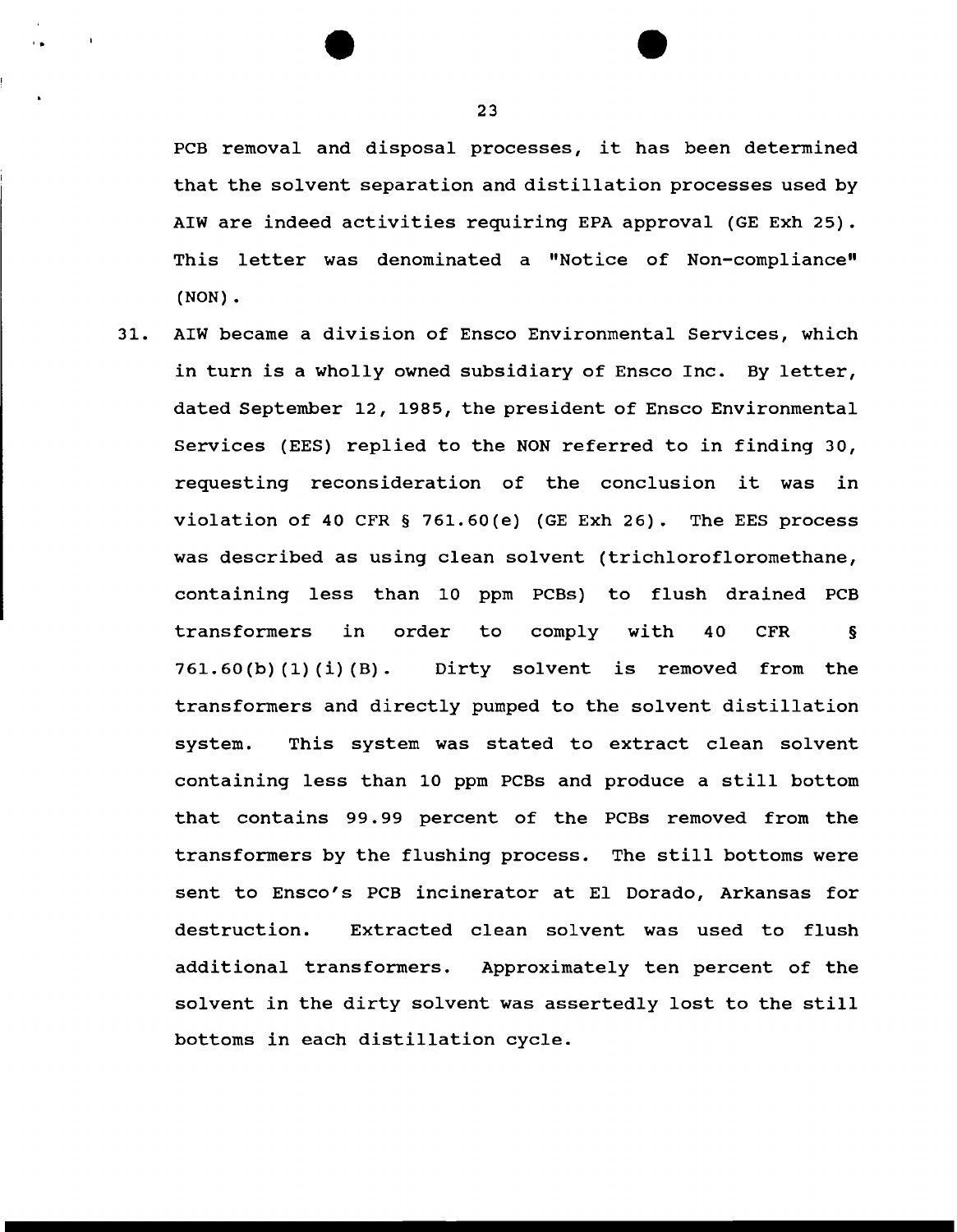- 32. EES contended that its solvent distillation system did not require specific approval from EPA pursuant to§ 761.60(e), because the process was not an alternative method of destroying PCBs and PCB items. EES stated that every drop of solvent used to flush PCB transformers at its AIW facility was sent to Ensco's El Dorado facility which was approved for incineration of PCBs. EES pointed out that § 761.60(b) (1) (i) (B) required that PCB transformers be drained and flushed with a suitable solvent and that drained and flushed liquids be incinerated. EES maintained that its transformer flushing and solvent distillation operations conformed with this requirement.
- 33. Referring to Policy No. 6-PCB-2, EES emphasized that the first sentence of the Policy provided that "(t)he physical separation of PCBs from liquids and solids requires an approval if the use or disposal of these liquids and solids avoids, or is an alternative to, the disposal requirements that would have applied to the original material before separation." Because all of the solvent used to flush PCB transformers was incinerated, EES asserted that its solvent distillation process did not avoid and was not an alternative to the disposal requirements. Because physical separation processes were allowed without EPA approval where EPA controlled the ultimate disposition of all processed material, EES argued that no disposal requirements were circumvented.

24

' .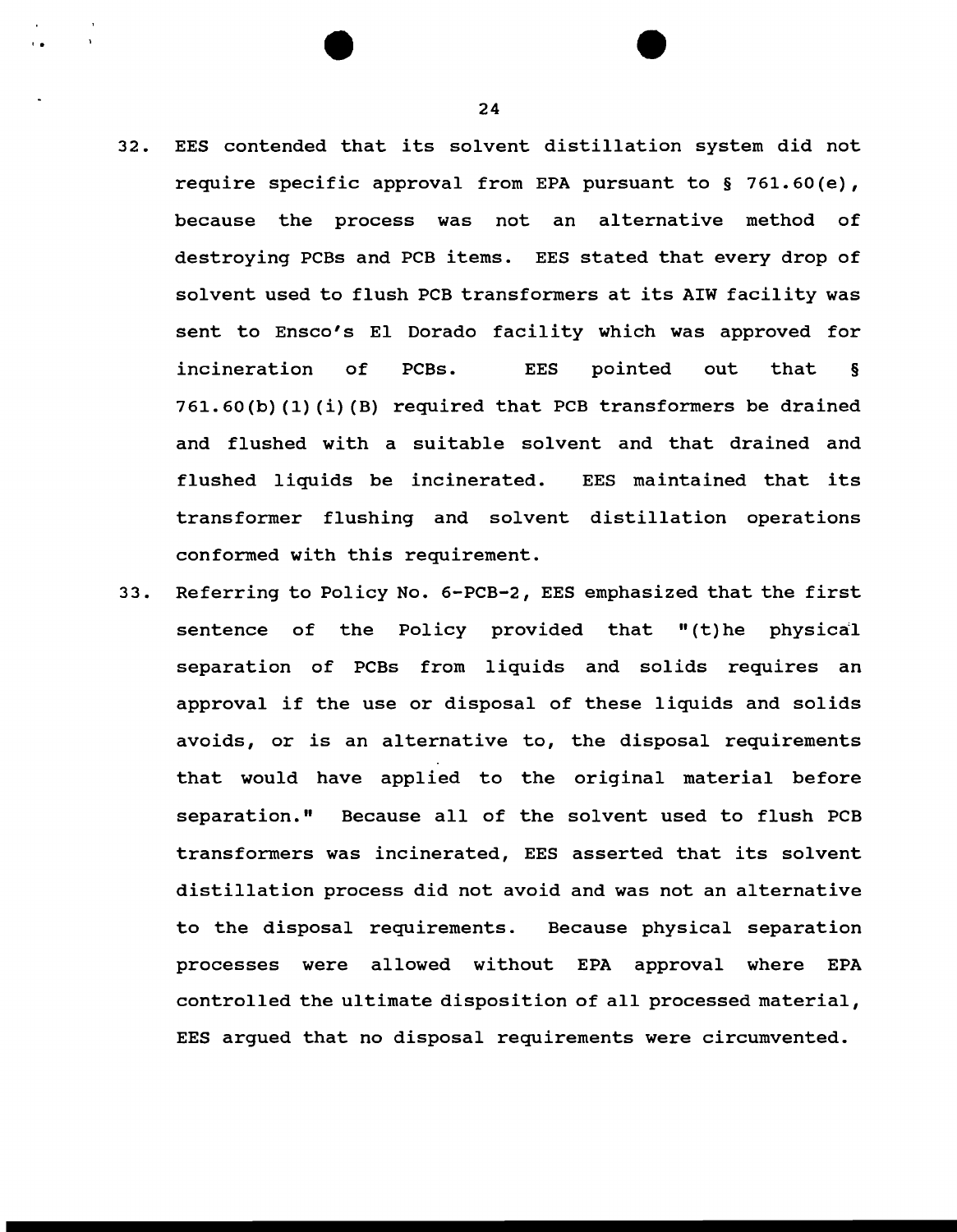34. EES's position as set forth in findings 31-33 was rejected in a brief letter from the Regional Administrator, dated October 8, 1985 (GE Exh 27). The letter pointed out that the regulation (40 CFR Part 761) prohibited most processing of PCBs and that once solvent was contaminated with PCBs by flushing a transformer, the solvent must be disposed of in an authorized manner. Reuse of the solvent was assertedly specifically prohibited unless authorized by a permit issued by EPA. Although EES applied for a permit (letters, dated November 15, 1985 and November 26, 1986, GE Exhs 28 and 29), it apparently continued to operate its solvent distillation system. By letter, dated December 19, 1986, the Regional Administrator informed Ensco that its AIW facility was operating without a permit pursuant to 40 CFR § 761.60(e) and that, unless it ceased operating within 30 days, an injunction would be sought through the U.S. Attorney. On May 13, 1988, EPA issued a complaint against EES, alleging, inter alia, the improper disposition of 740,342 gallons of PCB material from reclaimed solvents through a distillation method and the use of a like quantity of solvent containing PCBs without a permit (GE Exh 32). For these and other alleged violations, it was proposed to assess EES a penalty totaling \$915,000. The matter was ultimately settled for the sum of \$55,000 (Consent Agreement and Final Order, approved February 2, 1988, GE Exh  $34$ ).

25

. . •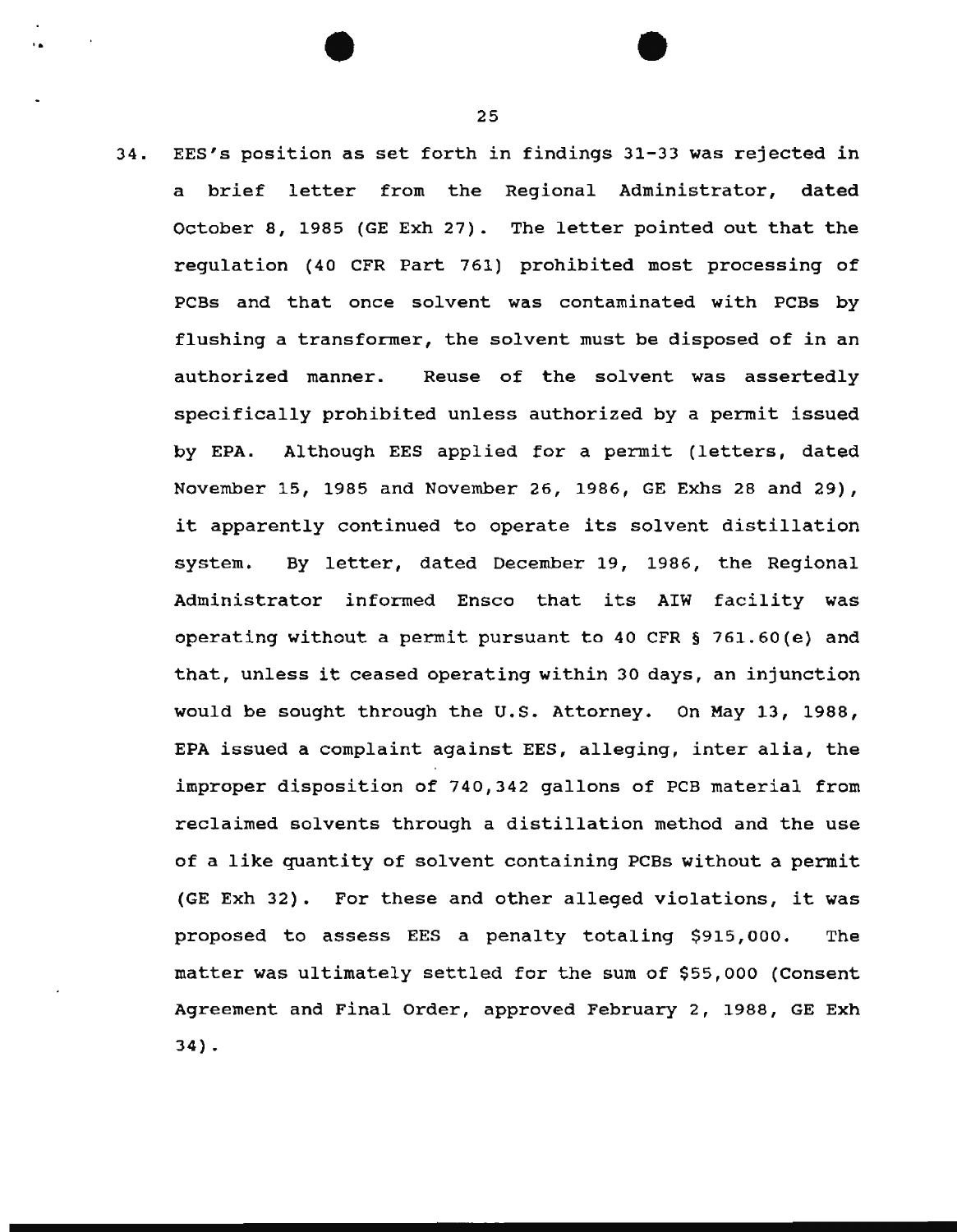- 35. As indicated (finding 19), GE stated in a letter, dated July 9, 1987, that, prior to commencing operation of its freon flush distillation system in Cleveland, the matter had been discussed with Region V personnel in Chicago and an agreement reached that physical separation [of PCBs] was an alternate disposal method only when used as an alternate to incineration or other approved disposal methods. Elaborating on this assertion, Mr. Thornton, in an affidavit submitted in support of GE's motion for an accelerated decision, identified the EPA employee spoken to as Ms. Trish Polton, the date of the conversation as January 25, 1985, and alleged that he specifically inquired of Ms. Polton as to the applicability of Policy No. 6, dated August 16, 1983. According to Mr. Thornton, he was informed by Ms. Polton that EPA would not require a permit to operate the Cleveland system inasmuch as it was not intended as an alternative to incineration of PCBs. On that basis and on the advice of counsel, GE allegedly began operation of its solvent distillation system in Cleveland, Chamblee and elsewhere.
- 36. GE subsequently learned that the correct name of the Region V employee identified in finding 35 was Ms. Trish Polston and at a pre-hearing conference on March 4, 1991, the ALJ ordered Complainant to make Ms. Polston available for an interview with counsel for GE prior to the hearing. Neither Ms. Polston nor Mr. Thorton were witnesses at the hearing. In a colloquy at the commencement of the hearing, counsel for GE stated that

26

'.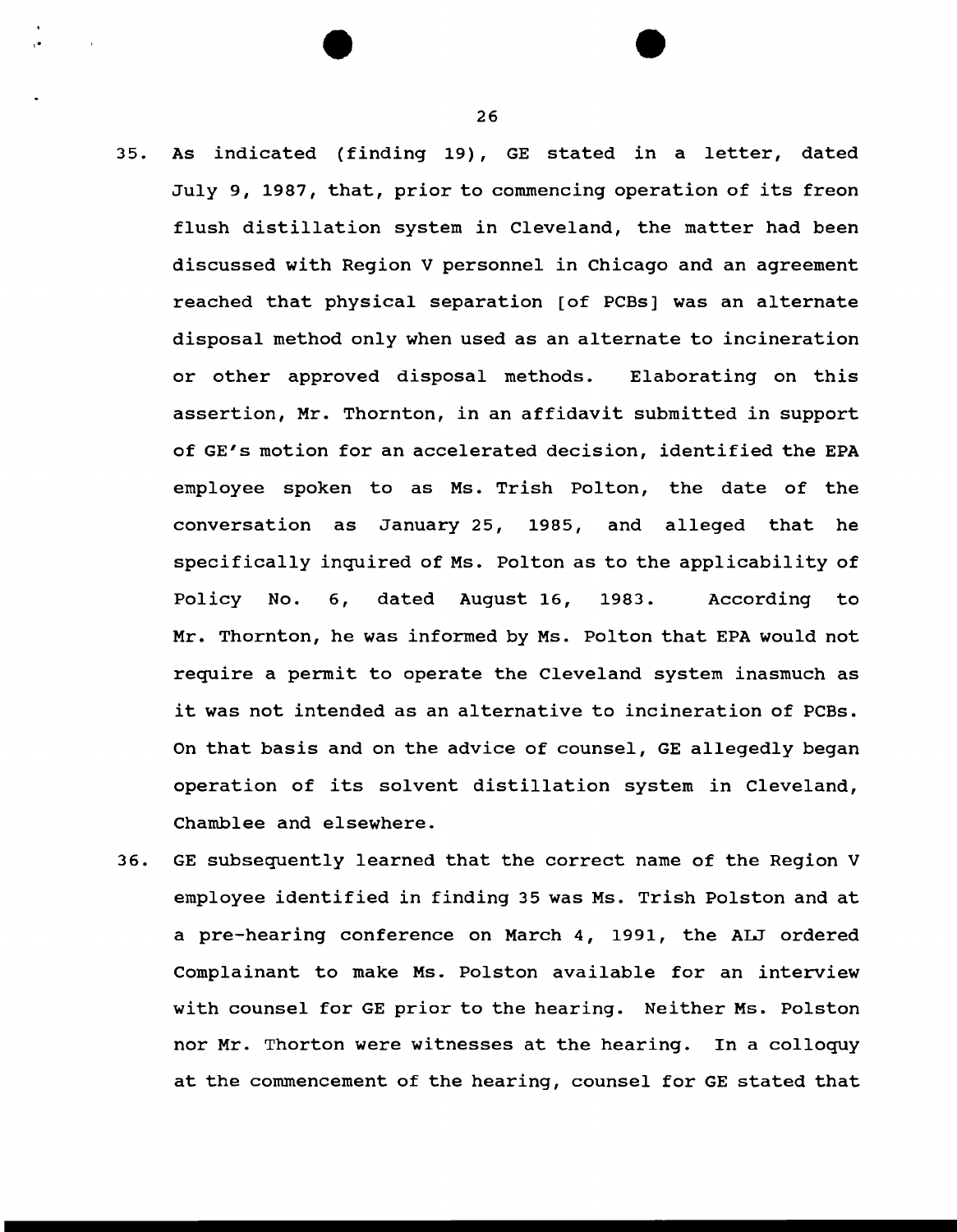the mentioned interview had taken place in a brief conference call in which counsel for Complainant also participated and that, following that interview, GE attempted to enter into a stipulation as to the content of the conversation (Tr. 1-8, 9) • Counsel for Complainant rejected the proposed stipulation, characterizing it as irrelevant inasmuch as Mr. Thornton was not being called as a witness  $(Tr. 1-9, 10)$ . Ms. Patricia Polston was quoted as stating that she did not recall any conversations with GE in January of 1985 and as denying ever working in the permitting section of EPA, Region V. Complainant has repeated this characterization of the conversation.<sup> $U$ </sup> It is clear that the versions of the telephone interview with Ms. Polston as reported by counsel for the parties differ markedly, but are not evidence. The AIJ rejected Complainant's argument that the January 1985 conversation with Ms. Polston as reported by Mr. Thornton was irrelevant, because of GE's failure to call him as a witness,

I o

 $U$  Reply Brief at 14. In an effort to correct what it characterizes as a significant factual allegation without support in the record, counsel for GE assert that there is no basis in the record for the allegation Region V employee Ms. Patricia Polston had "no recollection of. such a conversation [with GE]" (letter, dated July 29, 1991). Moreover, counsel assert that EPA's attempt to portray Ms. Polston as "never having worked in PCB permitting section" is a clear distortion of her job responsibilities. Counsel state that, in the mentioned telephone conversation, Ms. Polston made it clear that she worked in the Region V Branch with responsibility for PCB regulations and that one of her responsibilities was to answer telephonic inquiries as to PCB requirements. According to counsel for GE, Ms. Polston attributed her difficulty in recalling any particular conversation to the fact she had been involved in so many PCB inquiries. Assertedly, she acknowledged having numerous conversations with GE officials.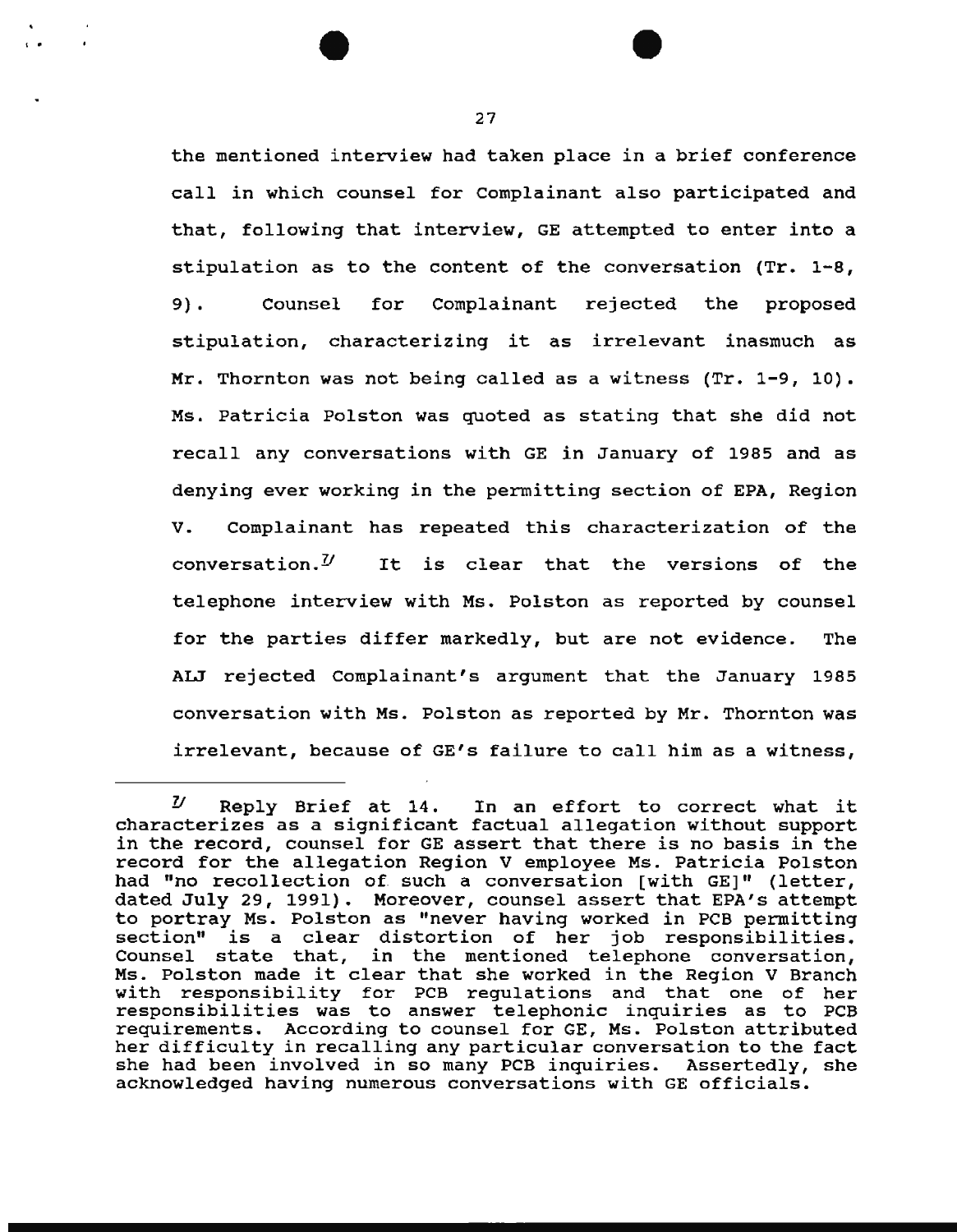observing that it was relevant, if the determination of a penalty were reached (Tr. I-9). The ALJ also observed that GE's perception or understanding of the advice received from Region V would be in the record in the form of the letter from Mr. Thornton. 8/

37. Dr. John Smith, Chief of the PCB Disposal Section in the Chemical Regulation Branch Office of Toxic Substances, EPA, qualified as an expert in the use and disposal aspects of PCBs and PCB regulations (Tr. 1-30). To Dr. Smith, the PCB regulations were divided into use and disposal activities and, although the generator or owner usually determined when PCBs should be disposed of, once PCBs were designated for disposal, they could not be used [without an EPA permit or approval]  $(Tr. 1-31, 32, 58).$  He testified that PCB transformer disposal is addressed in 40 CFR  $\S$  761.60(b) (Tr. 1-33). He pointed out that the mentioned section provides two methods for the disposal of PCB transformers, i.e., incineration or disposal of the transformer [carcass] in an EPA approved chemical waste landfill, provided the transformer was first drained of all dielectric fluid, the transformer was refilled with a flush solvent, allowed to soak for 18 hours and again drained. Dr. Smith emphasized that the PCB dielectric fluid

28

,.

*<sup>§</sup>I* Tr. I-13, 14. Although not stated at the time the mentioned ruling was made, the ALJ may not compel counsel to enter into a stipulation. Counsel for Complainant's version of the telephone interview with Ms. Polston is in the record and counsel for GE's version could have been treated as an offer of proof. GE counsel's letter, dated July 29, 1991, will be so regarded.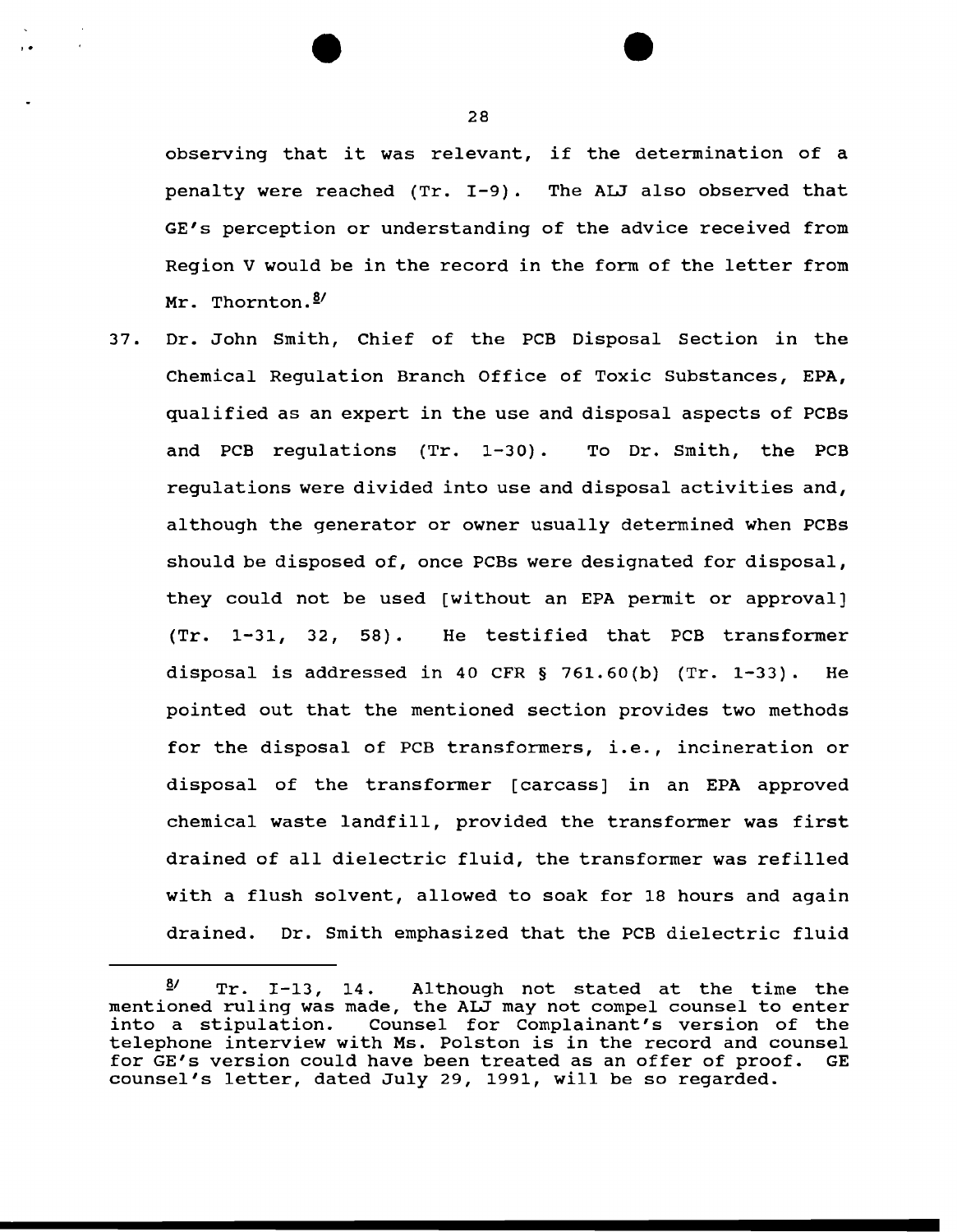and the flush solvent, that is, PCB liquids, were required to be disposed of in accordance with § 761.60(a), i.e., in an incinerator (Tr. 1-34, 36-38). He stated that the only thing which could be done with the PCB liquid other than disposal was to store it for disposal or transport it to a storage or disposal facility.

38. Asked specifically whether § 761.60(b) (1) (i) (B)--the section providing for draining of dielectric fluid from PCB transformers, refilling with flush solvent, soaking for 18 hours and again draining--would allow physical separation of the PCB liquid into its solvent and PCB components prior to complying with paragraph (a) [disposal by incineration], Dr. Smith replied "(o) nly if it's part of the disposal permit" (Tr. 1-38, 39). Referring to § 761.60(e), alternate destruction methods, he opined that this section was written into the regulations to allow for technologies which didn't exist when the regulation was written. These technologies could be used as long as they were safe and met the same kinds of performance standards as incineration. He explained that standard was a destruction or removal efficiency of 99.9999 percent (Tr. 1-40). He defined the practical limit of detection of PCBs in solvent as two ppm. He described the disposal process as addressing incoming material and including its actual disposition. He pointed out that, if something [a PCB liquid] were regulated for disposal, it had to go to a permitted disposal facility and that, if something were done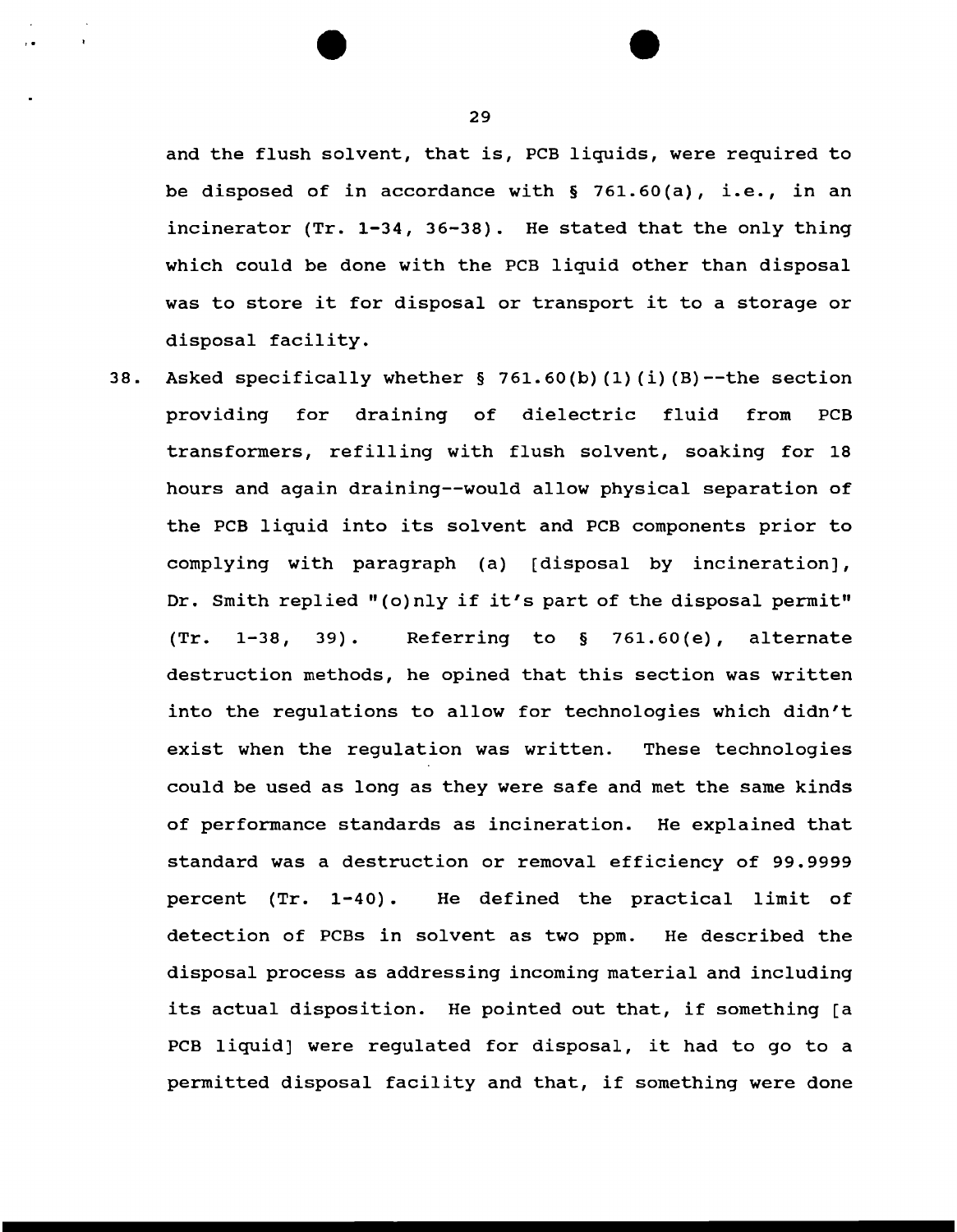to that liquid, other than storing it or transporting it for disposal, that something was part of a disposal process (Tr. 1-46, 47, 166-68, 170). He testified that destruction [for the purpose of the regulation] and as part of the disposal process begins at the point where the PCB liquid enters the distillation apparatus.

39. Dr. Smith testified that his office had issued several alternate method permits for PCB disposal by solvent distillation, Quadrex being the first in 1985, a company called PTI was next, Environmental Systems (ENSCO) was another and GE was the fourth (Tr. 1-48). Describing the permitting process, he stated that permits usually specify operating conditions such as PCB concentrations in the feed material, feed rates, incinerator operating temperatures and that these requirements enable EPA to monitor these activities and control the process (Tr. 1-49-56). The purpose was, of course, to prevent release of PCBs to the environment. Average processing time for the issuance of a permit is 12 to 18 months. According to Dr. Smith, his office had always considered sol vent distillation as an alternate method of disposal when used as part of a process to dispose of PCB transformers in a chemical waste landfill (Tr. 1-57). He stated that there were some servicing authorizations where it may be possible to use solvent distillation without a permit. He reiterated his conclusion that the PCB universe is divided into disposal generally and use and that servicing is a use

..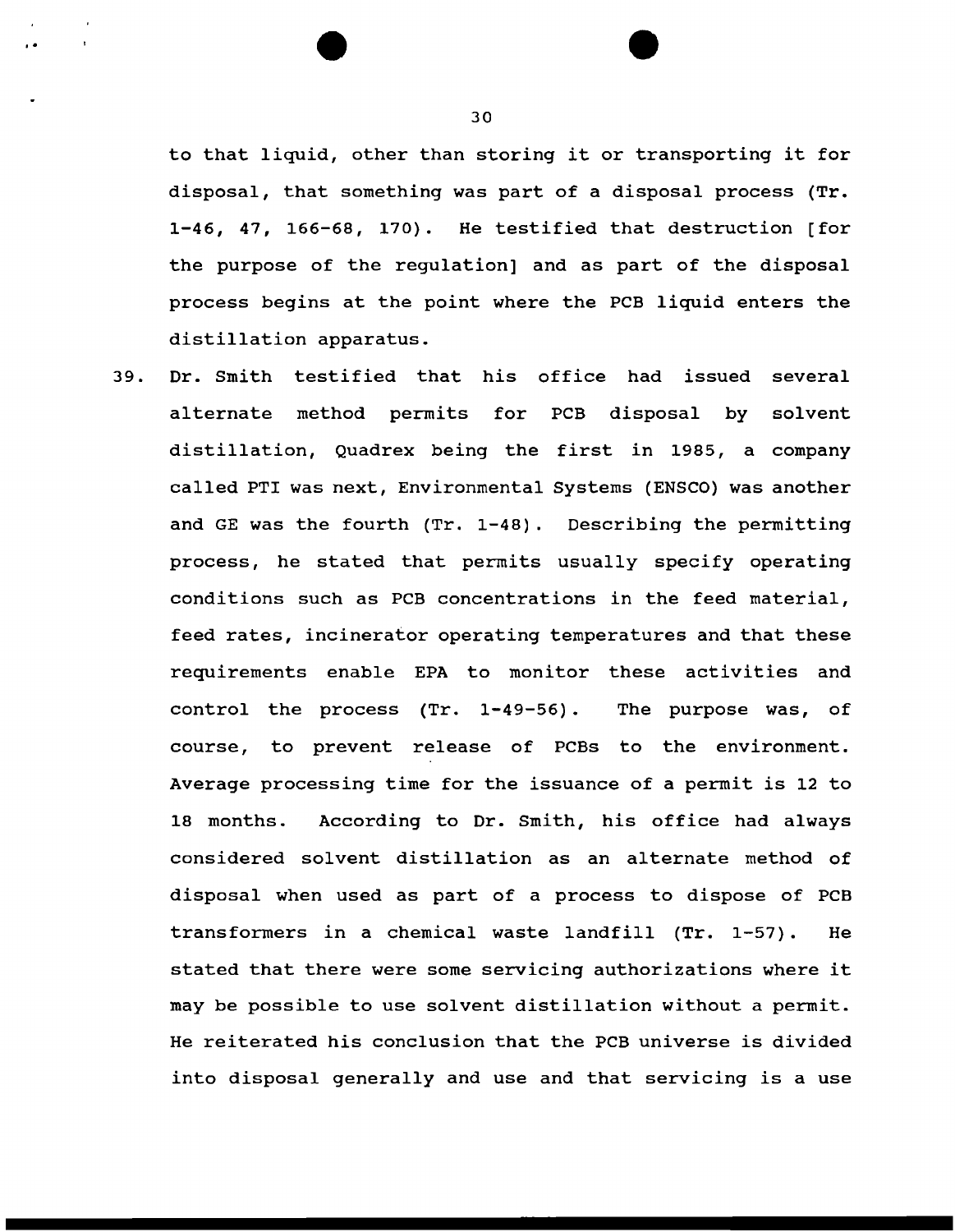authorization. The transformer had to be effectively in use or capable of being used and could not have been designated for disposal. He opined that solvent distillation of PCB liquid prior to obtaining an alternate method permit would not comply with  $\S$  761.60(a) as part of disposal (Tr. 1-58). He further opined that EPA's oversight of PCB disposal would be hampered without a permit and that the purpose of the disposal regulations was to enable PCB disposal to be carefully controlled. He pointed out that PCB concentrations could be reduced to less than two ppm through dilution and that without an alternate disposal permit, EPA would have no control over such activities (Tr. 1-59).

40. Asked whether distilled flush solvent could be reused, Dr. Smith replied in the negative, unless the solvent was effectively deregulated by a permit (Tr. 1-61). He explained that § 761.20(a) prohibited the use of PCBs and PCB liquids in other than a totally enclosed manner. Acknowledging that EPA permits [for solvent distillation systems] stated the systems were totally enclosed,  $y^2$  he testified that designation was confined to the still, that is, the point of entry of the feed material into the still and the point of exit (Tr. 1-61, 125). To Dr. Smith, totally enclosed meant that there were no emissions from the system which were not captured and no release of PCBs to the environment (Tr. 1-61, 62, 131). He

 $\mathcal{L}$ 

*<sup>21</sup>*This is not strictly accurate as the permits use the term "completely enclosed" rather than totally enclosed (finding 22).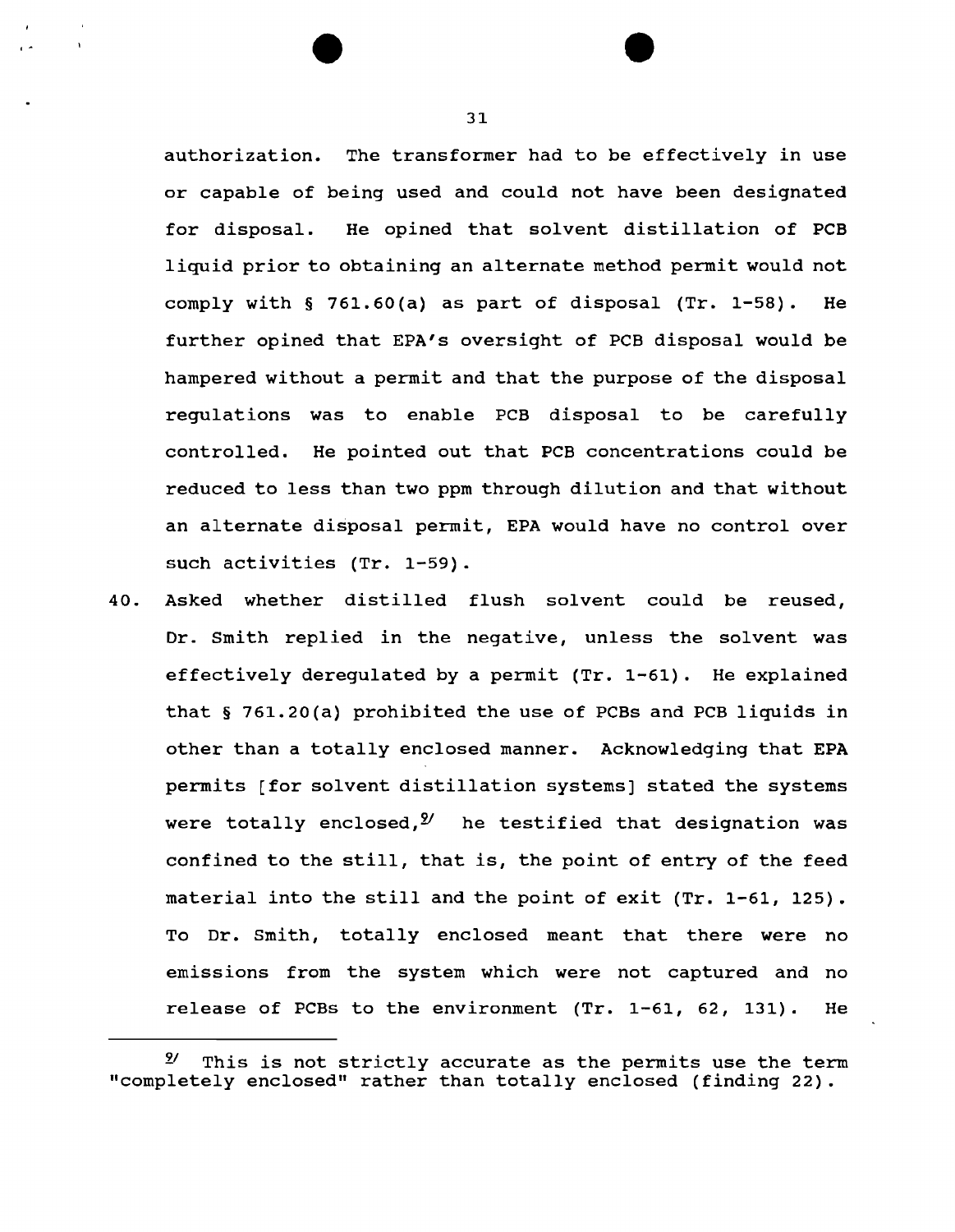pointed out that § 761.30, use authorizations, specifically authorized servicing and reclassification of transformers, and opined this was because such activities were not totally enclosed.

- 41. Referring to solvent distillation, Dr. Smith testified that the process was not totally enclosed, because it was necessary to tap into a transformer in order to drain it (Tr. 1-63, 64). This was done a couple of times, first to drain the dielectric fluid and then to drain the flush [solvent]. He emphasized, however, that use authorizations for placing material back into a transformer were dielectric uses, which were for transformers in use or capable of being used and that once a transformer entered a disposal process, use authorizations were not applicable. He testified that flush materials could not be reused, pointing out that § 761.79, authorizing reuse of flush material [until the PCB concentration equalled 50 ppm) was applicable only to containers. He insisted that distilled flush solvent could not be used to flush another transformer without a permit.
- 42. Testifying under cross-examination with reference to Program Policy No. 6-PCB-2 and in particular to the statement on page 3 (supra at note  $6$ ), to the effect that  $"$ . . it is possible to physically separate PCBs from liquids and solids without EPA approval as long as these liquids and solids are treated (used, stored, disposed of, etc.) as if they still contain their original PC concentration," Dr. Smith opined that the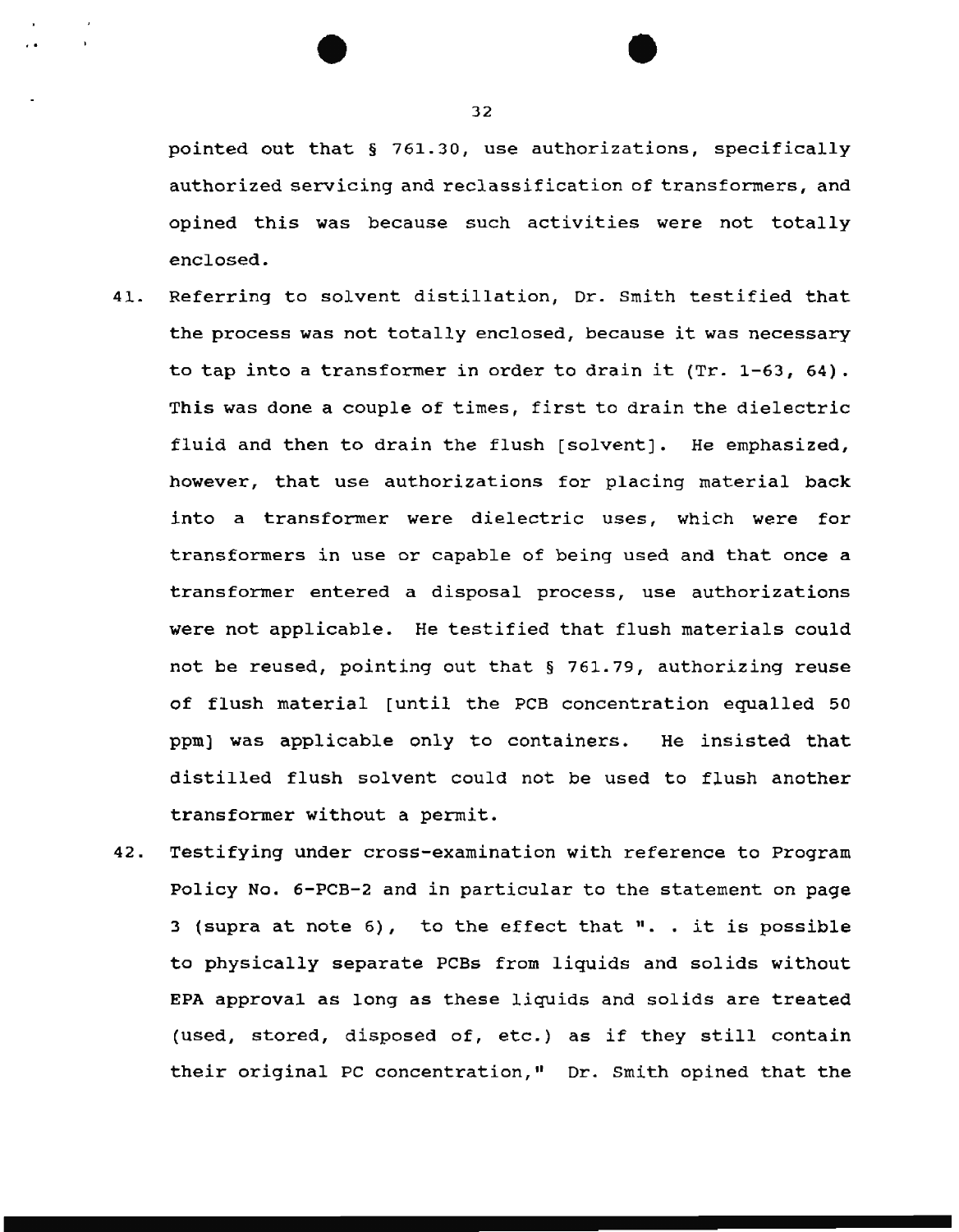quoted sentence meant the materials were still regulated for disposal and that an exemption was necessary to get out of the disposal loop (Tr. 1-77, 78). Although he acknowledged there was no time limit as to when the PCB residue, which resulted from physical separation activities, must be disposed of in a manner complying with § 761.60, he insisted that any material which was not part of an authorized use was regulated for disposal at the point of generation (Tr. 1-79). In further testimony, Dr. Smith stated that for all practical purposes no PCBs were destroyed in GE's solvent distillation process (Tr. 1-120). By "destruction" in this context, he meant the regulatory definition. He pointed out that, although GE's permit required that all PCBs be incinerated, there would be some residual PCBs, which were not measurable, in the distilled freon (Tr. 1-122). He estimated that ten percent of the PCBs would remain in a drained PCB transformer (Tr. 1-184, 190) •

43. Distinguishing servicing activities from disposal, Dr. Smith answered in the affirmative a question as to whether a PCB transformer could be drained, the fluid distilled to produce a distillate heaving a PCB concentration of less than 50 ppm and the distillate used to retrofill the same transformer without a permit (Tr. 1-152-53, 161-62, 169). He stated that "(y)ou may put other fluids back into other dielectric fluids

' .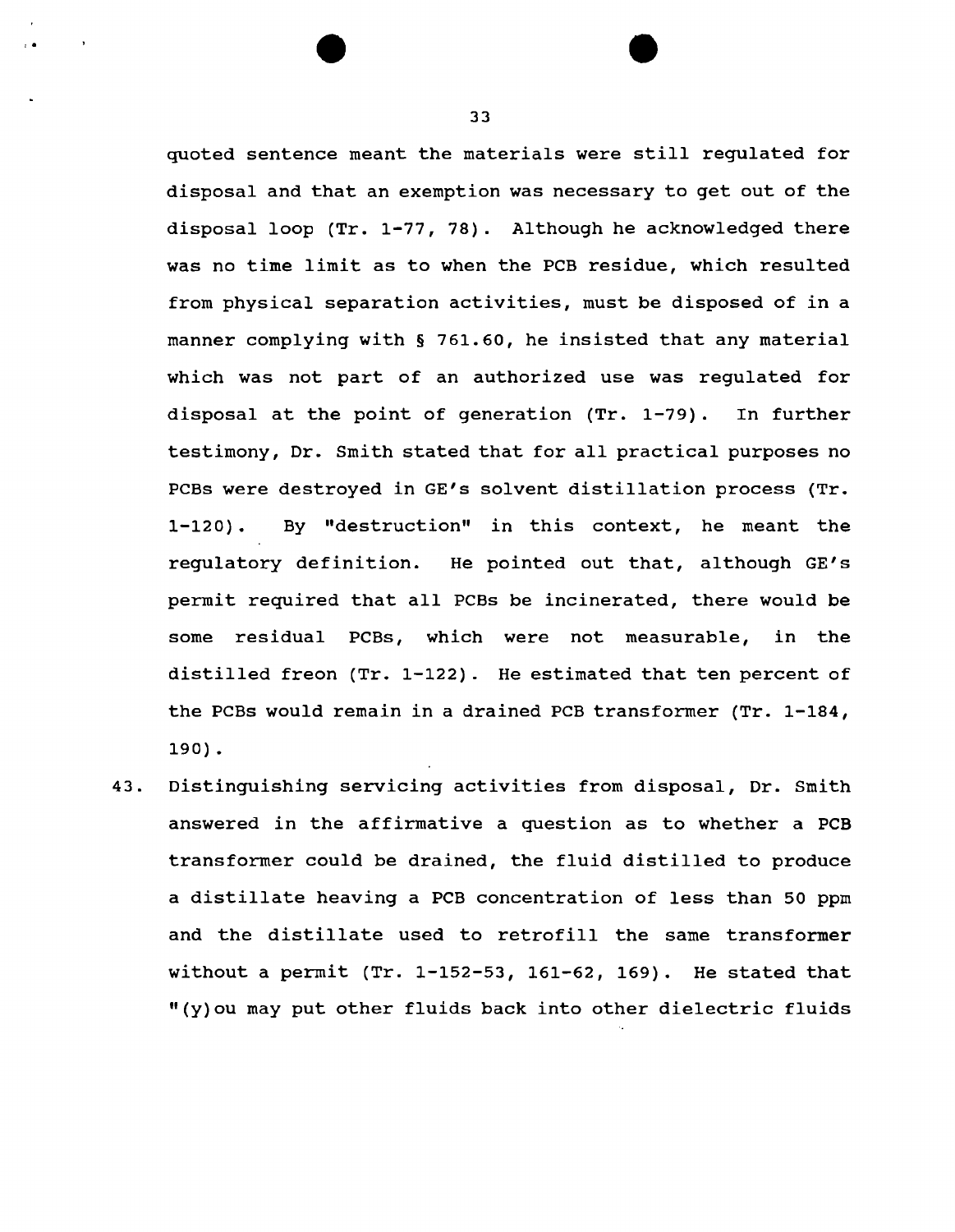into a PCB transformer that has been drained."<sup>10</sup>/ He testified that for this purpose, distillation was not dilution. {Tr. 1-154) . He emphasized, however, that the transformer had to be operating and not designated for disposal. The transformer would still be regulated unless and until it was reclassified pursuant to the regulation. According to Dr. Smith, placing drained distilled fluid from a PCB transformer into another transformer was not an authorized servicing activity.<sup>11/</sup> He maintained this position even though he acknowledged that distilling fluid for use in the same transformer could be accomplished without a permit. Referring to§ 761.60{e), Dr. Smith denied that it required chemical destruction of PCBs (Tr. 1-181-82) . He testified that § 761.60(e) required disposal equivalent to incineration, that some of the steps in the disposal process

'· .

 $10$ <sup>10</sup>/ Tr. 1-153. He noted, however, that dielectric fluid from an askarel transformer could not [as a practical matter] be distilled, because "(t) here was not that much to distill off" [i.e., the PCB concentration was too high] (Tr. 1-157). He did not know of anyone who had ever tried to distill [such] dielectric fluid.

 $11/$  Tr. 1-162, 163, 169. Inasmuch as § 761.30(a)(2)(ii) provides in part that "PCB transformers may be serviced (including topping off) with dielectric fluid at any PCB concentration," the rationale for this conclusion is difficult to follow. Dr. Smith explained it on the basis of control, stating that once dielectric fluid was taken out of one transformer and put into another transformer, there was dilution, which was difficult to control<br>(Tr. 1-163-65). Dilution is expressly allowed by the quoted Dilution is expressly allowed by the quoted regulation and the control problem seemingly exists even if the<br>distilled fluid is replaced in the same transformer. In either distilled fluid is replaced in the same transformer. event, the transformer is regulated as a PCB transformer unless and until it is reclassified.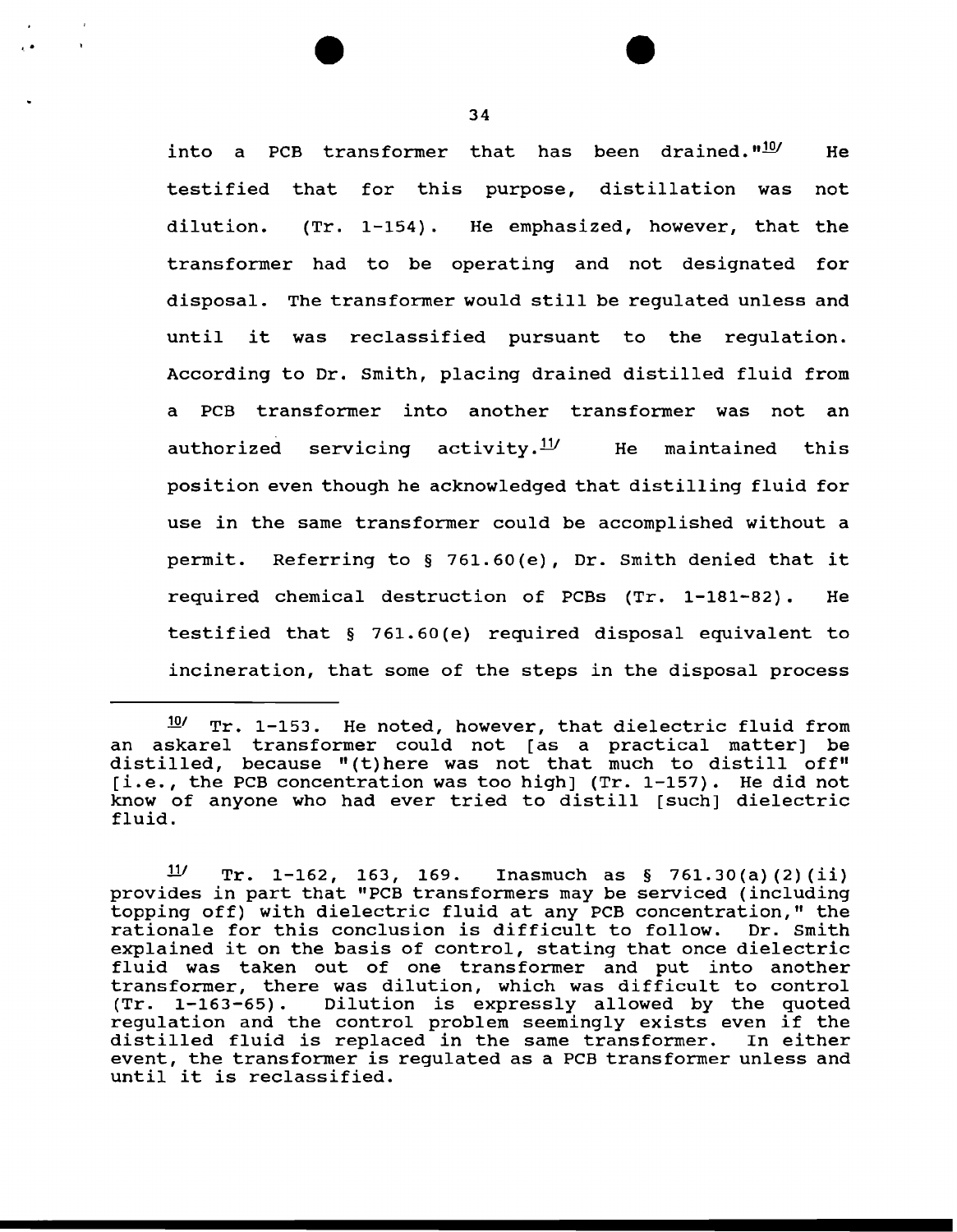could be destructive, but that all such steps did not have to be destructive.

44. Mr. David Hanneman, an employee of EPA since its inception in 1970 and currently an Environmental Protection Specialist in the Chemical Regulation Branch, Exposure Evaluation Division, Office of Toxic Substances, participated in the development of Program Policy No. 6-PCB-2 (Tr. 1-192-95). He testified that the Policy was issued to state the Agency's interpretation of how physical separation of PCBs would be viewed under the regulations. He pointed out that a (PCB] transformer, which was in use, could be serviced by draining the. dielectric fluid, running the fluid through a filter to remove the PCBs and returning the fluid to the transformer (Tr. 1-198). He further pointed out that the filter and the fluid would still be regulated based on the original PCB concentration. Although he stated that distillation was not physical separation, he explained that the same process could be followed by distilling the transformer fluid, provided the fluid was returned to the same transformer (Tr. 1-198-99). He asserted that solvent distillation, where in the flush was returned to a different transformer, was specifically prohibited. Explaining the basis for this distinction, Mr. Hanneman indicated that returning the fluid (solvents) to the same transformer was considered servicing (Tr. 1-204-05). He claimed EPA had always taken the position that a permit was required for using or placing distilled dielectric fluid in

35

 $\cdot$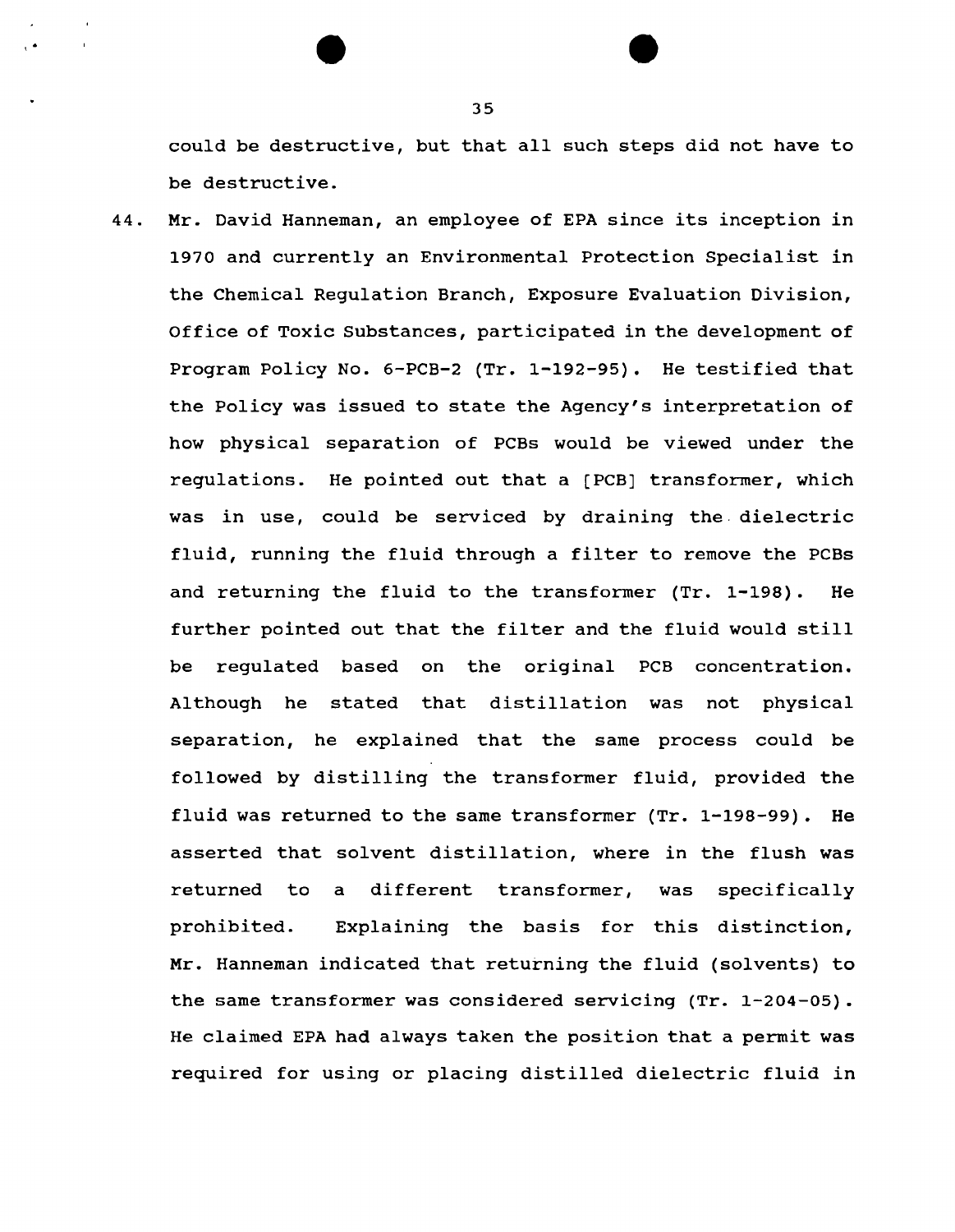equipment other than that from which it came (Tr. 1-208, 210). In other testimony, he asserted that PCB liquids were either in use or [designated] for disposal and, if the liquids were not being used, the liquids were required to be disposed of based on the [PCB] concentration of the transformer (Tr. 1- 213). He explained that distilled fluid [solvent] could be replaced in the transformer from which it was taken only if the transformer is in use (Tr. 1-231).

45. Ms. Constance Jones, a Senior Case Development Officer in EPA, Region IV at the time the complaint herein was filed, was Complainant's witness as to the computation of the proposed penalty  $(Tr. 2-25-35)$ . Guidance used in calculating the proposed penalty was the 1980 PCB Penalty Policy, 45 Fed. Reg. 59776 et seq. (September 10, 1980) (C's Exh 12). With respect to Count I of the complaint alleging improper disposal of PCB materials, Ms. Jones testified that the amount of material processed, slightly over 10,000 gallons, and the length of time the facility operated, five months, were obtained from the inspector's report (Tr. 2-30, 31). She stated that GE did not have an alternate method disposal permit from Region IV or EPA headquarters for its distillation system pursuant to § 761.60(e). She pointed out that count II, alleging improper use of reclaimed solvent in violation of §s 761.20(a) and 761.30, was also based on information in the inspector's report as to the amount of material used and the period the unit operated (Tr. 2-32, 33). She emphasized that reclaimed

I •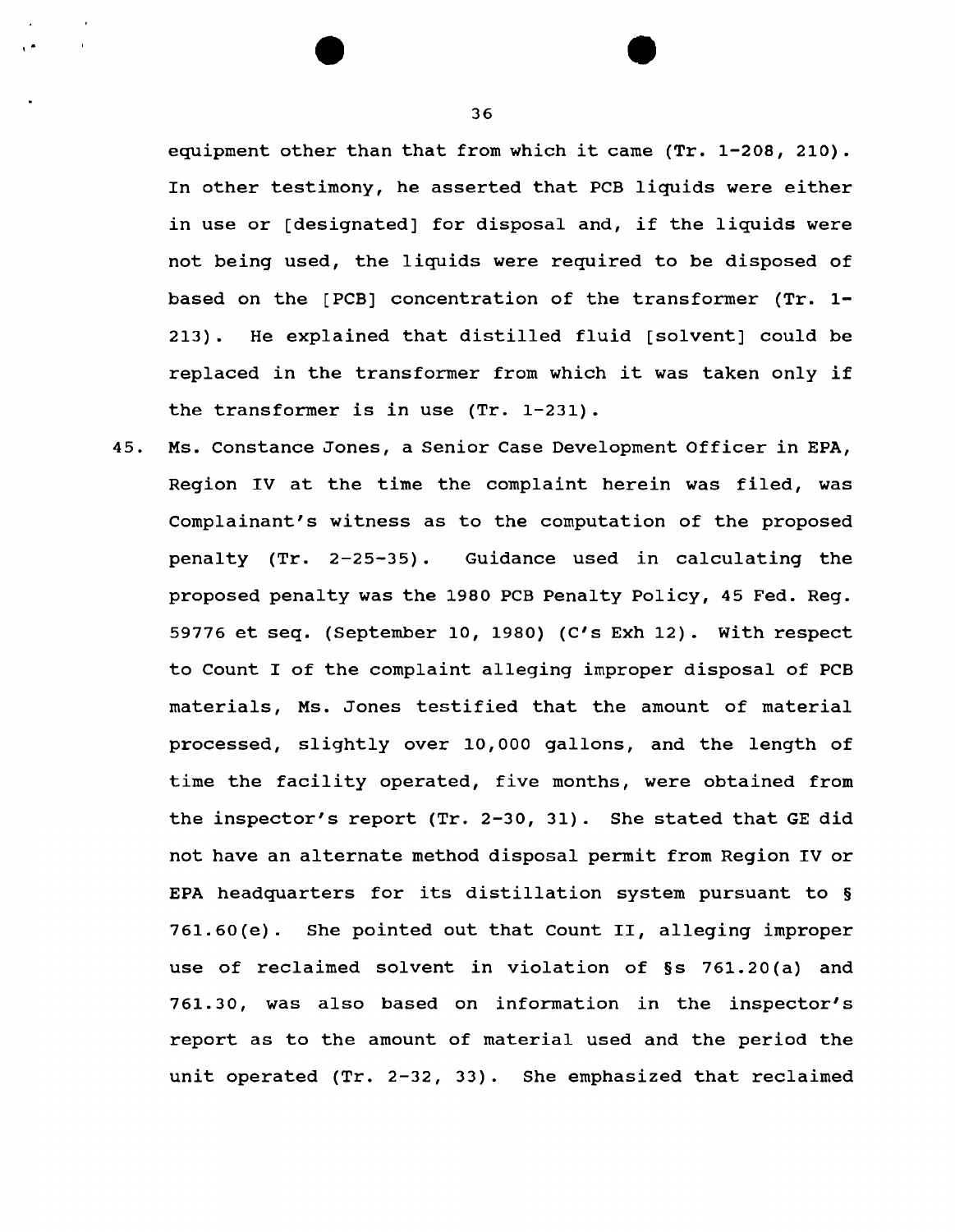or distilled solvent [freon] was considered to be PCBs under the regulation and that use of such material [to flush a transformer] was not specifically authorized by § 761.30.

- 46. Because connections had to be made [in order to drain a transformer] and the material placed in drums after processing [distillation], Ms. Jones opined that the GE process was not totally enclosed (Tr. 2-34). According to Ms. Jones, the amount of material processed placed the violation in the Major Extent (extent of potential damage) category under the matrix in the Penalty Policy and improper disposal, being a Level I (probability of damage) violation, the gravity-based penalty (GBP) for Count I was \$25,000 (Tr. 2-41, 42; Penalty Assessment Worksheet, C's Exh 13). Because EPA had no specific information as to the number of days the distillation unit was operated, this figure was simply multiplied by five to reach the proposed penalty of \$125,000. Similarly for Count II, the Extent category was major and improper use being a Circumstances Level 2 violation, the gravity-based penalty was \$20,000, which multiplied by five resulted in the proposed penalty of \$100,000. Although Ms. Jones acknowledged that adjustments to the gravity-based penalty were permissible under the Penalty Policy, she testified that in this instance no adjustments were considered to be appropriate and none were made (Tr. 2-43, 44).
- 47. Under cross-examination, Ms. Jones affirmed that the Extent factor in the Penalty Policy was based on the notion the

37

 $\begin{pmatrix} 1 \\ 1 \end{pmatrix}$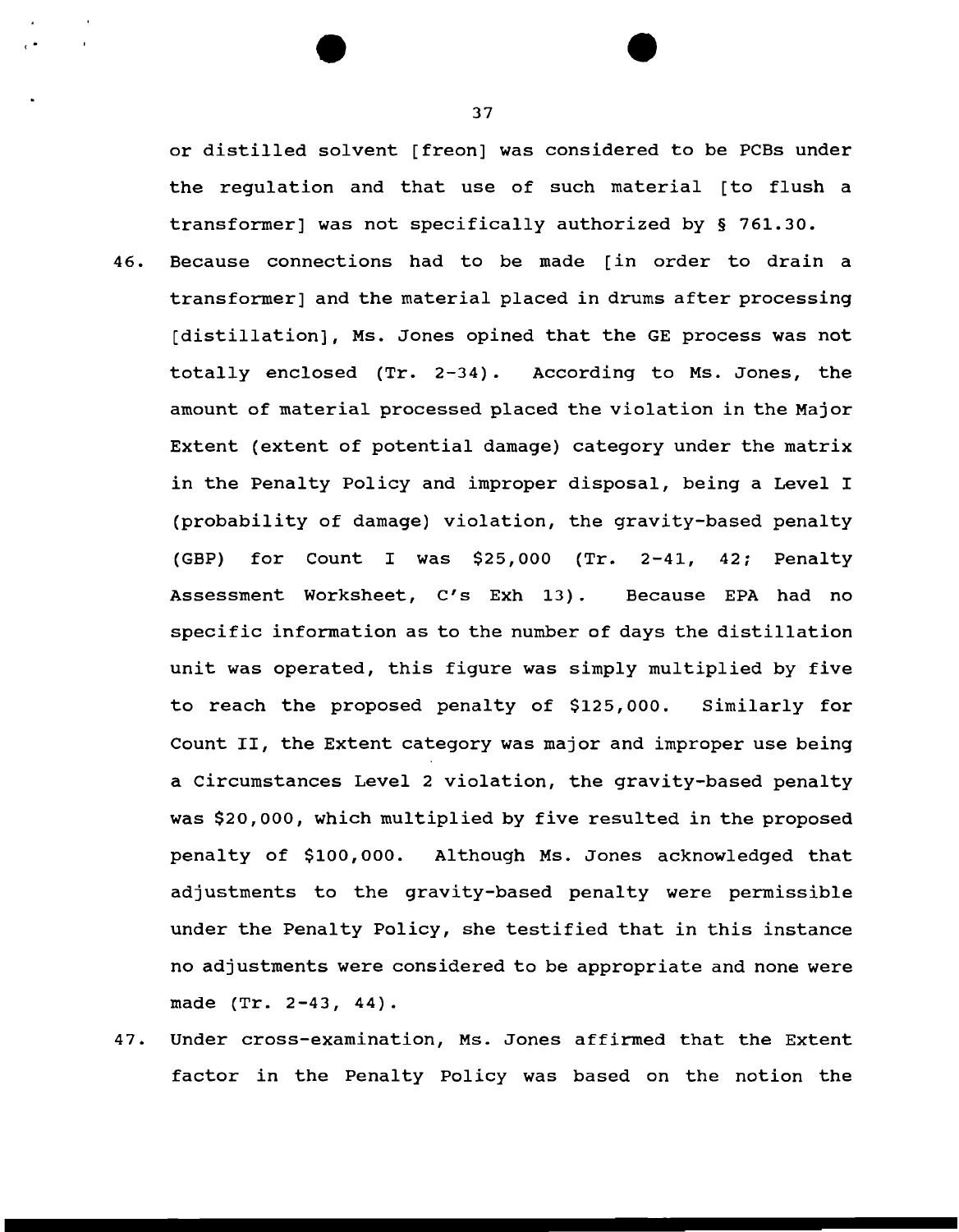greater the quantity [and concentration] of PCBs involved, the more likely it is that [some] harm would result [from the violation] (Tr. 2-50). She also affirmed that disposal violations were considered the most serious and classified as Level I and use violations classified as Level II, because of the probability of the release of PCBs into the environment (Tr. 2-51). She acknowledged, however, that under the TSCA civil Penalty Guidelines (45 Fed. Reg. 59772) a violation was classified as Level 5 or 6, if there is a small likelihood that damage will result from the violation (Tr. 2-51, 52). Ms. Jones conceded that the Agency did not allege any actual releases of PCBs from the operation of the GE distillation system and that she had no knowledge of any such releases (Tr. 2-52-54). As for potential releases, she maintained that GE's failure to apply for a permit deprived the Agency of the opportunity to review the process and assess the risk. In further testimony, she acknowledged that the Penalty Policy provided for adjustments of as much as 15 percent up or down in the gravity-based penalty depending upon the altitude of the violator and that (statutory] considerations such as "other factors as justice may require" could result in proposed penalties differing by ten or twenty fold, which would, nevertheless, be consistent with the Penalty Policy (Tr. 2-56-59). Although Ms. Jones conceded that the Agency had no knowledge of the number of days GE operated the distillation system and made no effort to obtain such

38

' .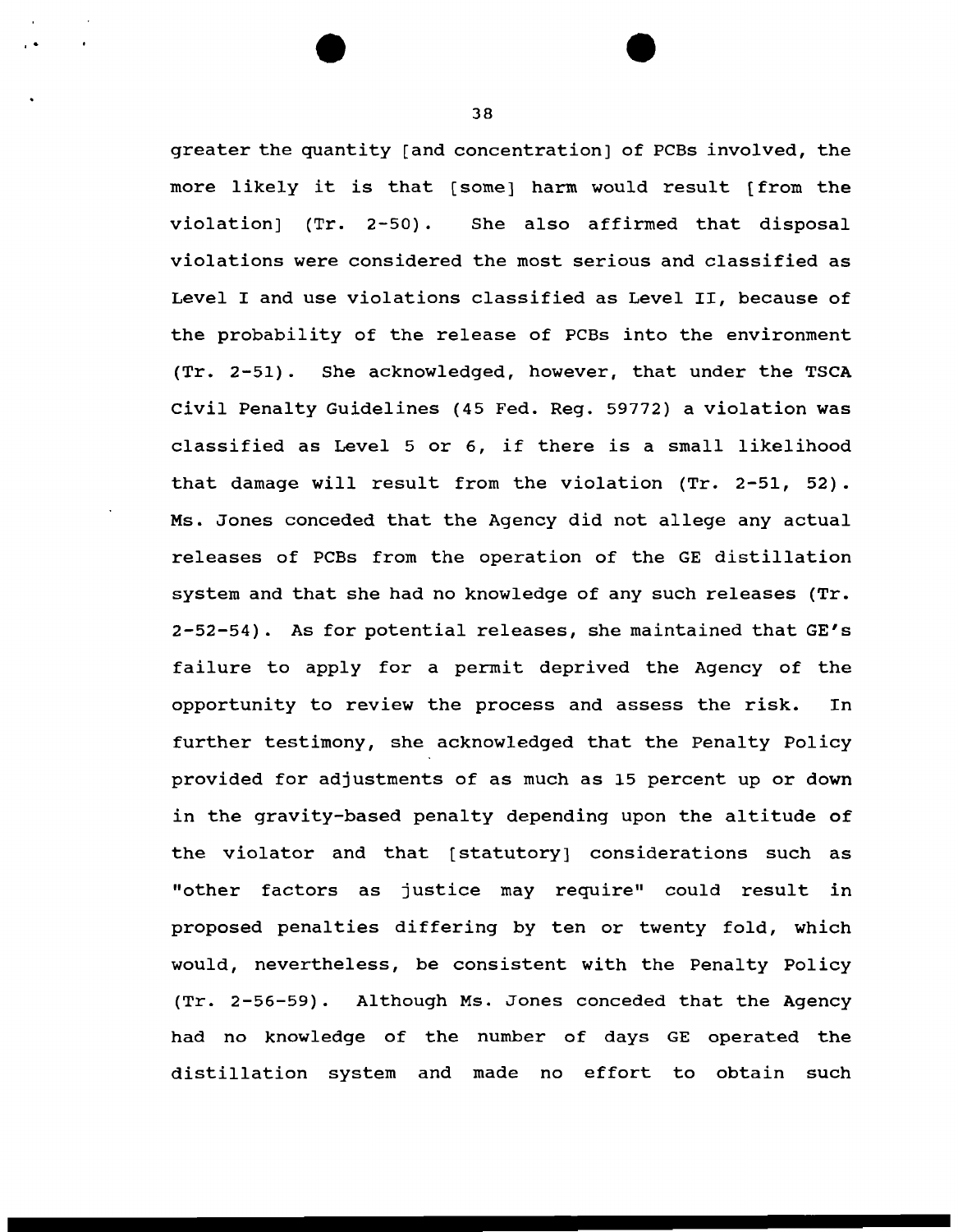information, she indicated that the penalty would have been substantially higher, if it were assumed each of the 30 entries on the tally sheet (C's Exh 11) was a separate day of violation (Tr. 2-91-93, 101-03). She acknowledged, however, that some of the quantities on the tally sheet were very small amounts, making it likely these quantities would be combined for distillation.

48. Mr. Glenn J. Kuntz, a former EPA employee and an environmental consultant presently employed at the Plexus Engineering Group in Alexandria, Virginia, is the holder of degrees in biology, environmental engineering and law (Tr. 4-57-61). Mr. Kuntz, who appeared as a witness for GE, qualified as an expert in the PCB Penalty Policy and EPA PCB penalty calculations. In preparation for his testimony, he had reviewed the exhibits submitted by the parties (Tr. 4-65). Based on the fact GE ceased operation of its distillation system in August of 1987 and wasn't informed that a permit was required until October of that year, he opined that it would be appropriate not to assess any penalty (Tr. 4-69-71). Because Mr. Kuntz considered that the disposal and use counts arose out of the identical conduct, he was of the opinion that there was no basis for two counts. (Tr.  $4-71$ , 72). He opined that, if there were a violation, it was disposal. He pointed out Level I [in the Penalty Policy] was for violations representing grave risks of harm to the environment or human health and testified that the disposal herein presented neither a threat

39

' .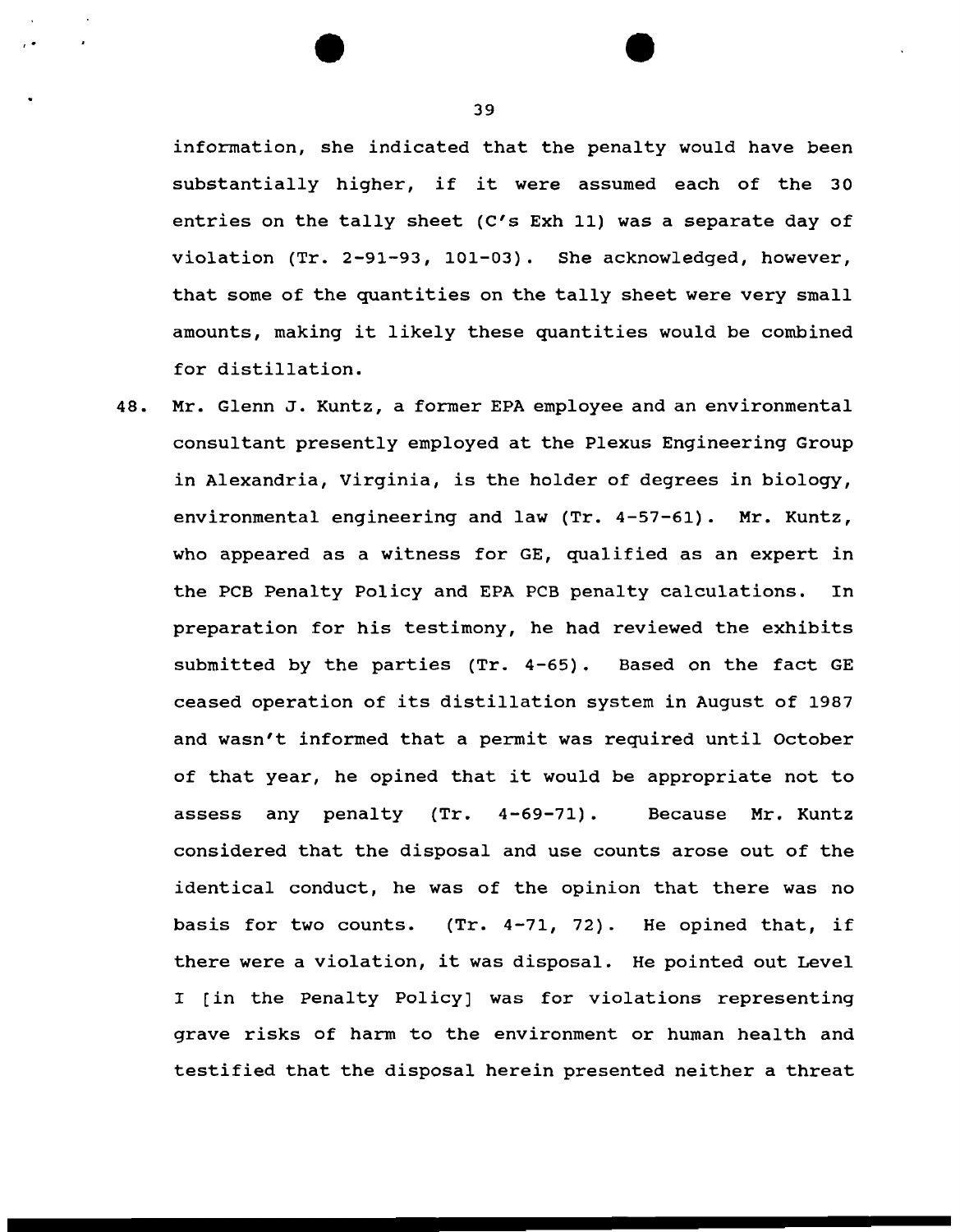to the environment or health (Tr. 4-73). Asked what Circumstances Level GE's alleged violation would warrant, he considered a high -range Level 2 violation or \$20,000 would be fair (Tr. 4-74, 75). He emphasized, however, that this assumed a Major Extent, which was the same as if 10,000 gallons of material had been spilled on the ground, and doubted that such a characterization of the activity at issue here was fair (Tr. 4-76).

49. Mr. Kuntz pointed out that step 2 in the penalty calculation is to increase or decrease [the gravity-based penalty] because of culpability and that a key factor in determining culpability is the attitude of the violator (Tr. 4-77). The attitude of the violator is measured by good faith efforts to comply with the regulations, promptness of corrective actions and assistance to EPA in minimizing any harm to the environment caused by the violation. According to Mr. Kuntz. GE met these requirements, because GE provided information as to its process when requested, it shut the facility down before it was notified that a permit was required, there is not even an allegation of any harm to the environment and the process minimized the quantity and risk of waste disposal (Tr. 4-77-79). He concluded that GE was entitled to the reduction of 15 percent specified by the policy, which would reduce the GBP penalty by \$3,000 to \$17,000. Opining that multipliers were appropriate for egregious violations, which were wilful in nature, he did not think any multiplier was warranted in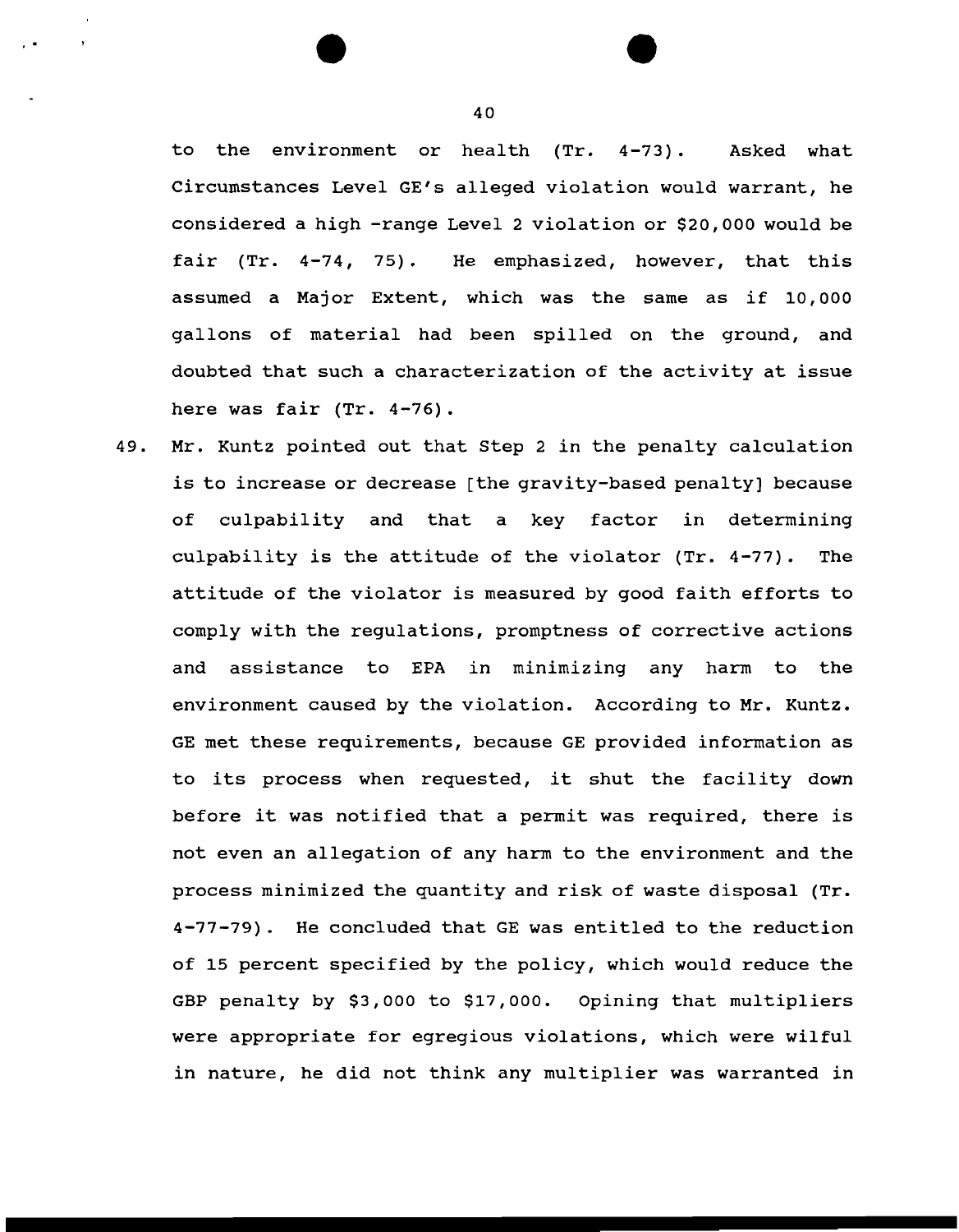this instance (Tr. 4-80-83, 109-10). Under cross-examination, Mr. Kuntz conceded that, because of the volume of material involved in the violation, there was no choice but to classify the extent of the violation as "Major" (Tr. 4-92).

#### C 0 N C L U S I 0 N S

- 1. Under the PCB Rule, 40 CFR Part  $761, \frac{12}{}$  PCBs and PCB Items are either "in service" or "designated" or "being processed" for disposal. GE's actions in draining PCB transformers and flushing the transformers with freon or other solvent for its customers are part of a disposal process.
- 2. Although distilling PCB contaminated freon does not constitute "destruction" of PCBs in the ordinary or dictionary sense, it is an act of disposal in the regulatory sense not authorized by § 761.60 and thus requires an alternate method permit in accordance with § 761.60(e). Because GE did not have such a permit, it violated § 761.60 by distilling PCB contaminated freon.
- 3. Because the distilled freon is assumed, for regulatory purposes, to contain the concentration of PCBs originally contained in the transformer, use of distilled freon to flush a PCB transformer which has been designated for disposal constitutes use of PCBs not authorized by §§ 761.20 or 761.30. Because such use by GE is a separate act from disposal

 $12$ <sup>12</sup> Unless otherwise indicated, references to the regulation are to 40 CFR Part 761 (1986).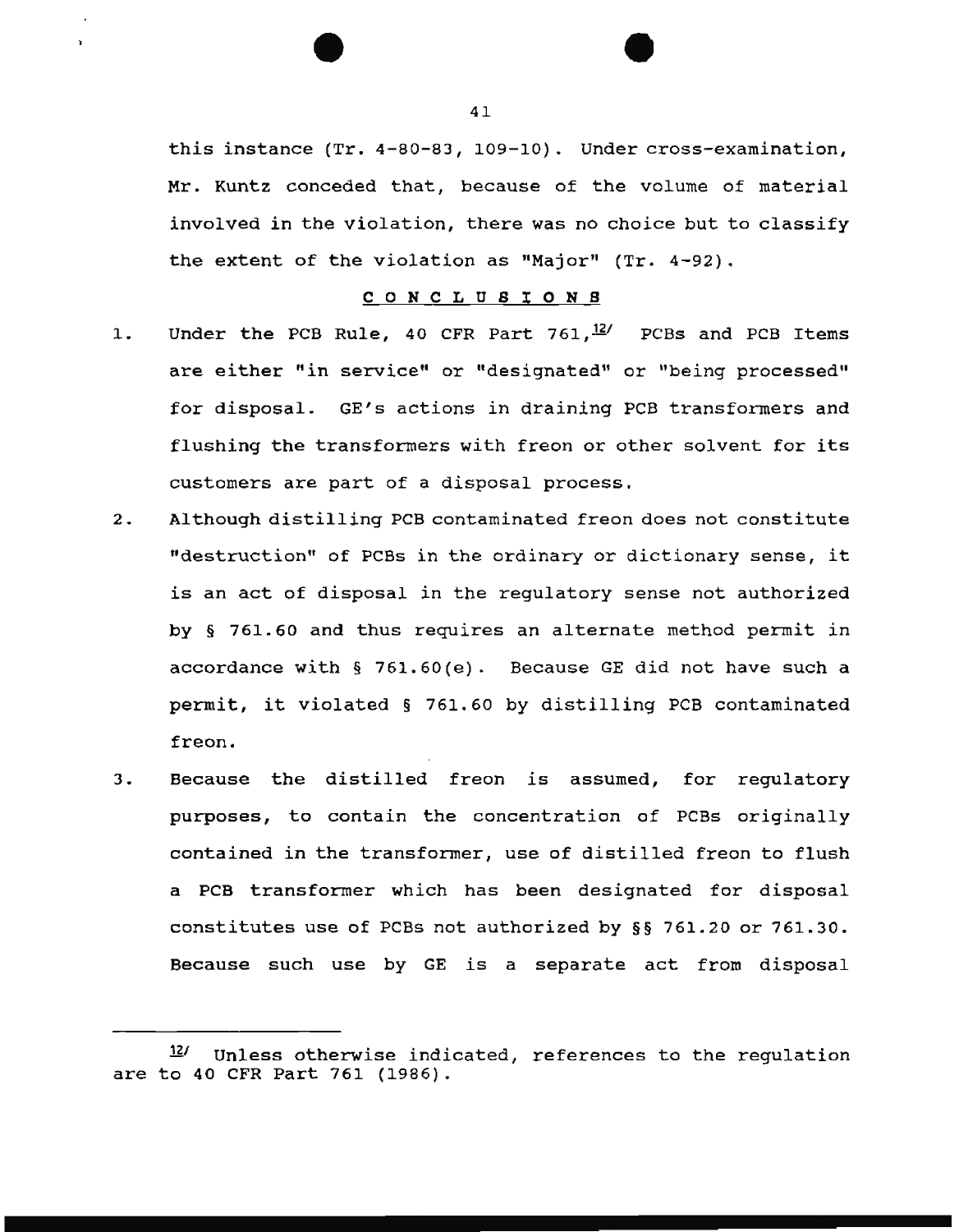requiring separate elements of proof, counts for improper disposal and unauthorized use of PCBs are proper.

- 4. Only the still in the GE system may be considered totally enclosed.
- 5. For the violations enumerated above, GE is liable for a civil penalty in accordance with section 15 of the Act (15 U.S.C. § 2615) . Risks of harm or gravity of the violations shown here are not those contemplated by PCB Penalty Policy, 45 Fed. Reg. 59776 (1980), and the Penalty Policy is disregarded in determining the penalty.

### D I S C U S S I O N

A. Count 1 - Disposal

Section 6(e) of TSCA (15 U.S.C. § 2605(e)) clearly classifies "disposal" and "use" of PCBs as separate activities. $^{13\prime}$  To

13/ TSCA § 6(e) provides in pertinent part:

(e) Polychlorinated biphenyls

(1) Within six months after January 1, 1977, the Administrator shall promulgate rules to--

(A) prescribe methods for the disposal of polychlorinated biphenyls, and

(B) require polychlorinated biphenyls to be marked with clear and adequate warnings, and instructions with respect to their processing, distribution in commerce, use, or disposal or with respect to any combination of such activities.

\* \* \* \*·

See also the proposed regulations prohibiting the manufacturing, processing, distribution in commerce and use of PCBs, 43 Fed. Reg. 24802 (June 7, 1978), Attachment A.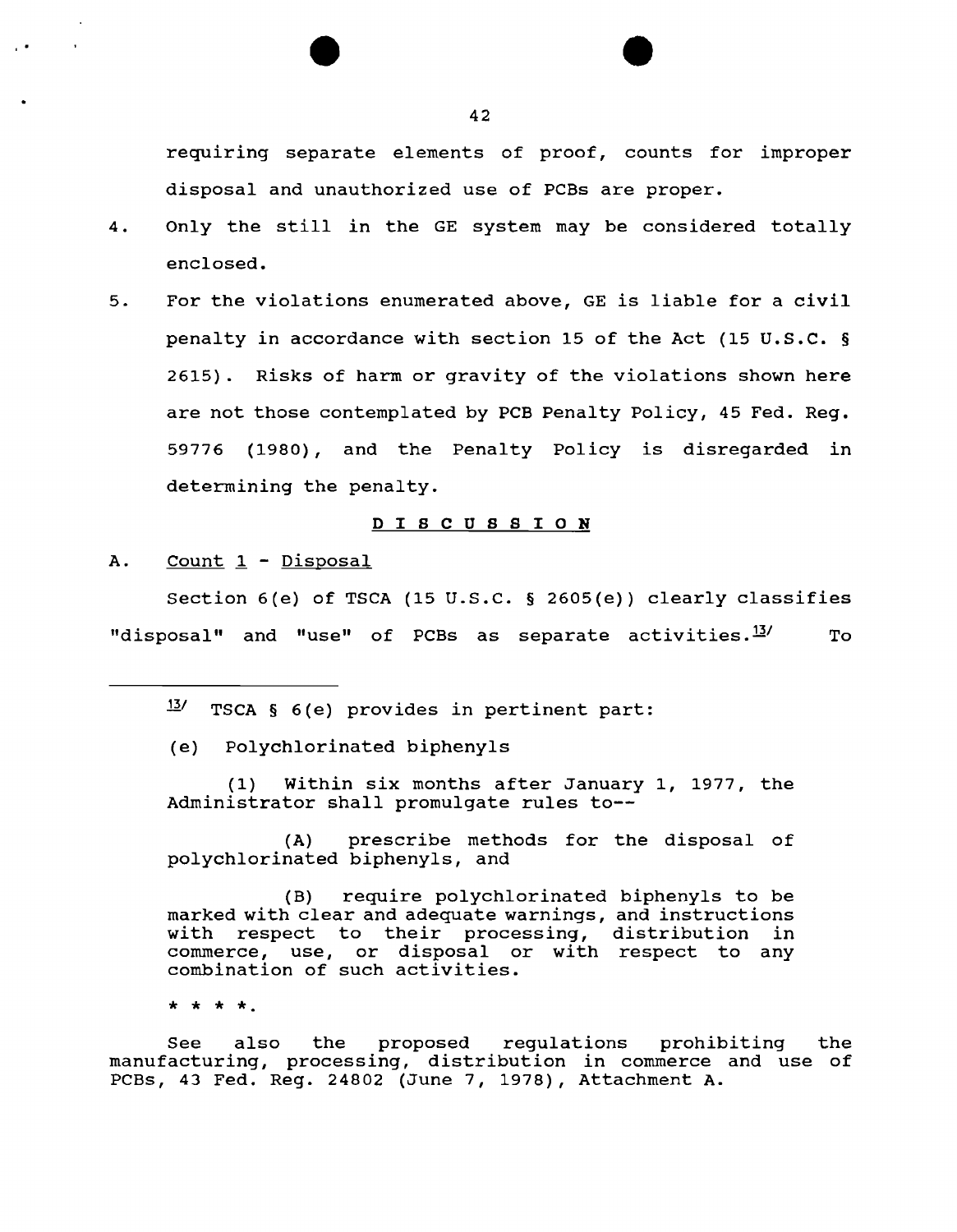comply with the Act, EPA proposed disposal and marking requirements for PCBs on May 24, 1977 (42 Fed. Reg. 26561, 1977) and finalized such regulation on February 17, 1978, effective April 18, 1978 {43 Fed. Reg. 7150 et seq., 1978). As indicated, note 13 supra, the Agency proposed rules to implement provisions of the Act prohibiting the manufacture, processing, distribution in commerce, and use of PCBs with limited exceptions on June 7, 1978 and finalized such regulation on May 31, 1979 (44 Fed. Reg. 31514 et seq., 1979), effective July 2, 1979. This document integrated the previously promulgated disposal and marking rule.

The summary of the mentioned rule (44 Fed. Reg. 31514) makes it clear that the rule. . .  $"$  (2) (p)rohibits the processing, distribution in commerce, and use of PCBs except in a totally enclosed manner after July 2, 1979;" and "(3) (a)uthorizes certain processing, distribution in commerce, and use of PCBs in a nontotally enclosed manner (which would otherwise be subject to the prohibition described above);".

Consistent with the foregoing, 40 CFR § 761.30(a) and (c), § 761.20(a) and (c) after 1982,  $\frac{14}{2}$  prohibited the processing, distribution in commerce, and use of PCBs or PCB Items in other than a totally enclosed manner within the United States or for export from the United States, except for purposes of disposal,

 $14$ <sup>14</sup> Part 761 was recodified to the present designations (47 Fed. Reg. 19527, May 6, 1982).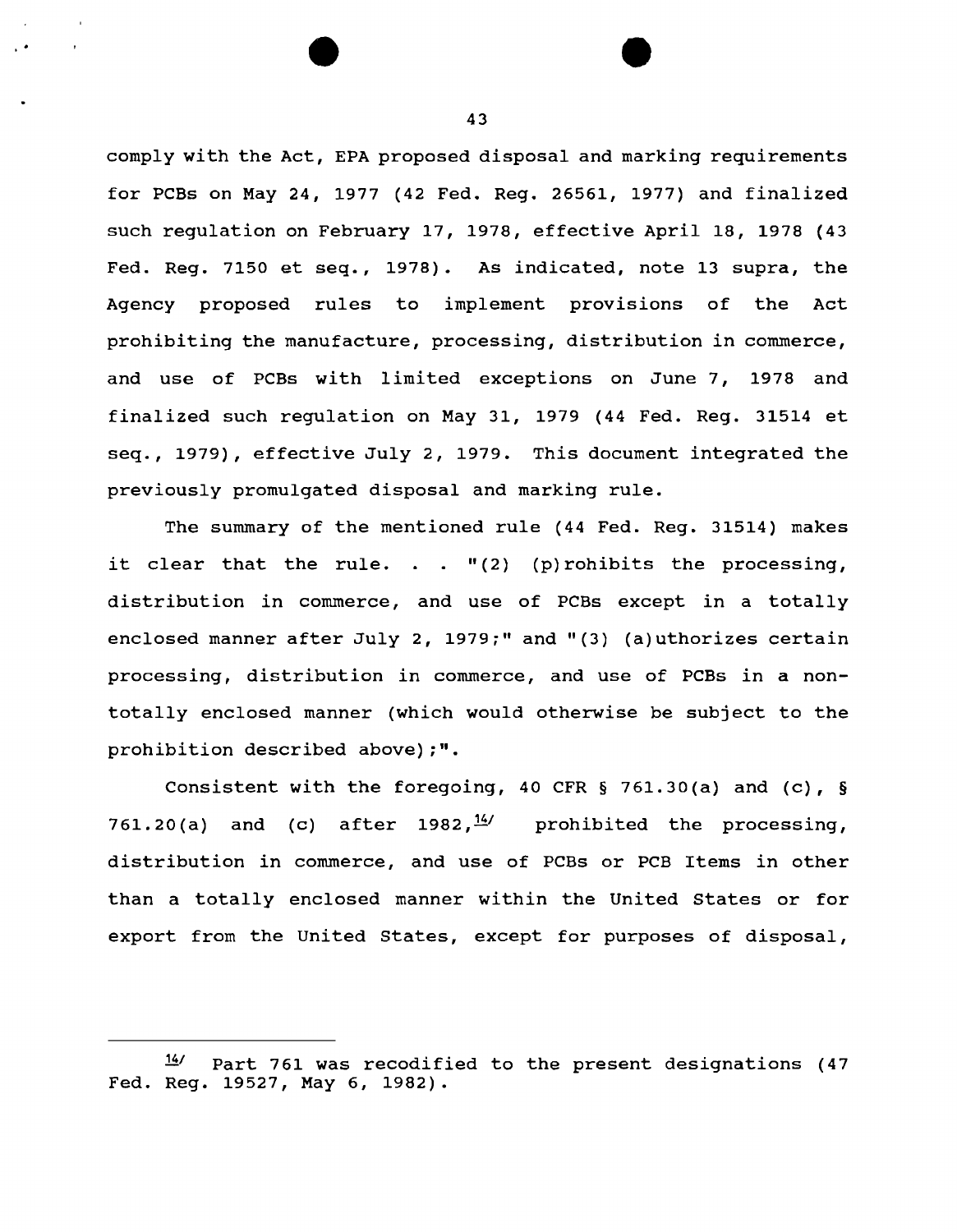unless authorized by  $\S$  761.31.<sup>15</sup>/ Non-totally enclosed use authorizations provided by § 761.31 (a), § 761.30 after 1982, include servicing, rebuilding of PCB contaminated transformers and reclassification.<sup>16/</sup> Accordingly, it is clear that the rule restricted non-totally enclosed uses of PCBS to those specifically listed and prohibited any other distribution in commerce and

15/ Sections 761.30(a) and (c) provided:

(a) No person may process, distribute in commerce, or use any PCB or PCB Item in any manner other than in a totally enclosed manner within the United states or export any such PCB or PCB Item from the United States unless authorized under § 761.31 of this Subpart. Section 761.30(a) is superseded by  $\S$  761.30(c) for processing and distribution in commerce of PCBs and PCB Items on the dates when that section becomes effective.

\* \* \* \*

(c) Effective July 1, 1979, no person may process or distribute in commerce any PCB or PCB Item for use within the United States or for export from the United States without an exemption except that:

{1) PCBs or PCB Items sold before July 1, 1979, for purposes other than resale may be distributed in commerce only in a totally enclosed manner after that date;

(2) PCBs or PCB Items may be processed and distributed in commerce in compliance with the requirements of this Part for purposes of disposal in accordance with the requirements of § 761.10;

\* \* \* \*·

Section 761.2D(c) contains exceptions for excluded manufacturing processes and recycled PCBs which were not included in former § 761.30. These exceptions are not relevant here.

 $16/$  Former § 761.31(a) (1979) is set forth on Attachment B. Although this section has been amended, it's basic thrust is unchanged.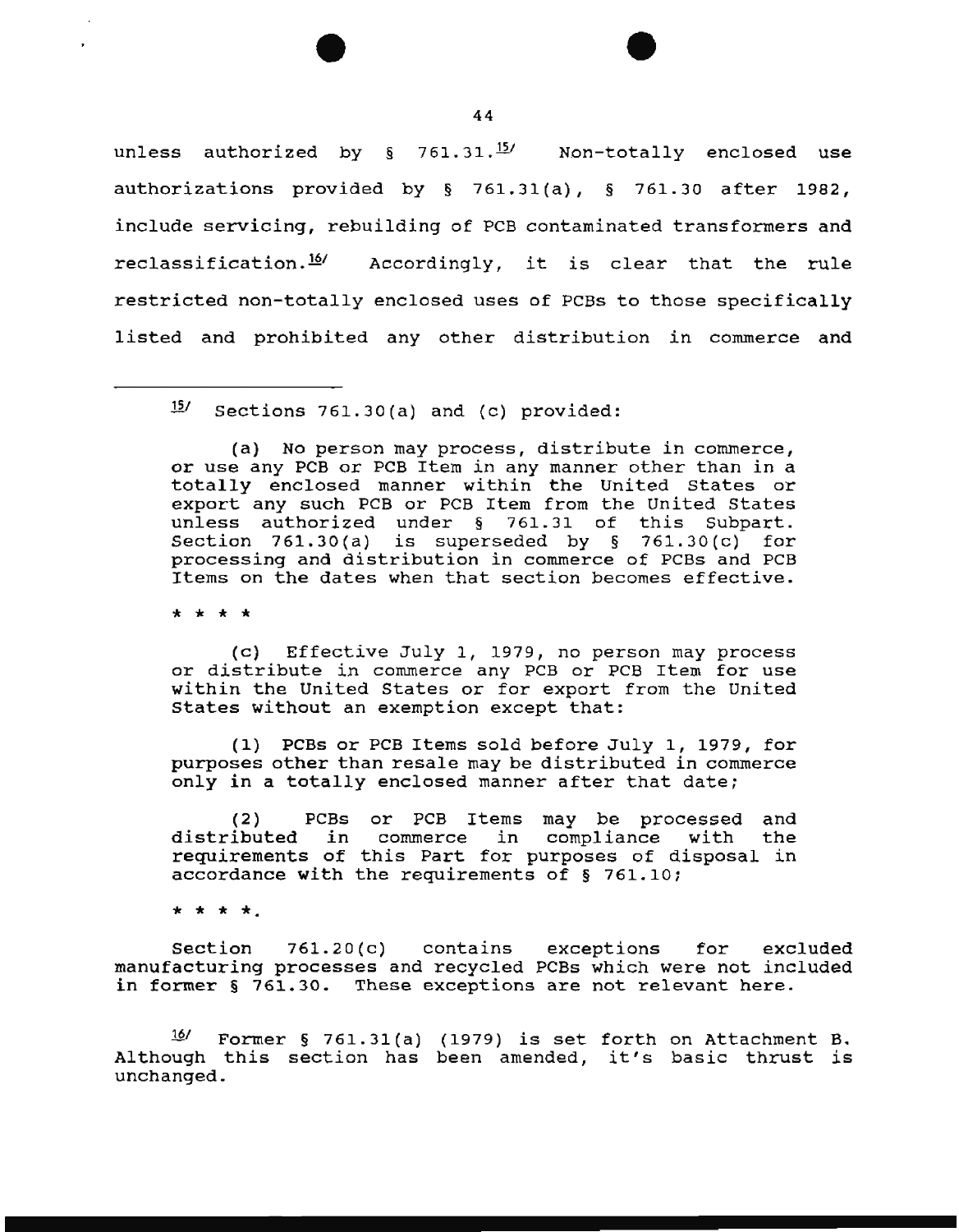processing of PCBs and PCB items, unless for purposes of disposal in accordance with§ 761.10 (§ 761.60 after 1982).

The processing and distribution in commerce bans are the basis for the distinction between servicing permitted by the owner of electrical equipment containing PCBs and a service or repair company. For example, the owner of a PCB transformer could add PCBs to the transformer in the course of servicing, while GE as a service or repair company could not legally do so without processing and distribution authorizations and a yearly exemption issued by EPA pursuant to § 6(e)(3)(B) of the Act.  $^{17}$ 

The foregoing serves to buttress the conclusion that GE's action in draining PCB transformers and flushing the transformers with freon or other solvent is part of a disposal process. Indeed, GE has acknowledged that it was processing transformers for disposal {Initial Brief at 30).

<sup>17&#</sup>x27; Servicing activities permitted by the owner of a transformer as distinguished from a service company were explained in the preamble to the ban rules proposed on June 7, 1978, 43 Fed. Reg. 24807, Attachment A. These rules were not changed when the regulation was finalized (44 Fed. Reg. 31532, May 31, 1979).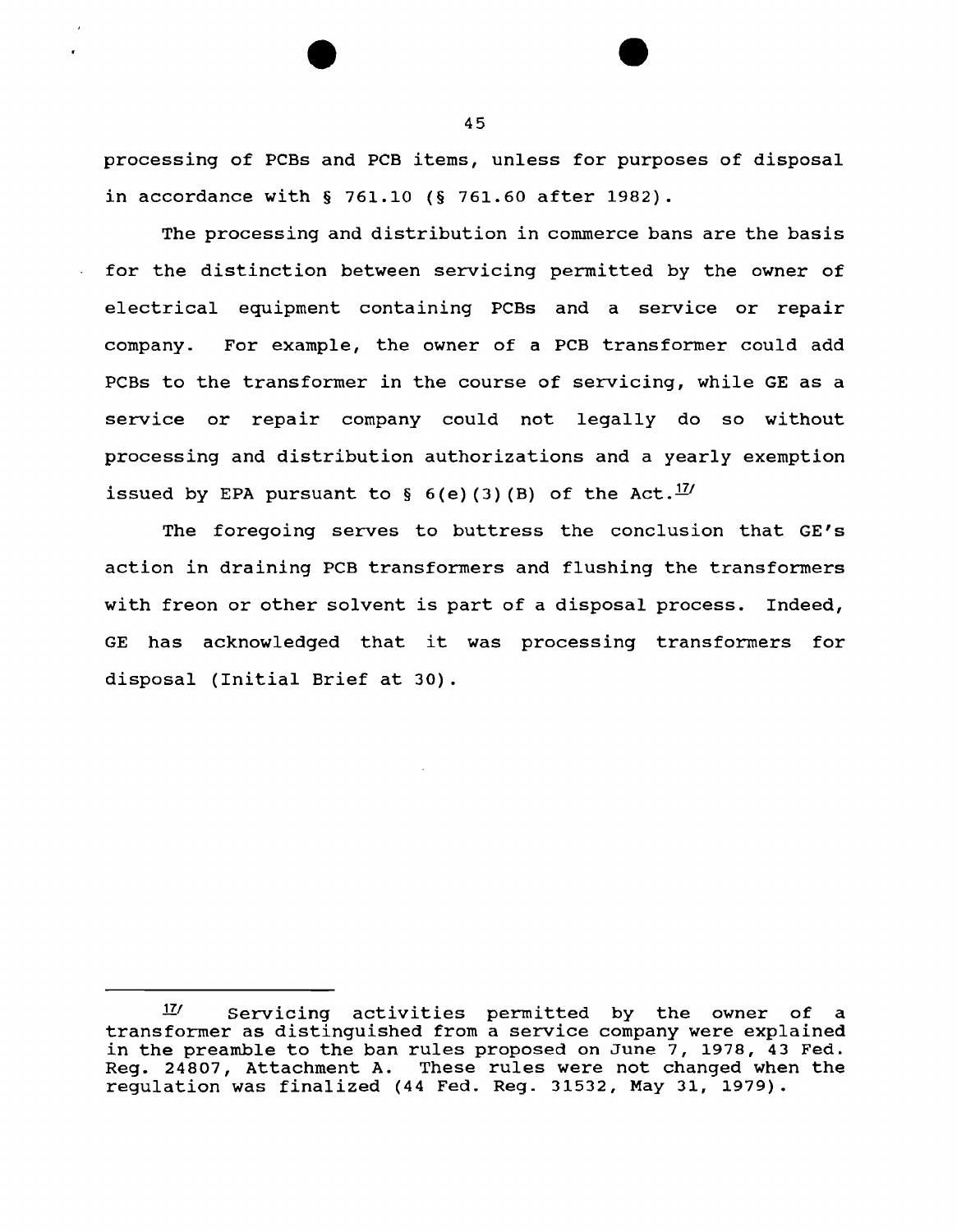EPA's initially proposed rules $^{18}$  as well as those in effect at the time of the actions referred to in the complaint,  $^{19}$ defined disposal broadly as including "actions related to containing, transporting, destroying, degrading, decontaminating or confining PCBs and PCB Items." PCB transformers were received by GE from its customers for processing for disposal. PCB contaminated freon was created when these transformers were flushed with freon in order to qualify the transformers for disposal in a chemical waste landfill in accordance with § 761.60 (b). GE's action in distilling this contaminated freon was for the purpose of decontamination and thus clearly within the cited definition of disposal. Because distillation does not destroy PCBs, any

(g) "Disposal" means to intentionally or accidentally discard, throw away, or otherwise complete or terminate the useful life of an object or substance.<br>Disposal includes actions related to containing, related to containing, transporting, destroying, degrading, decontaminating, or confining those substances, mixtures, or articles that are being disposed.

 $19'$  The 1986 regulation (40 CFR § 761.3) defined "disposal" thusly:

"Disposal" means intentionally or accidentally to discard, throw away, or otherwise complete or terminate the useful life of PCBs and PCB Items. Disposal includes spills, leaks, and other uncontrolled discharges of PCBs as well as actions related to containing, transporting, destroying, degrading, decontaminating, or confining PCBs and PCB Items.

<sup>18/</sup> The preamble to the proposed rule, 43 Fed. Reg. 26571 (May 24, 1977) stated that "disposal" is defined very broadly to include any action that may be related to the ultimate disposition of a substance, article, or mixture. Accordingly, "disposal" was defined, proposed§ 761.2(g), as follows: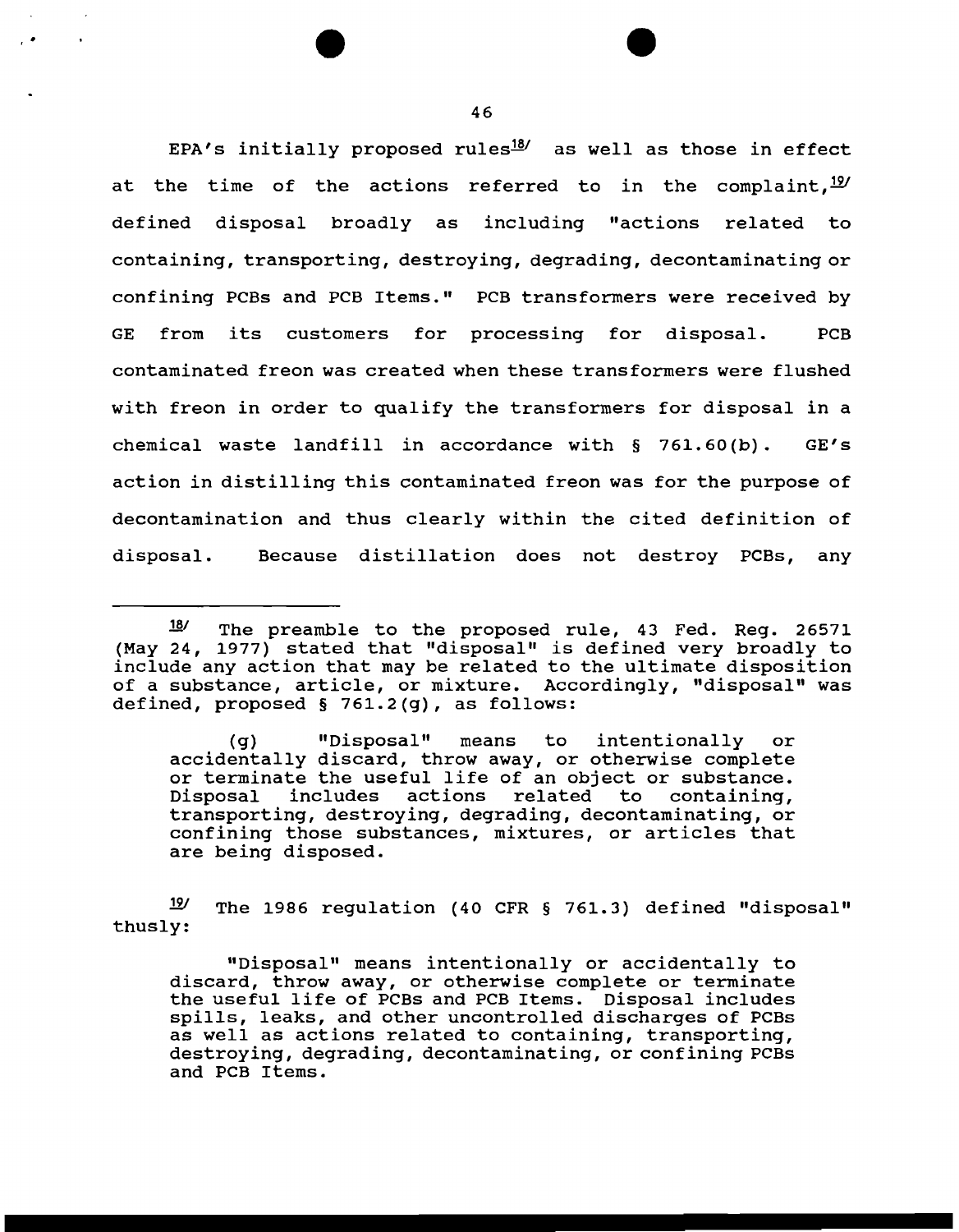"disposal" is in the regulatory sense, that is, it reduces the PCB concentration to below the regulatory threshold of 50 ppm and probably to at or below the practical detection limit of two ppm (findings 19, 23, 24 and 38).

With exceptions not applicable here, § 761.60(a) (1) provides that PCBs at concentrations of 50 ppm or greater must be disposed of in an incinerator which complies with § 761.70.<sup>20</sup> Regarding PCB articles, including PCB transformers, § 761.60(b) provides that PCB transformers shall be disposed of in an incinerator which complies with § 761.70 or in a chemical waste landfill which complies with § 761.75, provided that the transformer is first drained of all free flowing liquid, filled with solvent and allowed to stand for at least 18 hours. Resulting PCB liquids, which include PCB contaminated solvents, are to be disposed of in accordance with para. (a), i.e., incinerated. This leaves no room for other methods of disposal. Keeping in mind that the definition of disposal includes decontaminating, e.g., reducing the PCB concentration to below the regulatory threshold of 50 ppm, GE's

(a) PCBS. (1} Except as provided in paragraphs (a)  $(2)$ ,  $(3)$ ,  $(4)$ , and  $(5)$  of this section, PCBs at concentrations of 50 ppm or greater must be disposed of in an incinerator which complies with § 761.70.

The exceptions involve mineral oil and other PCB liquids containing a PCB concentration of 50 ppm or greater, but less than 500 ppm; non-liquid PCBs at concentrations of so ppm or greater in the form of contaminated soil, rags, or other debris and all dredged materials and municipal sewage treatment sludges containing PCBs at concentrations of 50 ppm or greater  $(§ 761.60(a) (2)$ ,  $(3)$ ,  $(4)$  and  $(5)$ ).

 $20/$  Section 761.60(a) provides: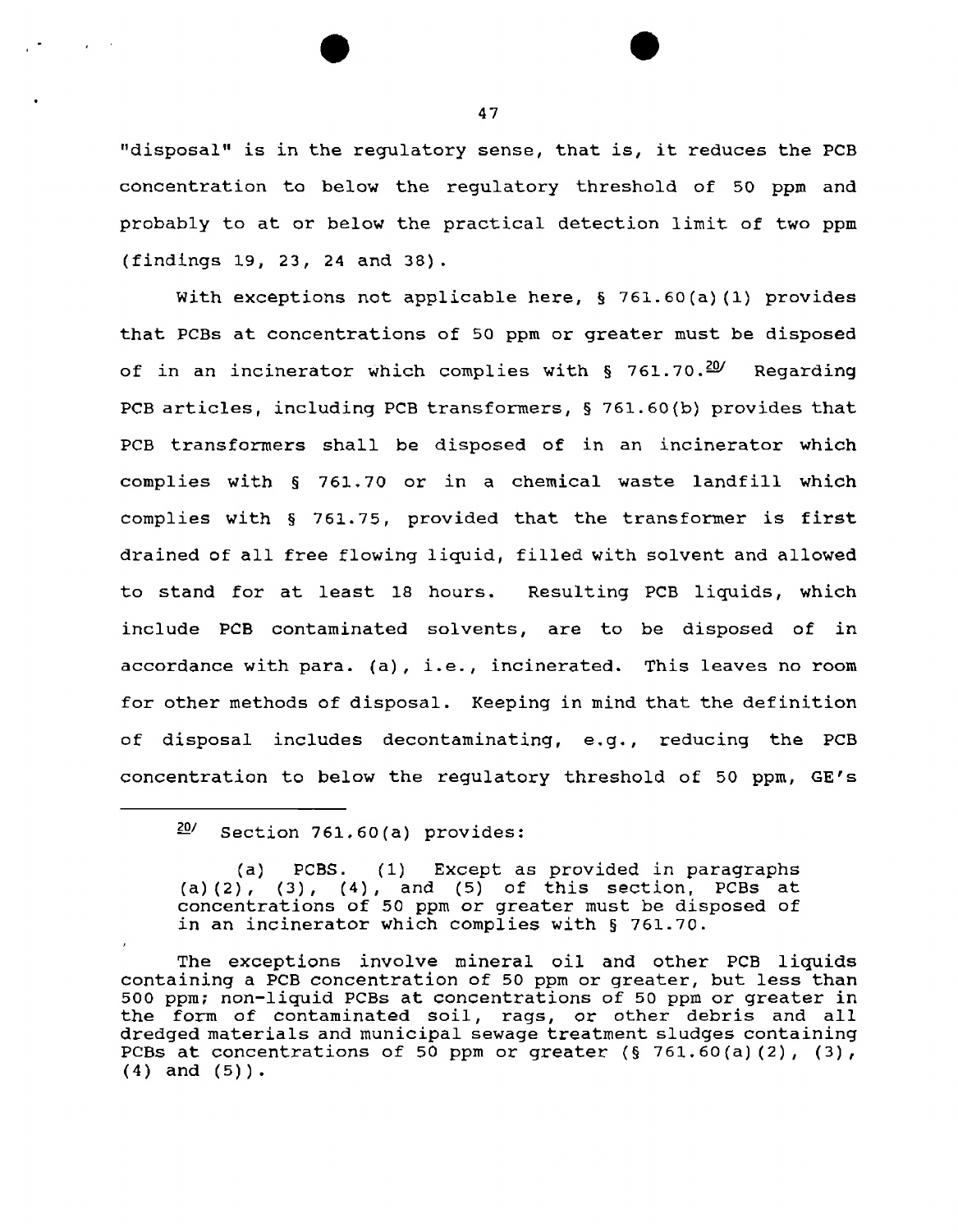argument that no violation occurred, because all PCB liquids were eventually incinerated in accordance with § 761.60(a), is rejected.

The foregoing conclusions are fully supported by the expert testimony of Dr. John Smith, who testified that the PCB regulations are divided into use and disposal activities, that once PCBs are designated for disposal, they may not be used without an EPA permit or approval, and that disposal of PCB transformers is addressed in § 761.60(b), which allows two methods of PCB transformer disposal, i.e., incineration or disposal in a chemical waste landfill (finding 37). The latter method is permissible only if the drain, refill with solvent, soak and redrain procedure specified by §  $761.60(b)$  (1) (i) (B) is followed. Dr. Smith emphasized that the resulting PCB liquids must be incinerated as specified in § 761.60(a) and that the only things which could be done with the PCB 1 iquid other than disposal were to store it for disposal or transport it to a storage or disposal facility. He testified that physical separation of PCB liquid into its solvent and PCB components prior to incinerating the 1 iquids could properly be accomplished only if authorized by a disposal permit (finding 38).

On its face, § 761.60(e) applies only to alternate methods for the destruction of PCBs.<sup>21</sup>/ This reading of § 761.60(e) is

*<sup>£</sup>V* Section 761.60(e) provides:

<sup>(</sup>e) Any person who is required to incinerate any PCBs and PCB Items under this subpart and who can demonstrate that an alternative method of destroying PCBs and PCB Items exists and that this alternative method can achieve a level of performance equivalent to § 761.70 incinerators or high efficiency boilers as provided in  $(continued... )$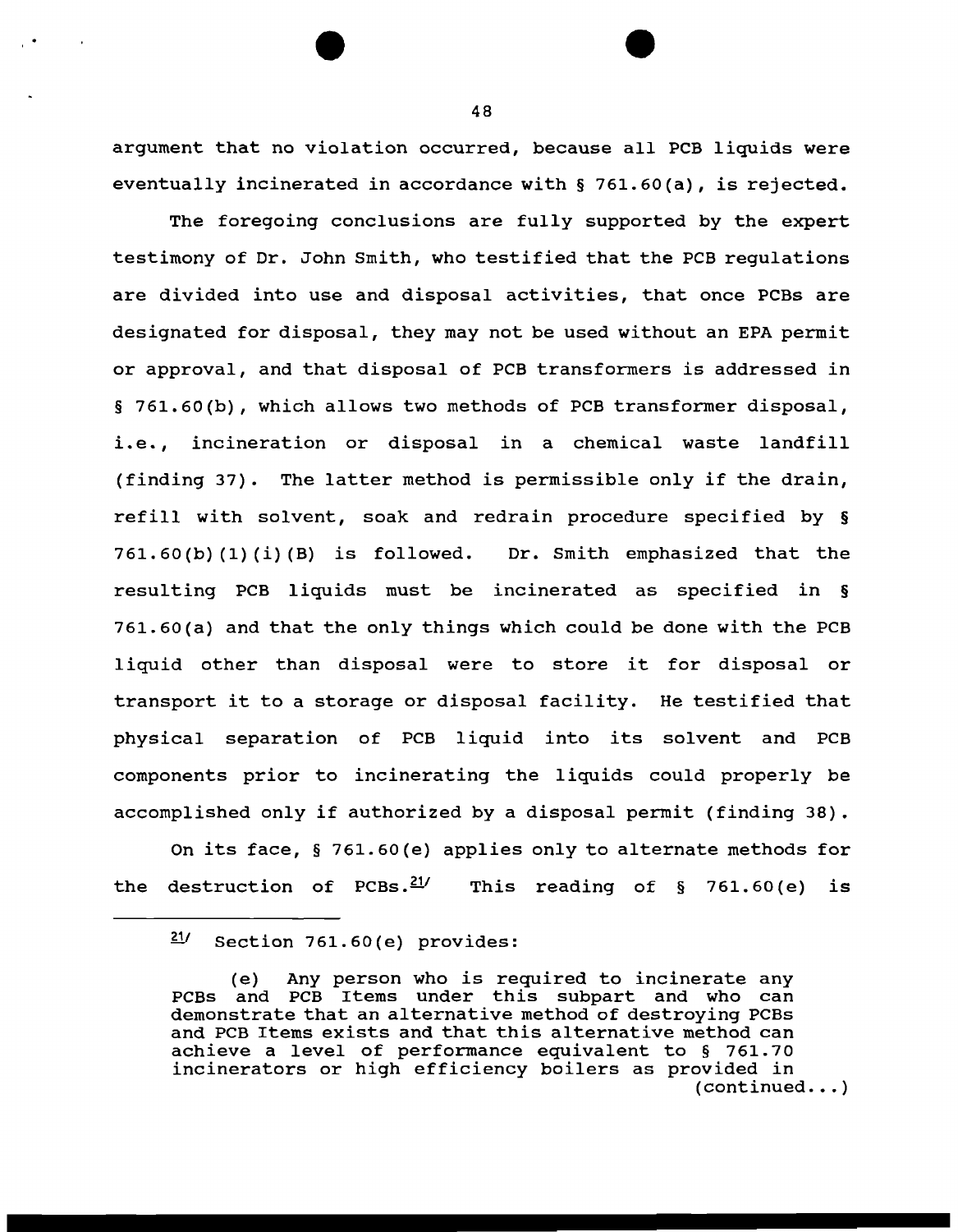supported by Dr. Smith's opinion that the section was written into the regulation to allow for the use of [PCB destruction] technologies which did not exist when the regulation was written (finding 38) . This is undoubtedly the reason for the Agency's initial interpretation as stated in Policy No. 6-PCB-2 (finding 27) that alternate disposal [destruction] technologies contemplated by § 761.60 involved only activities which altered or destroyed PCB molecules. This reading of§ 761.60(e), which read in isolation is correct, makes forgivable Region IV's advice to AIW that a permit was not required for activities involving the physical separation of PCBs from other liquids.  $22/$  The record shows, and there is no

 $\frac{21}{ }$  (... continued)

paragraph (a)  $(2)$  (iv) and  $(a)$   $(3)$  (iv) of this section, may submit a written request to either the Regional<br>Administrator or the Assistant Administrator for Administrator or Pesticides and Toxic Substances for an exemption from the incineration requirements of § 761.70 or § 761.60. Requests for approval of alternate methods that will be operated in more than one region must be submitted to the Administrator Substances except for research and development involving less than 500 pounds of PCB material (see paragraph (i)(2) of this section). Requests for approval of (1)(2) of this section). Requests for approval of alternate methods that will be operated in only one region must be submitted to the appropriate Regional Administrator. The applicant must show that his method of destroying PCBs will not present an unreasonable risk of injury to health or the environment.  $* * * *$ 

<sup>&</sup>lt;sup>22/</sup> Finding 30. The same seemingly could be said for the<br>ar advice GE allegedly received from Region V. It is, similar advice GE allegedly received from Region V. however, not clear that Mr. Clark's letter to AIW was written with an awareness of Policy No. 6-PCB-2, while, according to Mr. Thornton (finding 35), he specifically inquired of Ms. Polston as to the applicability of the Policy to GE's solvent distillation system.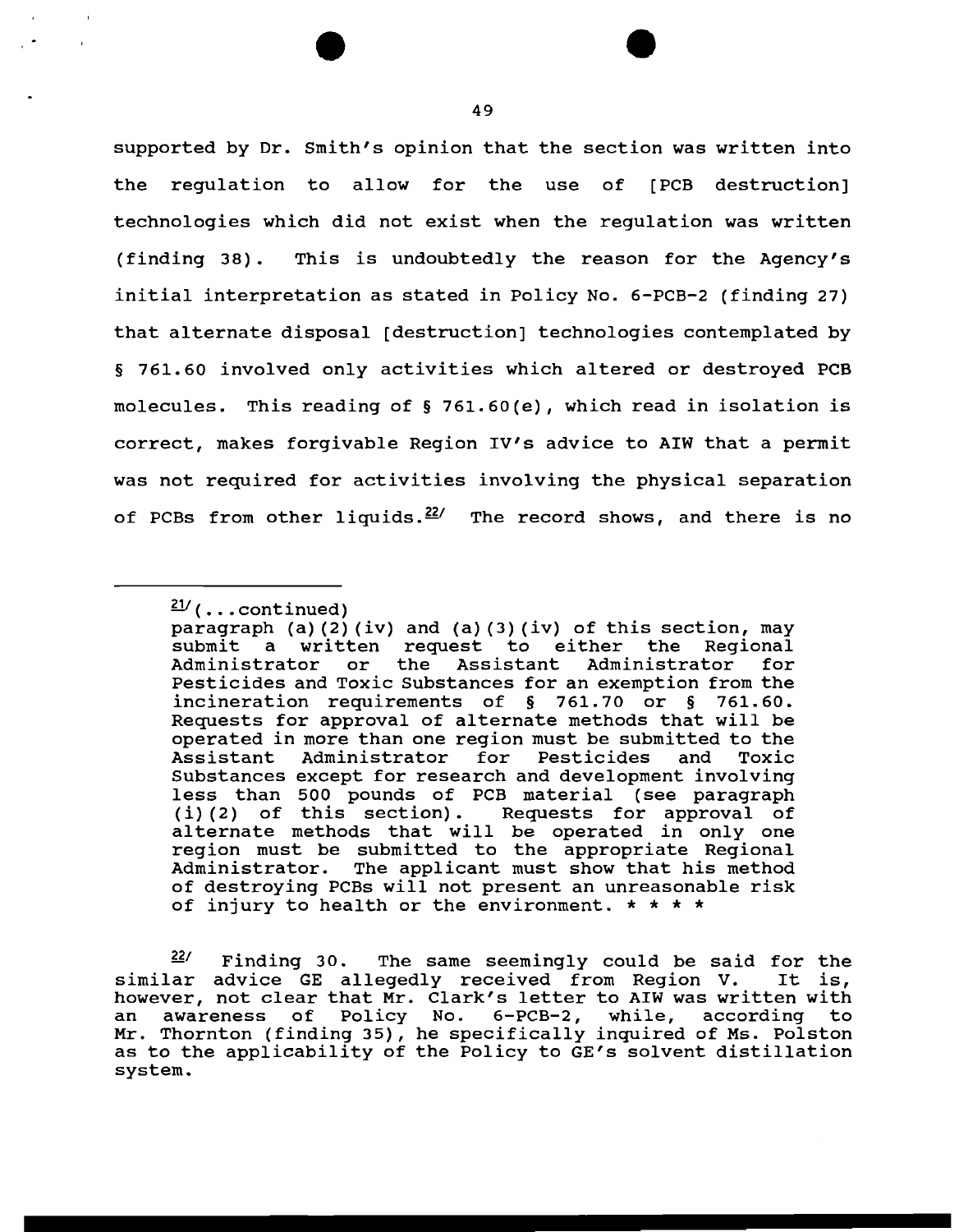dispute, that GE's distillation system does not destroy or alter PCBs or PCB molecules.

Section 761.60(e) may not be read in isolation, however, and in view of the broad definition of disposal as encompassing activities relating to, inter alia," destroying, degrading, decontaminating PCBs and PCB Items" (supra note 19) and the location of § 761.60 (e) in § 761.60 entitled "Disposal requirements," the Agency's apparent reading of an "alternative method of destroying PCBs" in § 761.60(e) as equivalent to an alternative method of "disposal of PCBs" is considered reasonable.  $231$  It is, of course, clear that TSCA § 6(e)(1)(A) authorizes the Administrator to prescribe methods for the disposal of PCBs and, any other interpretation of the regulation, absent an amendment or revision thereto, would mean that, other than alternate methods of destroying PCBs when authorized in accordance with § 761.60(e), methods of disposal would be limited to those listed in § 761.60.

There is nothing in Policy No. 6-PCB-2, which would support or require a different result. As indicated previously, the Agency, apparently because incineration in accordance with § 761.60 (a) destroys PCBs and because  $\S$  761.60(e) literally refers to alternate

 $\frac{23}{5}$  In the Notice of receipt of GE's application for nationwide approval to dispose of PCBs by use of a solvent distillation system (53 Fed. Reg. 17761, May lB, 1988, GE Exh 14) and in the approval of the application on November 14, 1989 (GE Exh 13), the Agency relied in part on§ 761.60(e), apparently regarding disposal as synonymous with "destroying" PCBs. The definition of disposal includes "destruction." Webster's Third New International Dictionary (1986).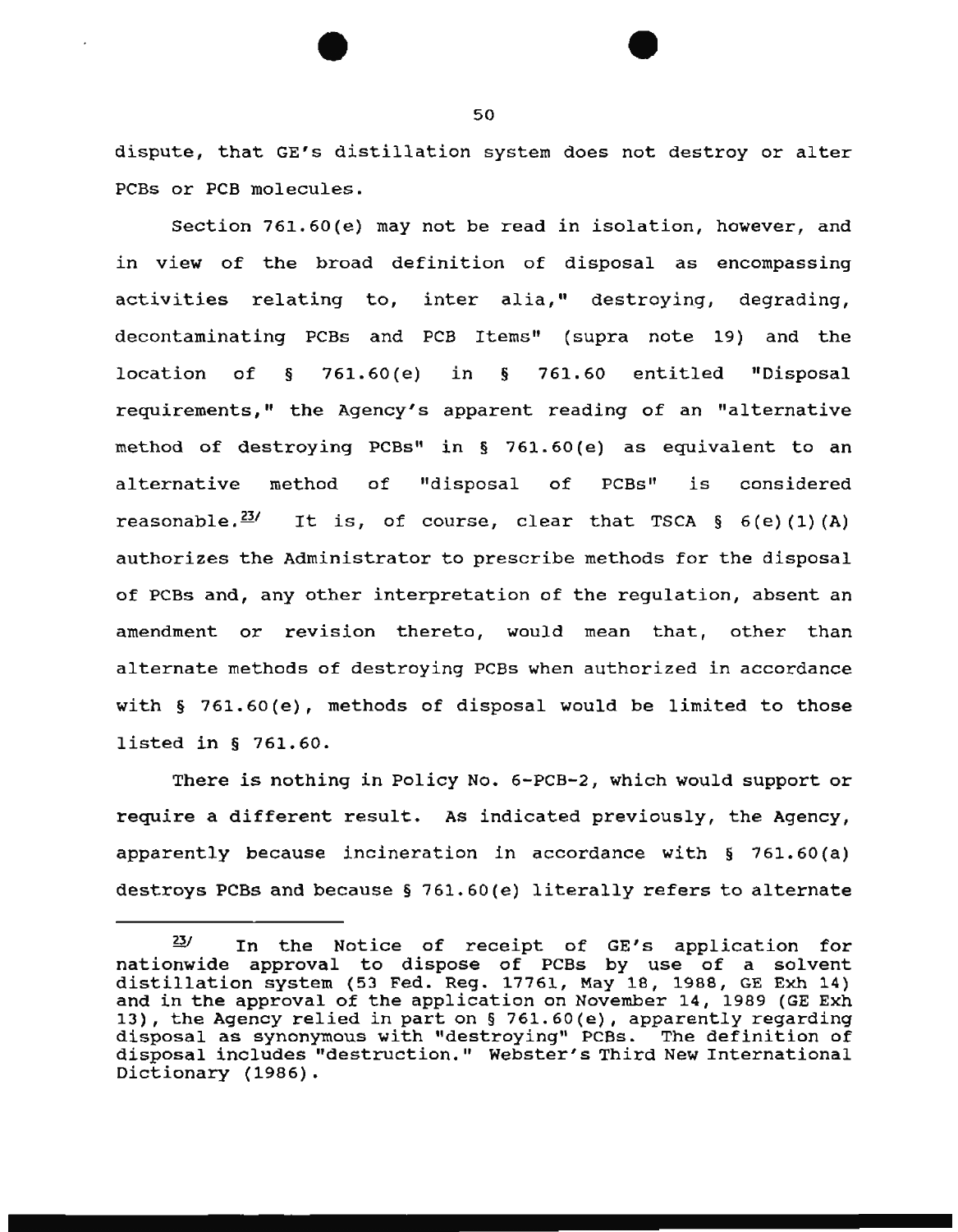methods of destroying PCBs meeting the standards of high performance incinerators, originally interpreted disposal as limited to activities which alter or destroy PCB molecules, thus excluding physical separation activities such as filtration and distillation. This approach was modified after EPA realized that it had the potential for circumventing the disposal requirements and creating unnecessary risks. The potential for circumvention arises, because distillation reduces the PCB concentration to below the regulatory threshold of 50 ppm. Because, as we have seen, the definition of disposal has from the inception of the regulations been sufficiently broad as to encompass physical separation activities, EPA's policy as enunciated in 6-PCB-2 is consistent with that definition.

The only other matter in Policy No. 6-PCB-2 warranting comment is the paragraph on page 3, supra at note 6, which in substance provides that without an EPA disposal approval, processed liquids and solids formerly containing PCBs must be treated as if they still contain PCBs and that it is possible to physically separate PCBs from liquids and solids without an EPA approval as long as these liquids and solids are treated (used, stored, disposed of, etc.) as if still containing their original PCB concentration. Dr. Smith opined that the cited sentence meant that the materials were still regulated for disposal, in effect, that the reference was to authorized servicing activities, for he insisted that any material which was not part of an authorized use was regulated for disposal at the point of generation (finding 42). This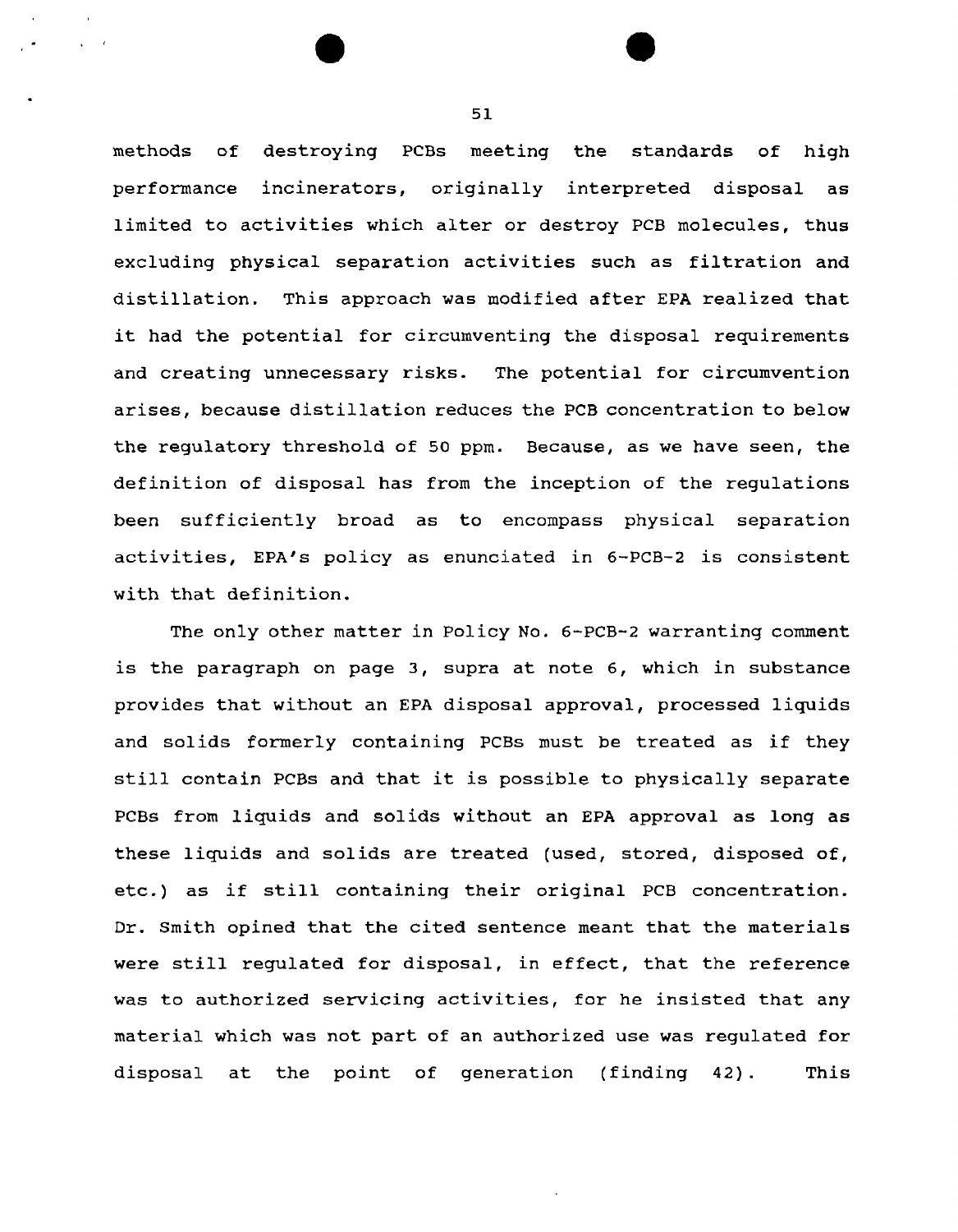interpretation is reasonable, because it is in accord with the sentence following which provides that the PCB residue, which results from PCB separation activities, as well as any materials not eventually reused *in* regulated electrical equipment must be disposed of in a manner complying with § 761.60. More importantly, any other interpretation would negate the conclusion in the opening paragraph of the Policy that "(a)n approval is required for physical separation activities that can be construed to be part of, or an initiation of a disposal activity."

GE argues that Policy 6-PCB-2 is a "legislative" rule, creating new or expanded obligations, rather than an "interpretive" rule, and thus is invalid, because it was not promulgated in accordance with notice and comment requirements of the Administrative Procedure Act (Initial Brief at 55 et seq.). This issue was alluded to, but not finally decided, in the order of August 30, 1990, which denied the parties' respective motions for an accelerated decision and opined the better view was that the Policy was an interpretive rule. This was because the Policy purported to interpret existing regulations and thus prima facie complied with the requirement for an interpretive rule as a statement of what an agency thinks a statute or regulation means. See, e.g., National Latino Media Coalition v. F.C.C., 816 F.2d 785 (D.C. Cir. 1987). It is, of course, true that the Policy recites EPA did not initially interpret disposal as including PCB separation activities and the view that disposal included only activities which destroy or alter PCB molecules is in accord with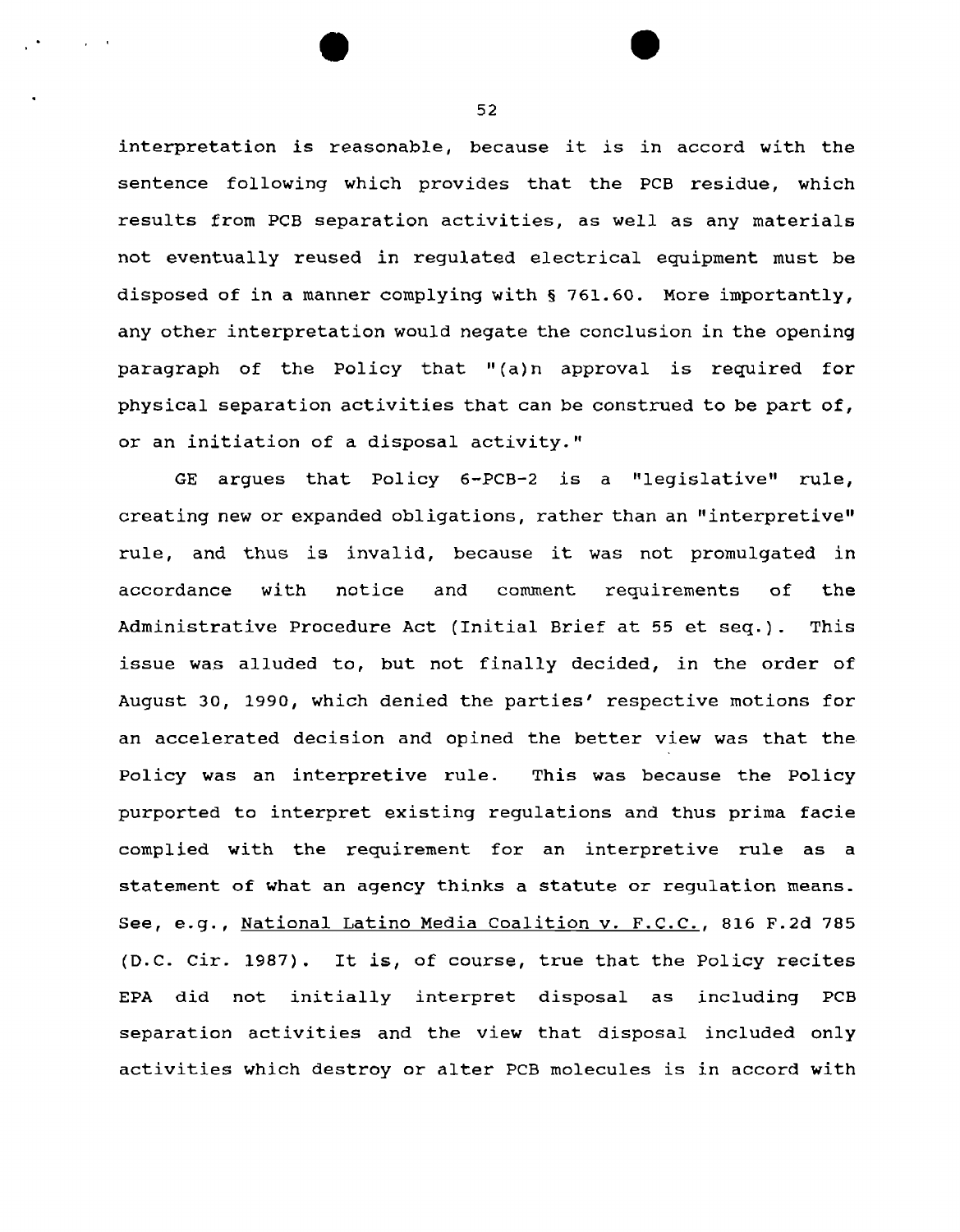disposal as contemplated by § 761.60. This limited view of disposal, however, is not in accordance with the broad definition of the term in § 761.3 and in view of the potential for avoidance of PCB disposal requirements [if separation activities were not regulated], the Agency has satisfactorily explained the reason for its change in interpretation. Accordingly, it is concluded that Policy No. 6-PCB-2 does not impose requirements not fairly encompassed within the existing regulation $24/$  and is an interpretive rule.

### B. Count II - Improper Use

As indicated (supra note 13), TSCA § 6(e) classifies use and disposal as separate activities and this separation is reflected in the regulation. Section 761.20(a) makes it clear that the only authorized uses of PCBs, other than in a totally enclosed manner, are those listed in § 761.30. Section 761.30(a) authorizes use of PCBs at any concentration in transformers and use of PCBs for purposes of servicing including rebuilding these transformers for the remainder of their useful lives subject to listed conditions. This language and the conditions make it clear that use authorizations are limited to transformers in use or in storage for reuse.

 $24$  This conclusion distinguishes the Policy from cases such as McLouth Steel Products Corp. v. Thomas, 838 F.2d 1317 (D.C. Cir. 1988), wherein a VHS model, not cited in the regulation, was a binding criterion used to determine eligibility for delisting hazardous waste.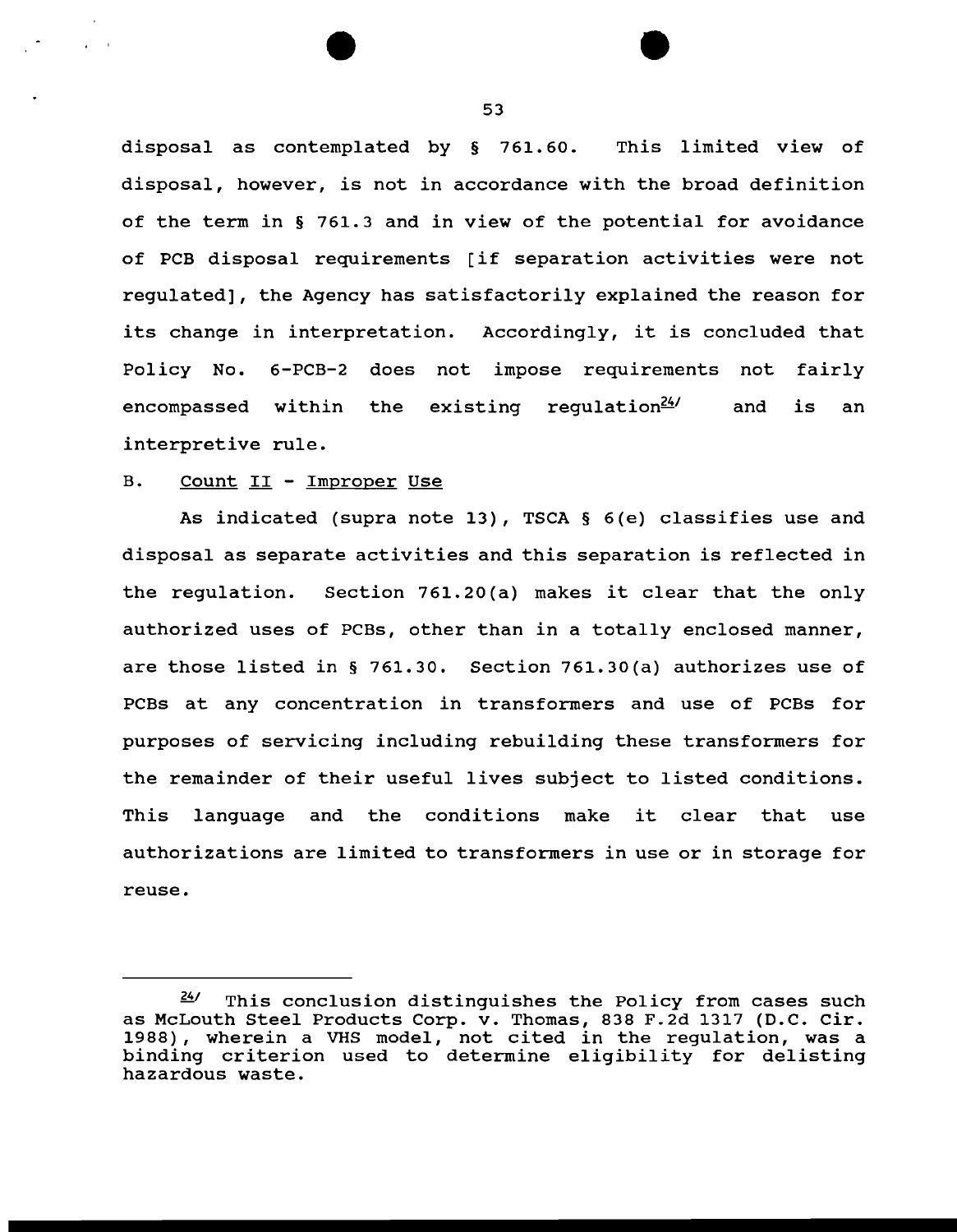GE having acknowledged that the transformers of concern here were being processed for disposal, it is necessary to briefly address two of GE's arguments, i.e., that distillation is not dilution and that its system operated in a totally enclosed manner. As to the former, it is clear that dilution of PCBs occurs the moment freon or other solvent is added to a drained PCB transformer and the regulation not recognizing this dilution, i.e., the PCBs are considered as still having the concentration originally contained in the transformer, it is of little moment whether subsequent distillation constitutes further dilution or, as GE argues, concentration of PCBs. The initial dilution not being recognized as bringing PCB concentration below the regulatory threshold, subsequent activities cannot alter that rule. Accordingly, when distilled freon is used to flush a drained PCB transformer, which is being processed for disposal, it is a use of PCBs not authorized by §§ 761.20 or 761.30 and thus, an unauthorized use of PCBs. This is a fact not required to support the count for improper disposal and thus two counts are proper.

"Totally enclosed manner" is defined in § 761.3 as meaning "any manner that will ensure no exposure of human beings or the environment to any concentration of PCBs." Because the acts of draining and flushing a PCB transformer as described by Mr. Oldham (findings 5 and 6) involve connecting, disconnecting, removing and replacing drain hoses, cover plates and fill nozzles, resulting in likely human exposure to PCBS through the air (fugitive emissions) and an attendant possibility of spillage or drippage, it is

54

 $\mathbf{r} = \mathbf{t}$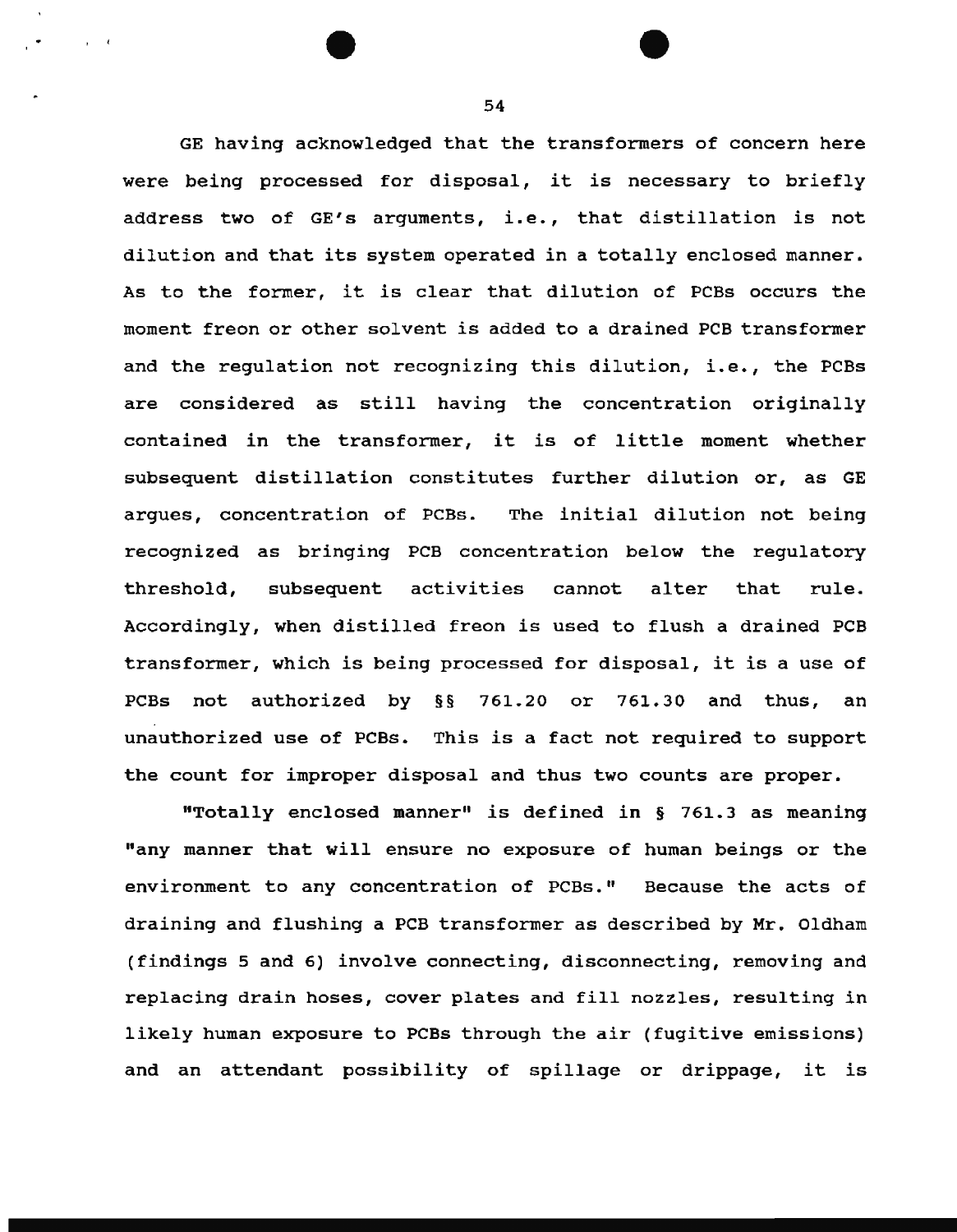concluded that these activities do not ensure no exposure of human beings to PCBs and may not be considered "totally enclosed." Accord, Dr. Smith, findings 40 and 41, and Ms. Constance Jones, finding 46. Although the still may be considered totally enclosed, distilling PCBs drained from PCB transformers being processed for disposal constitutes disposal of PCBs, and, under the statute, whether a process or activity is totally enclosed is relevant only to the use of PCBs.

As we have seen (finding 22) , findings accompanying the nationwide approval for GE to treat (physically separate) Freon 113 containing PCBs describe the system as "completely enclosed" and designed to prevent the release of PCBs to air, water or to surfaces. Although any distinction between "completely enclosed" and "totally enclosed" may be more semantical than factual, Dr. Smith testified that alternate destruction [disposal] technologies under§ 761.60{e) could be used [approved] as long as these technologies were safe and met the same performance standards as incineration (finding 38). The finding that the GE system was completely enclosed was likely intended to demonstrate that the system was safe. Be that as it may, for the reasons previously stated, only the still may be considered totally enclosed within the cited definition.

## c. Penalty

 $\cdot$   $\cdot$ 

Complainant has computed the proposed penalty for improper disposal, using the 1980 PCB Penalty Policy {C's Exh 12), by taking the total amount of PCBs involved in the violation (10,126,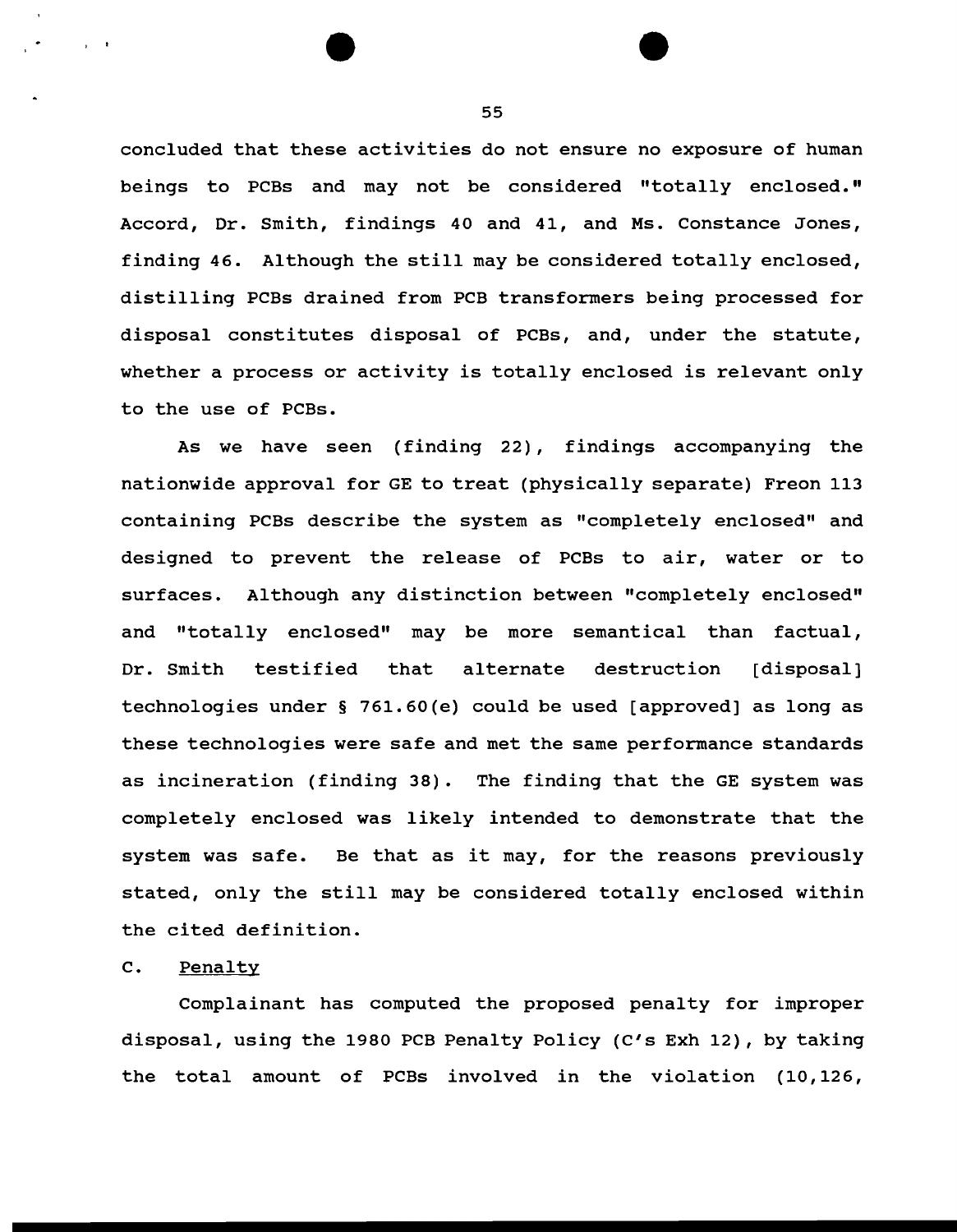actually 9,601 gallons) in order to reach Circumstances Level 1, Major Extent on the Penalty matrix (\$25,000), and multiplying the result by five, the number of months over which the system operated. Essentially the same method was used in computing the penalty for unauthorized use, multiplying \$20,000, Major Extent, Circumstances Level 1 times five. This, as Mr. Kuntz pointed out (finding 48), was the same as assuming the entire 10,000 (9,600) gallons were spilled on the ground at one time. This, of course, bears no relationship to the facts and greatly exaggerates any actual risk present here. Although Complainant has cited Mr. Kuntz's testimony to support its contention that the volume of material makes it mandatory the extent of the violation be classified as Major (finding 49), Mr. Kuntz's testimony must be considered in the light of his opinion that no multiplier was appropriate in this instance.

The Penalty Policy classifies all improper disposal as Circumstances Level 1 of the penalty matrix, because of the grave risks to human health and the environment such disposal is considered to present. The examples given, however, operating disposal facilities under conditions not complying with regulations and uncontrolled discharges (45 Fed. Reg. 59780) make it clear that the concern is over actual or potential exposures of humans or the environment to PCBs. This concept of disposal bears little relationship to the situation here where the improper disposal arises solely because of the expansive definition of the term in the regulation. The facility where the distillation was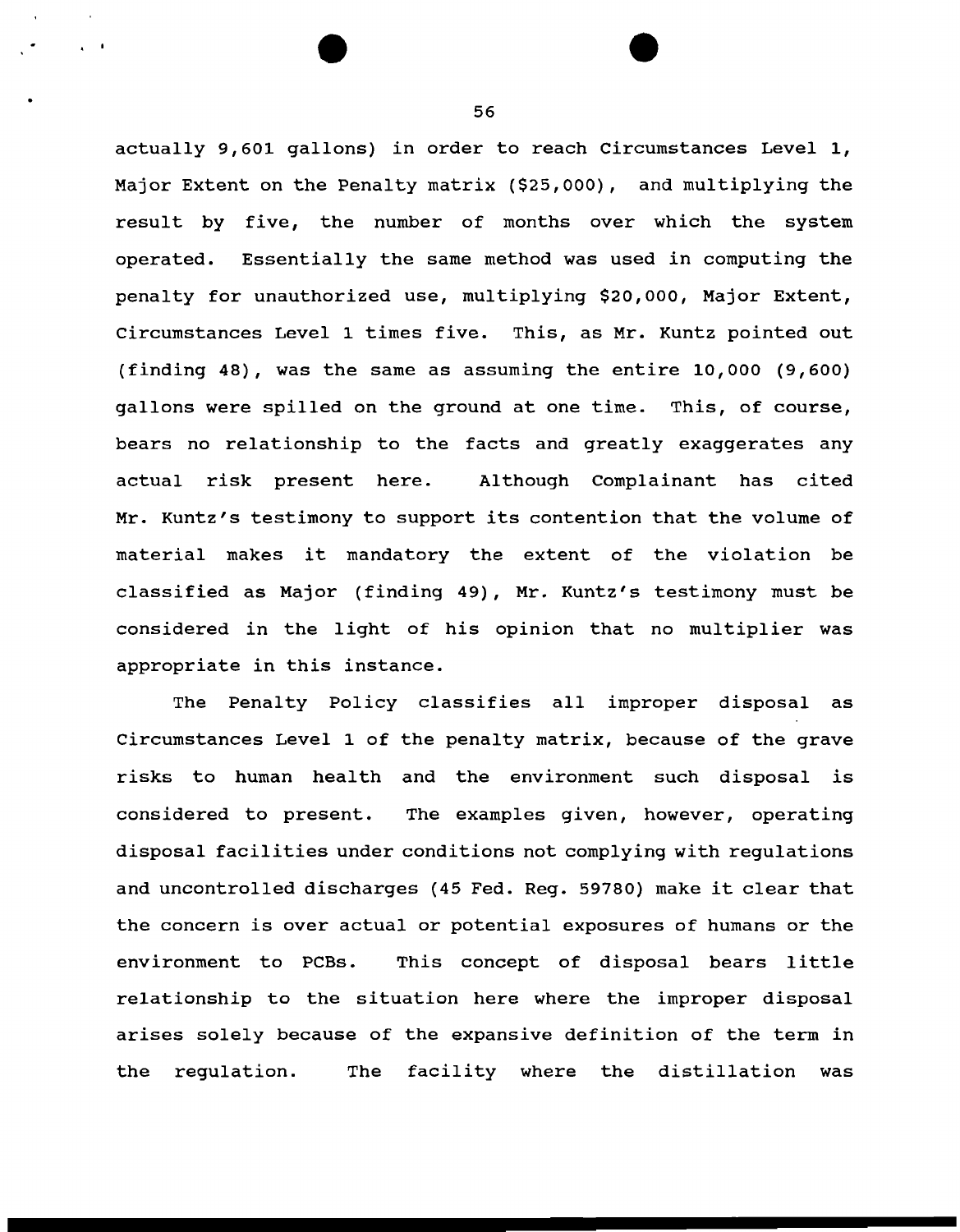accomplished had a concrete floor and the distillation unit was behind a concrete dike (finding 11). Moreover, GE continued to handle the material as PCBs, e.g., marking, entering the material as PCBs in its records and eventually disposed of the material in compliance with§ 761.60(a). Therefore, the risks of any actual or potential discharges or other exposures of PCBs to humans or the environment were remote.

In view of the foregoing, the only risks of any consequence inherent in the violation as committed arise from the fact distillation reduced the PCB concentration to less than the regulatory threshold of 50 ppm, and, most likely to less than the practical detection limit of two ppm. Dr. Smith described the problem as a lack of EPA control over the disposal process (finding 39). Accord, Ms. Constance Jones who testified that GE's failure to apply for a permit deprived the Agency of an opportunity to assess the risk (finding 47). The risk is that, due to the low PCB concentration, the material might be handled and disposed of as non-PCB. Because of the controls exercised by GE, that risk, under any fair assessment of the evidence here, was remote. The Agency's actions here belie any thought the actual or potential risks of damage or harm were considered to be serious, because it was aware GE was operating a solvent distillation system in Cleveland as early as November 1986, it made no inquiry of GE until the following April and did not finally inform GE a permit was required until October 1, 1987 (findings 17, 18 and 21). Moreover, although the record reflects that EPA takes elaborate precautions and an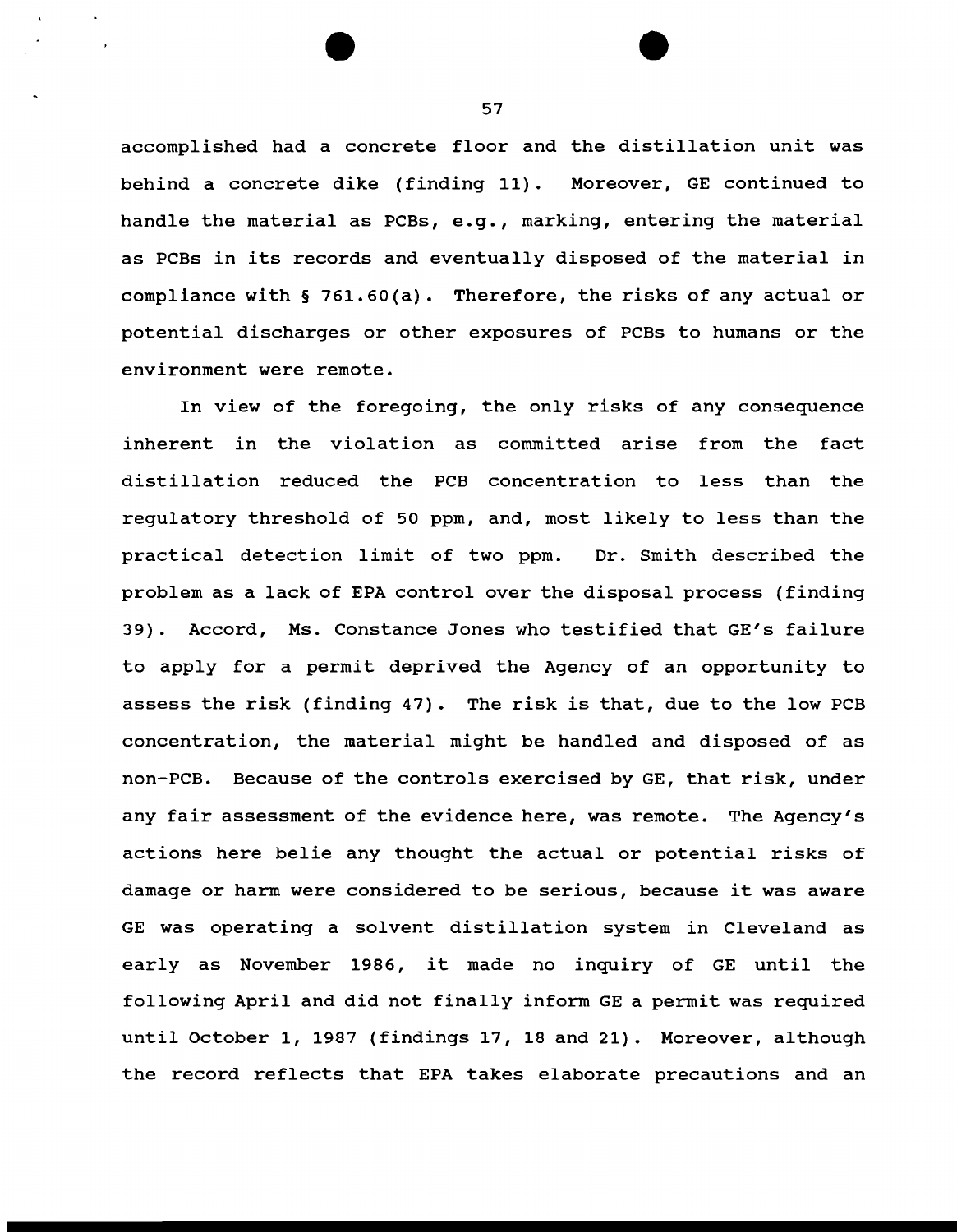inordinate amount of time to approve an alternate method permit pursuant to § 761.60 (e), no significant changes were made in operation of GE's system pre-permit and post-permit (finding 25).

The Penalty Policy classifies all improper use as Circumstances Level 2, because of the perceived increase/risk presented by such activities. For the reasons set forth above concerning improper disposal, risks of actual or potential exposure from the improper or unauthorized use shown here were remote. The record shows that the distillation system was operated approximately 12 times over an approximate five-month period and, if it be assumed that unauthorized use of distilled freon occurred on the same number of days, application of the Penalty Policy would result in punitive and draconian penalties for what the record reflects are violations presenting nominal risks. $^{25/}$  The purpose of penalties is deterrence not punishment.

It is therefore concluded that the Penalty Policy will be disregarded as permitted by the Rules of Practice (40 CFR § 22.27(b)), for the reason that the assumptions as to risks under which the classifications of Circumstances Levels for improper

 $\mathbf{r} = \mathbf{r}$ 

 $25/$  Using the proportional penalty calculation (Table VI of the Policy at 59778) and giving effect to the 20 percent concentration reduction set forth in Table II, because flushing the transformers with freon is an authorized disposal activity, the daily penalty for improper disposal would be \$14,375 calculated as follows: 96,000\*, approximate total weight of material  $\div$  2.2\* in 96,000\*, approximate total weight of material  $\div$  2.2\* in a kg = 43,636 -20% = 34,909 kg ÷ 5,000 kg = 6.9 x \$25,000 = 172,500  $\div$  12 = \$14,375. If no adjustments were made, the total penalty for improper disposal would be \$172,500. Assuming unauthorized use occurred on the same number of days and that the same amount of material is involved, the daily penalty would be 6.9 x \$20,000  $=$  $$138,000 \div 12 = $11,500.$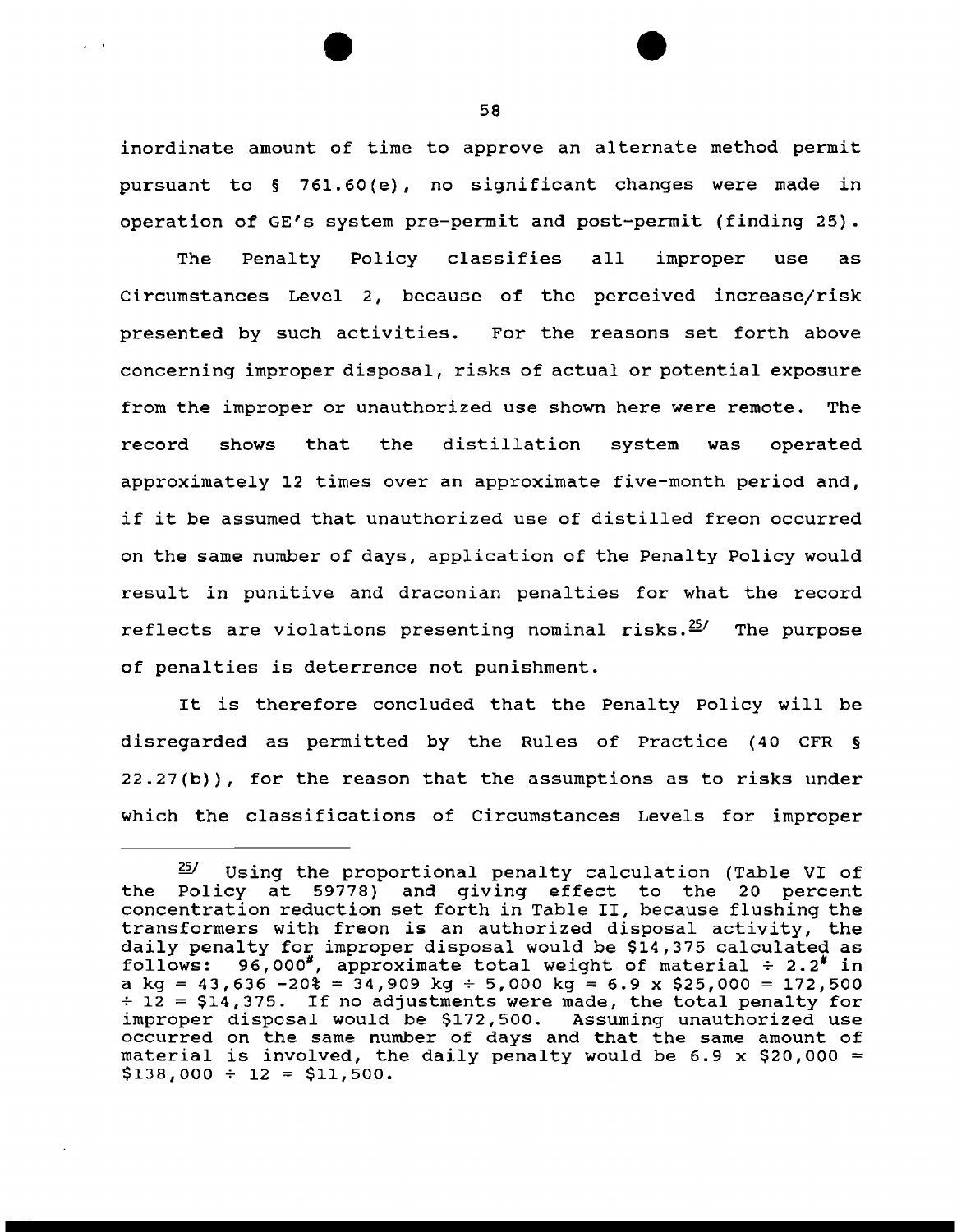disposal and improper use were made are not reflective of the situation here. A penalty of \$40,000, \$25,000 for Count I and \$15,000 for Count II will be assessed against  $GE.\n<sup>267</sup>$  Although this amount is approximately 18 percent of the amount proposed by Complainant, it, nevertheless, is a substantial penalty for what the record reflects are nominal risks. It is thus amply reflective of the "gravity" of the violations. *271* 

It should be emphasized that GE's operation of its solvent distillation system was beneficial in that it reduced by approximately 50 percent the quantity of PCB wastes involved in

*<sup>271</sup>*section 16(a) (2) (B) of the Act (15 u.s.c. § 2615(a) (2) (B)) provides:

(B) In determining the amount of a civil penalty, the Administrator shall take into account the nature, circumstances, extent, and gravity of the violation or violations and, with respect to the violator, ability to pay, effect on ability to continue to do business, and<br>history of prior such violations, the degree of of prior such violations, culpability, and such other matters as justice may require.

' '

*<sup>261</sup>*Approximately the same result would be obtained if the violations were assigned Circumstances Level 6 as permitted by the Guidelines for the Assessment of Civil Penalties under Section 16 of TSCA for small or low risk of damage situation (45 Fed. Reg. 59772) and assigning the disposal violation Major Extent (\$2,000) and the use violation Significant Extent (\$1,300). These figures would be multiplied by 12, the number of days the violations are considered to have continued. See, e.g., Ketchikan Pulp Company, Docket No. TSCA-X-86-01-14-2615 (Initial Decision, December 8, 1986) (because of remote risk of damage or harm, improper use assigned Circumstances Level 5 on Penalty Policy matrix). Although it is arguable that, because of the apparent BOO gallon batch size, 9,600 gallons processed in 12 runs, none of the violations warrant a designation more than Significant Extent as to damage potential, some of the freon is lost to still bottoms in each distillation cycle and the use violations involve a lesser quantity than the disposal violations.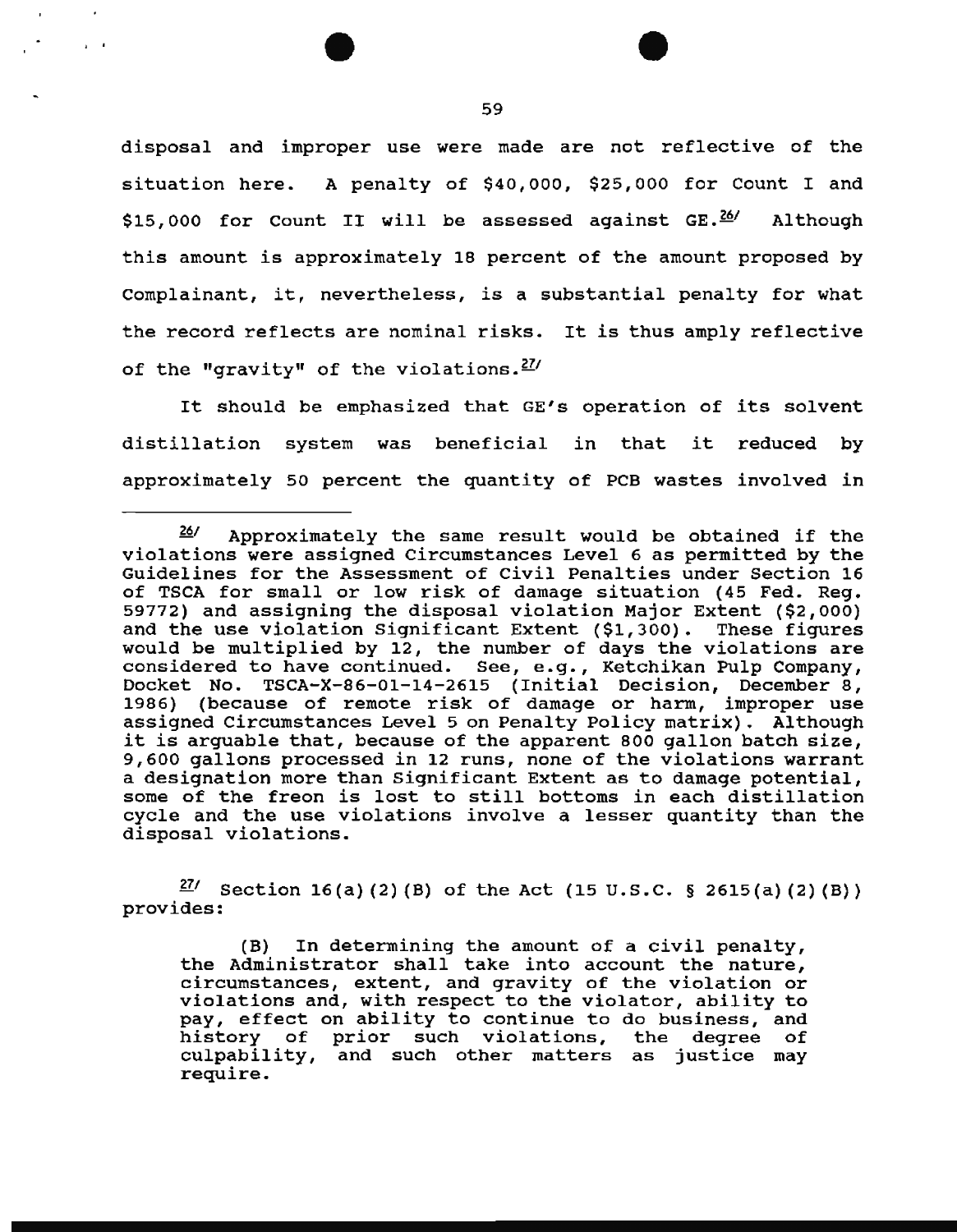decommissioning PCB transformers and the attendant risks and costs of handling, storing, transporting and disposing of PCB liquids. This has the effect of encouraging the elimination of PCB usage and facilitating PCB disposal, which after all is the purpose of the statute and regulation. The beneficial aspects of GE's actions are a factor within the purview of "other matters as justice may require'' in section 16 of the Act (supra note 27) and thus, another reason for rejecting the large penalty sought by Complainant.

No adjustments to the penalty determined above are considered appropriate. Complainant's argument that GE was on notice a permit was required because of EPA's approval of R&D work (finding 16) and alleged advice from Quadrex at the time GE purchased the distillation systems will, however, be briefly addressed. The primary thrust of the R&D work was the evaluation of PCB concentrations on solid surfaces of components of askarel transformers, rather than physical separation of PCBs by solvent distillation. Although the solvent was reclaimed by distillation, this was merely incidental and there is no indication that such distillation was GE's reason for seeking EPA approval. Moreover, although GE hasn't established that it was advised by Region V that a permit for solvent distillation was not required, the record supports the conclusion GE personnel were operating under the impression an EPA permit was not necessary. This is certainly true as to the Chamblee Shop (finding 13) and is a permissible finding as to the Cleveland Shop, because information as to operation of the Quadrex unit was volunteered to Mr. DaVia (finding 17), which

60

..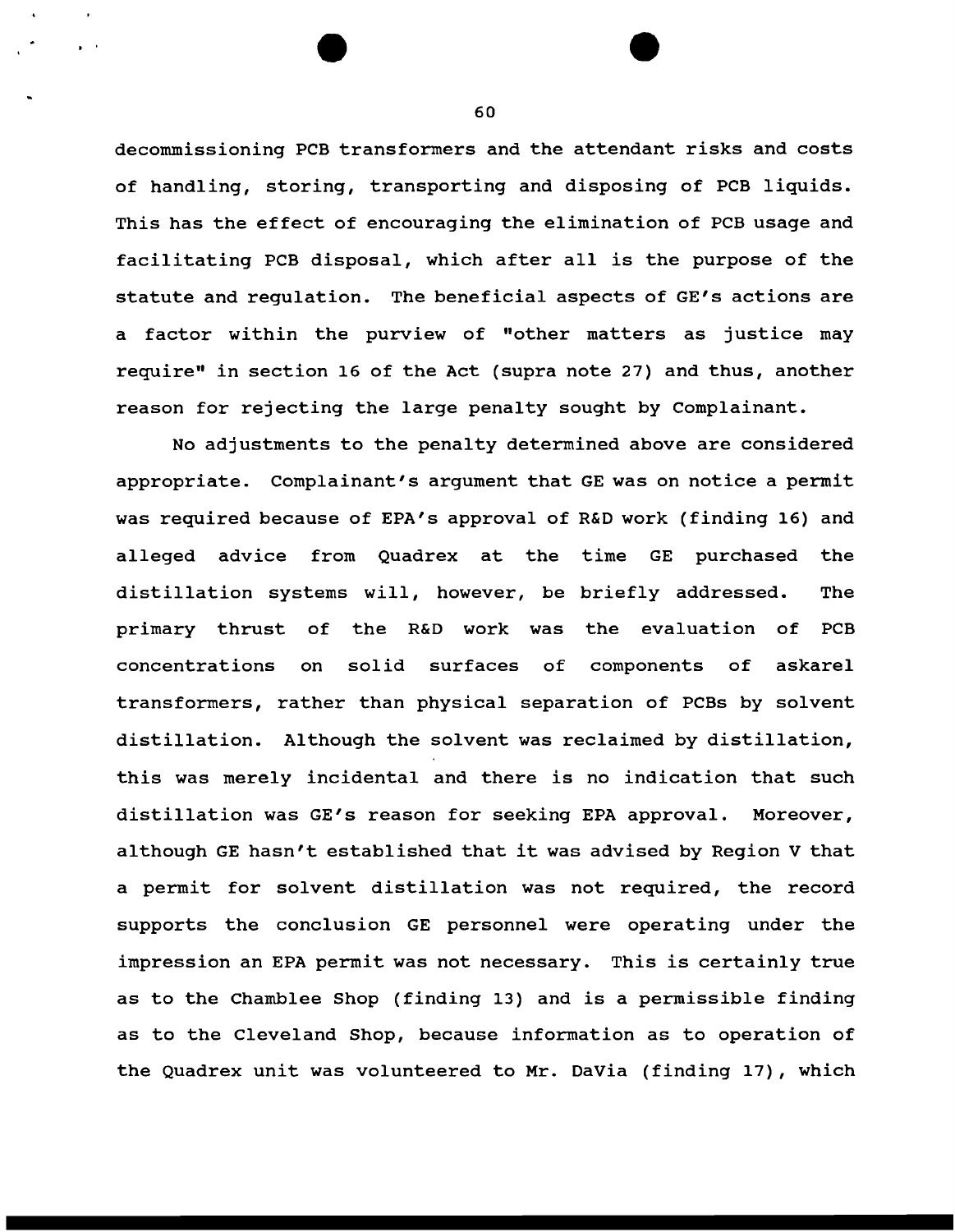would hardly be the case, if an EPA permit were thought to be necessary.

complainant also contends that GE was on notice a permit was required because of permitting assistance allegedly offered by Quadrex at the time the distillation units were purchased (Brief at 10, 11; Reply Brief at 12). The difficulty with this assertion is that there is no probative evidence in the record to support it. Neither the sender nor the recipient of a purported letter supporting this allegation have been identified. More importantly, the document was neither offered nor admitted in evidence. Although Mr. Oldham was permitted to read from the document (Tr. 3- 69), GE counsel's objections were well taken and should have been sustained, inasmuch as Mr. Oldham had no knowledge of the document or its content. The paragraph read into the record (Tr. 3-69) by Mr. Oldham is struck.<sup>28/</sup>

By a letter, dated July 24, 1991, GE supplemented its reply brief, citing a recent decision by the D.C. circuit, Rollins Environmental Services (N.J.) Inc. v. U.S. EPA, 937 F.2d 649 (D.C. Cir. 1991), and arguing that, even if the Agency's interpretation of the regulation were sustained, no penalty assessment can be justified. Rollins involved interpretation of the regulation at 40 CFR § 761.79, which was determined to be reasonably susceptible to

61

• •

<sup>28&#</sup>x27; The ALJ directed Mr. Oldham to read the document to himself, observing that it would be inappropriate to allow crossexamination on it, if he had never seen it and had no knowledge of its content (Tr. 3-68). Allowing Mr. Oldham to read a portion of the document into the record was contrary to this salutary ruling, because the mentioned conditions were not fulfilled.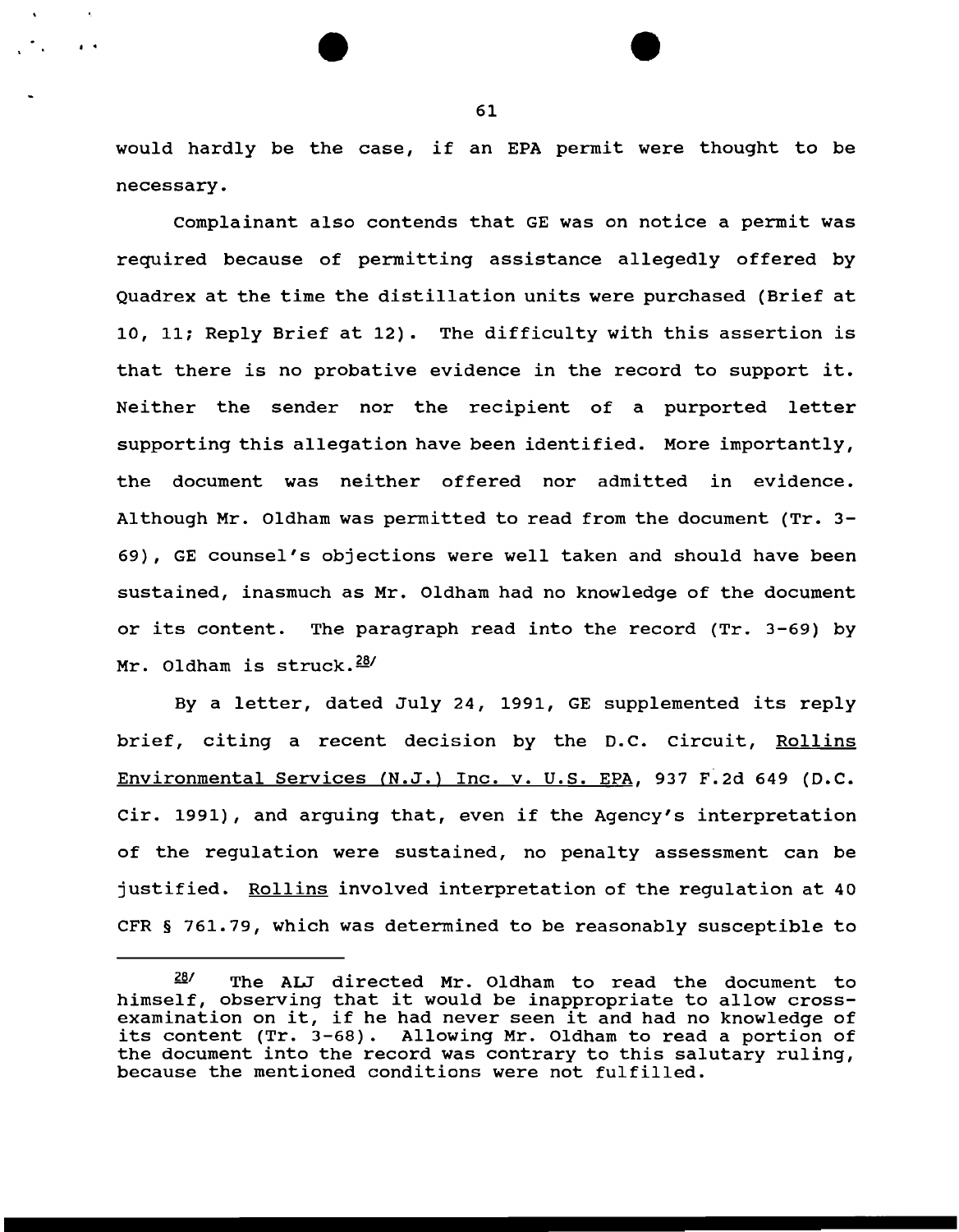the construction placed upon it by the petitioner. Moreover, there was disagreement within EPA as to the interpretation of the regulation and the Office of General Counsel had opined that the regulatory language was equally supportive of two possible constructions, i.e., the Agency's interpretation as stated in the administrative complaint at issue or the interpretation advanced by the petitioner. Under these circumstances, the Court agreed with Judge Hoya who had ruled that there was no justification for assessing a penalty. $\frac{20}{1}$  Because it has been determined (ante at 53) that the requirement PCB solvent distillation systems be approved by EPA is fairly encompassed within the regulation, Rollins is not applicable here.

## ORDER  $30/$

GE having been found to have violated the Act and regulation as charged in the complaint, a penalty of \$40, 000 is assessed against it in accordance with section 16 of the Toxic Substances Control Act (15 u.s.c. § 2615(a)). Payment of the penalty shall be made within 60 days of the receipt of this order by mailing a

•

 $\sim 100$  kpc  $^{-1}$ 

*<sup>291</sup>*The only mystifying aspect of Rollins, as the dissent compellingly argued, is that, if it were arbitrary to assess a penalty, it was equally arbitrary to find a violation.

 $30'$  Unless appealed in accordance with Rule 22.30 of the Rules of Practice (40 CFR Part 22) or unless the Administrator elects sua sponte to review the same as therein provided, this initial decision will become the final order of the Administrator in accordance with Rule 22.27(c).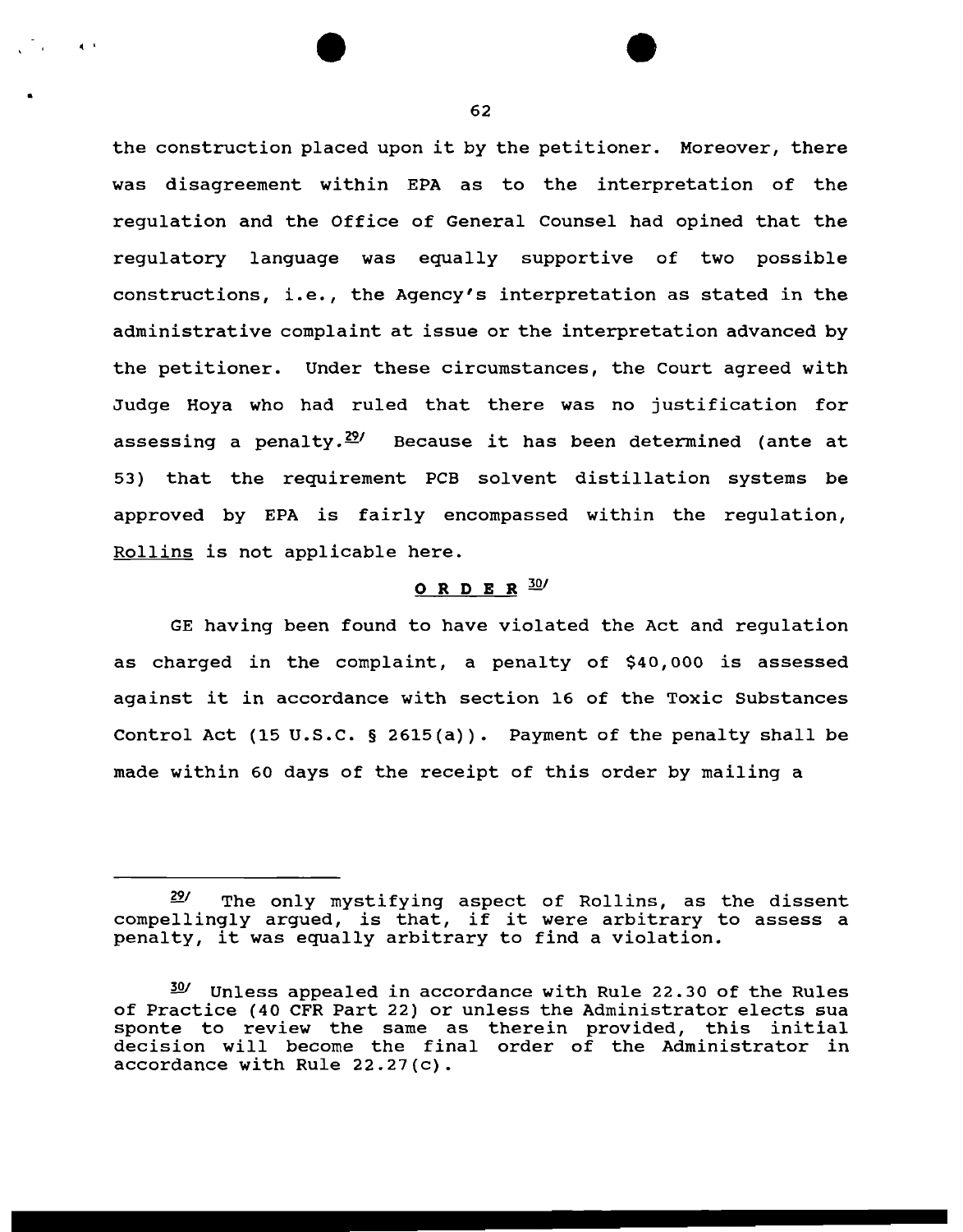cashier's or certified check in the amount of \$40,000 payable to the Treasurer of the United States to the following address:

> Regional Hearing Clerk EPA, Region IV P.O. Box 100142 Atlanta, GA 30384

Dated this  $\frac{1}{4}$  day of February 1992.

Missien Spenzer T. Nissen

Administrative Law Judge

ATTACHMENTS A & B

"

 $\bullet$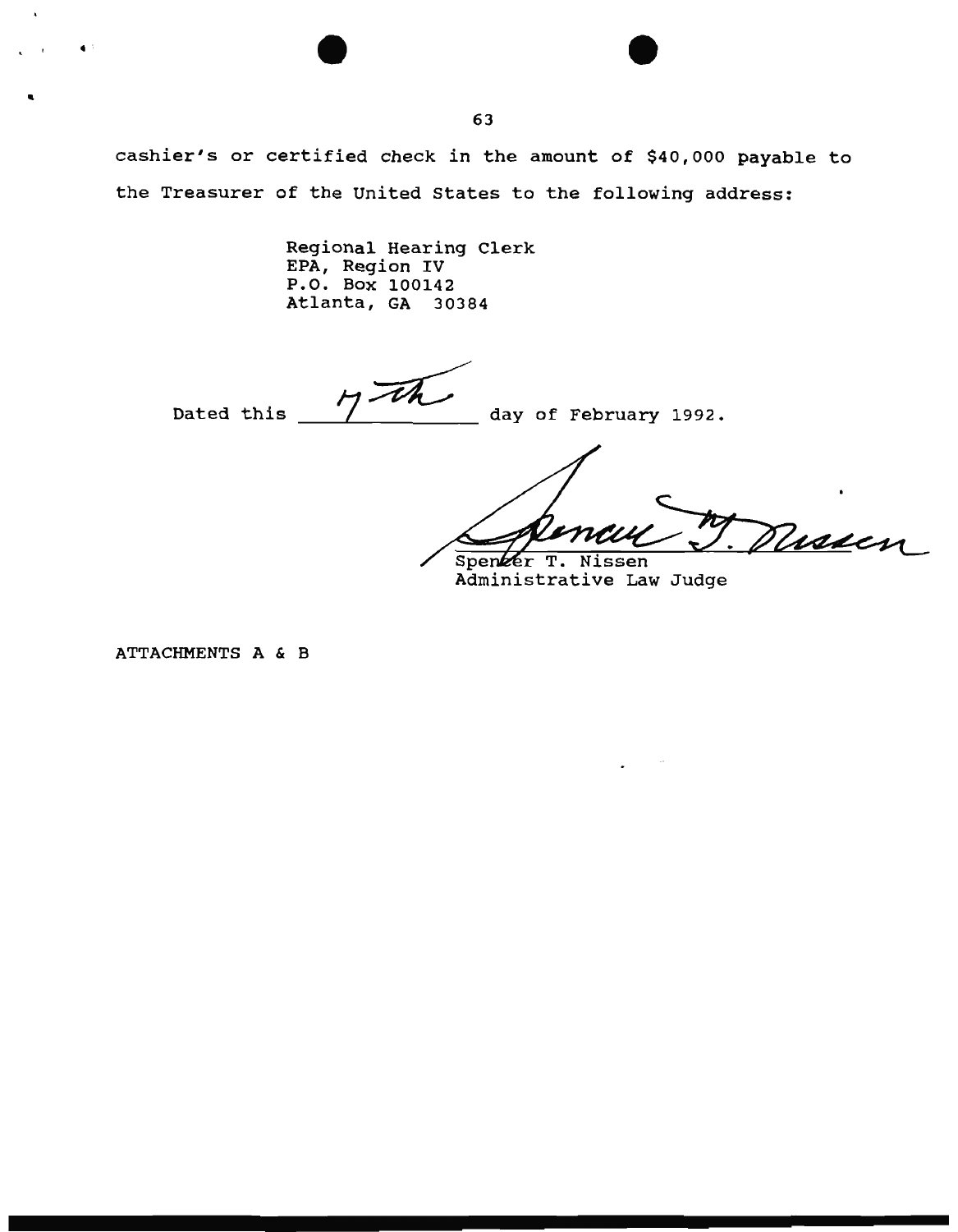The preamble to the proposed regulation, 43 Fed. Reg. 24802, et seq. (1978), provides in pertinent part at 24807:

.  $\mathcal{C} \left( \mathcal{C} \right)$ 

section 6(e) (3) does not impose a final ban on the use of PCB's but it does ban all manufacturing, processing, and distribution in commerce. As a result, EPA may authorize a non-totally enclosed use of PCB's for whatever time period it feels is appropriate under section  $6(e)$  (2). However, authorizations for non-totally enclosed manufacturing must end on January 1, 1979, since that is when the total ban on manufacturing begins. An exemption is required to continue any type of PCB manufacturing after that date. authorizations for non-totally enclosed processing and distribution in commerce must end on July 1, 1979.

Note--The term "distribution in commerce" is used to refer to the sale of a PCB. However, it also means the delivery of a PCB in conjunction with a sale or the holding of a PCB after sale for purposes of resale. An example of the latter is a distributor who buys from the manufacturer and then resells to retailers; while the PCB's are in his inventory, they are being held for further distribution in commerce. However, distribution in commerce does not include the holding of PCB's for purposes solely of use by the holder. For the purposes of TSCA, "processing" is limited to that processing which takes place after manufacture of the PCB in preparation for distribution in commerce. include processing performed by the owner of the PCB subsequent to distribution in commerce for his own use.

The servicing of a PCB transformer is an example of<br>all of these concepts fit together. If a PCB how all of these concepts fit together. transformer is removed from service and returned to the owner's own service shop where PCB dielectric fluid is owner's own service shop where FCB dielectric fiuld is<br>added to it, the servicing could be covered by a use auded to it, the servicing could be covered by a use<br>authorization. However, if that same transformer was sent to a transformer service company that added PCB's to the transformer, the servicing would be both processing and distribution in commerce since the PCB dielectric fluid would be sold by the service company to the transformer owner (thus the title to the PCB's would have<br>passed from one owner to another). To continue this passed from one owner to another). activity the transformer service company would need authorizations for both processing and distribution in commerce. In addition, the service company would have to petition for, and receive, an exemption each year to continue this activity after June 30, 1979. Even though the actions performed in other shops are the same, the transformer service company is subject to much more rigorous requirements than the transformer owner.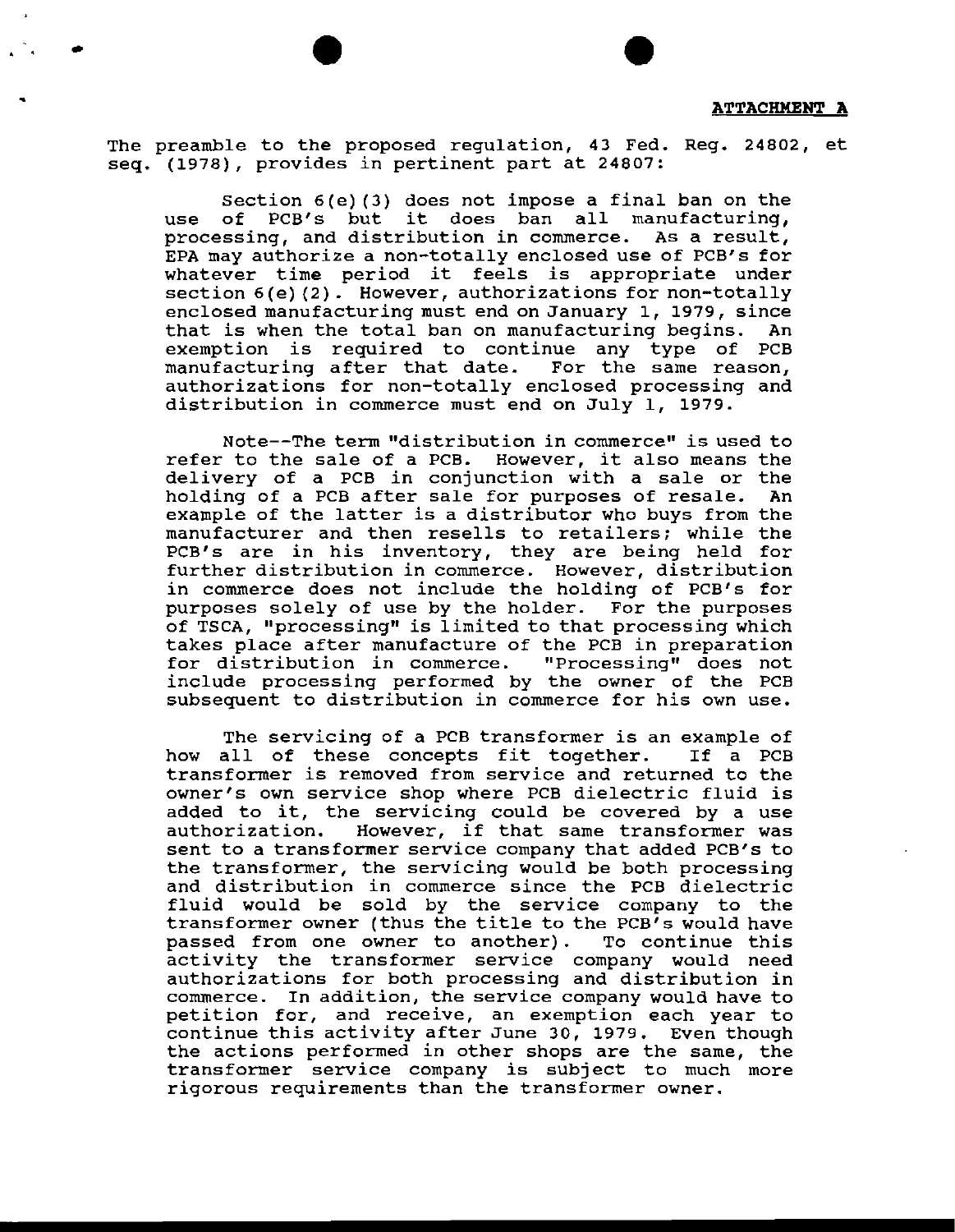Section 761.31(a) provided:

-

(a) Servicing Transformers (Other Than Railroad Transformers). PCBs may be processed, distributed in commerce, and used for the purposes of servicing transformers (other than transformers for railroad locomotives and self-propelled railroad cars) in a manner other than a totally enclosed manner until July 1, 1984, subject to the following conditions:

( 1) Regardless of its PCB concentration, dielectric fluids containing less than 500 ppm PCB that are mixed with fluids that contain 500 ppm or greater PCB must not<br>be used as dielectric fluid in any transformer. used as dielectric fluid in Dielectric fluid from PCB-Contaminated Transformers may be assumed to have less than 500 ppm PCBs.

(2) PCB-Contaminated Transformers (as defined in §  $761.2(z)$ ) may only be serviced (including rebuilding) with dielectric fluid containing less than 500 ppm PCB.

(3) Any servicing (including rebuilding) of PCB Transformers (as defined in § 761.2(y)) that requires the removal of the transformer coil from the transformer casing is prohibited. PCB Transformers may be topped off with PCB dielectric fluid.

(4) PCBs removed during servicing of a PCB Transformer or PCB- Contaminated Transformer or during rebuilding of a PCB- Contaminated Transformer must be captured and either reused as dielectric fluid or disposed of in accordance with the requirements of Subpart B. PCBs from PCB Transformers must not be mixed with or added to dielectric fluid from PCB-Contaminated Transformers.

(5) A PCB Transformer may be converted to a PCB-Contaminated Transformer by draining, refilling, and otherwise servicing the transformer with non-PCB dielectric fluid so that after a minimum of three months of in-service use subsequent to the last servicing conducted for the purposes of reducing the PCB concentration in the transformer, the transformer's dielectric fluid contains less than 500 ppm PCB (on a dry weight basis).

(6) Any PCB dielectric fluid that is on hand to<br>service a PCB Transformer or a PCB-Contaminated a PCB Transformer or a PCB-Contaminated Transformer must be stored in accordance with the storage for disposal requirements of Annex III (§ 761.42).